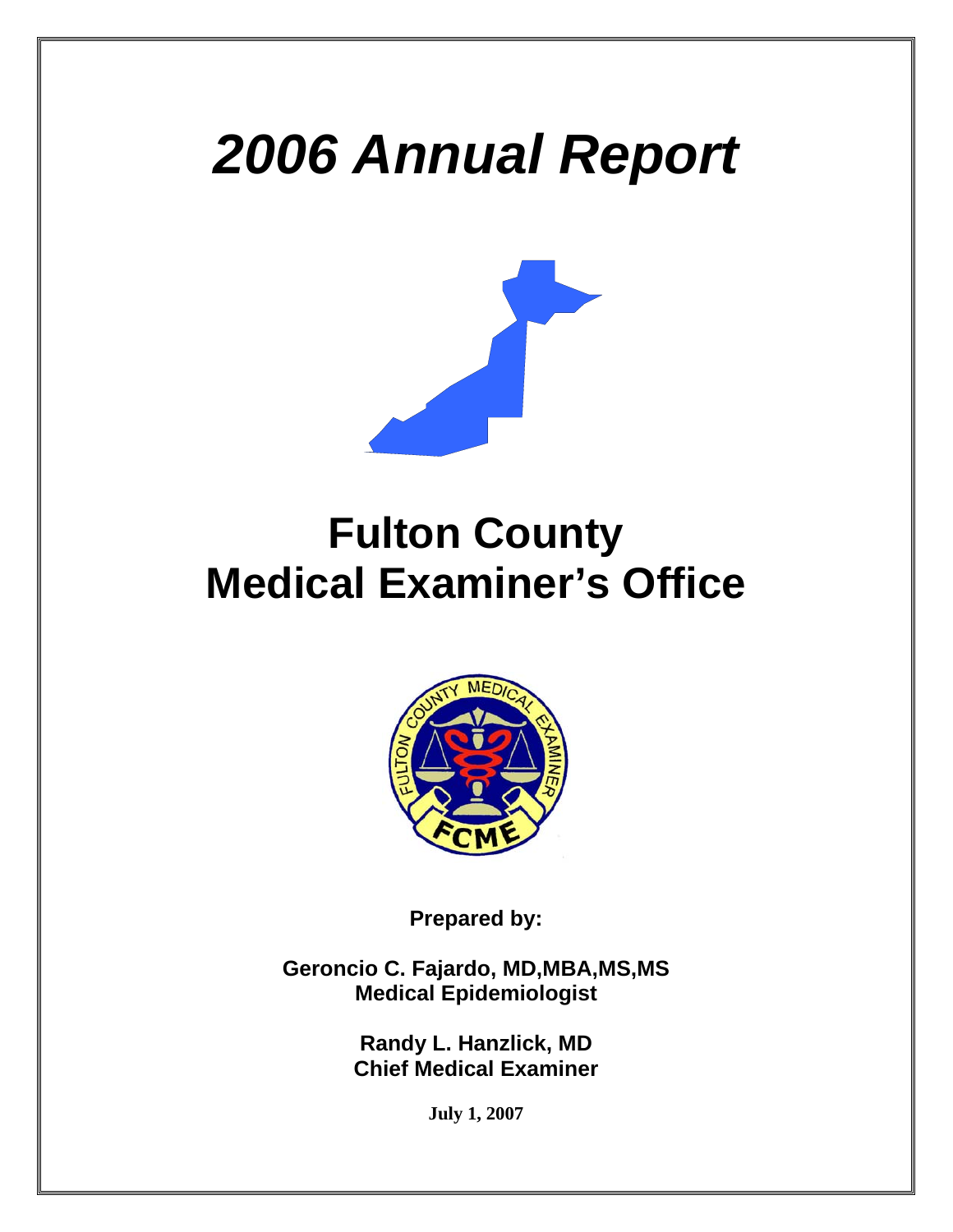#### **Preface**

This Annual Report would not be possible without the dedication and professionalism of the employees who work for the Fulton County Medical Examiner in Atlanta, Georgia. They are:

#### *Administrative and Support Personnel*

John M. Cross, Deputy Director Paul Desamours, Operations Manager Barbara Pringle-Smalls, Administrative Coordinator Simone Murphy, Medicolegal Transcriptionist Lynnette Redding, Medicolegal Transcriptionist Angela Wright, Records and Documents Supervisor Karleshia Bentley, Administrative Assistant Dumonder "Reda" Dawson, Administrative Assistant Shirley Gleaton, Customer Service Patricia Mossenicas, Customer Service

#### M*edical Examiners*

Randy Hanzlick, MD, Chief Medical Examiner Eric Kiesel, MD, PhD, Deputy Chief Medical Examiner Geoffrey P. Smith, MD, Associate Medical Examiner Michael Heninger, MD, Associate Medical Examiner Michele Stauffenberg, MD, Associate Medical Examiner Karen Sullivan, MD, Forensic Pathologist Stacey Smith, MD Forensic Pathology Resident Jason Graham, MD Forensic Pathology Resident

#### *Investigative Staff*

Mark Guilbeau, PhD, DABMDI, Senior ME Investigator/Forensic Anthropologist Tami Schroder, DABMDI, Senior ME Investigator Mike Alsip, DABMDI, ME Investigator Meredith Galloway, ME Investigator Mary Beth Hauptle, DDS, DABMDI, ME Investigator, Forensic Odontologist Betty Honey, DABMDI, ME Investigator Teresa Price, ME Investigator Mark Ruffin, ME Investigator Jon Hager, ME Investigator Laura Salm, ME Investigator Carrie Notch, ME Investigator Leon Harrison, ME Investigator

#### *Forensic Technical Support*

Carlos Evans, Forensic Technician Charles Love, Technician Supervisor Angie Fuller, Technician Assistant Supervisor Candice Russell, Forensic Technician Tarris Gaskins, Forensic Technician Kathy Washington, Forensic Technician Charri Hill, Forensic Technician Joe Glass, Morgue Attendant Glenda Buchek, Medical Lab Technician Mary Burgess, Medicolegal Photographer

#### *Custodial Services*

Walter Williams Tia Baynes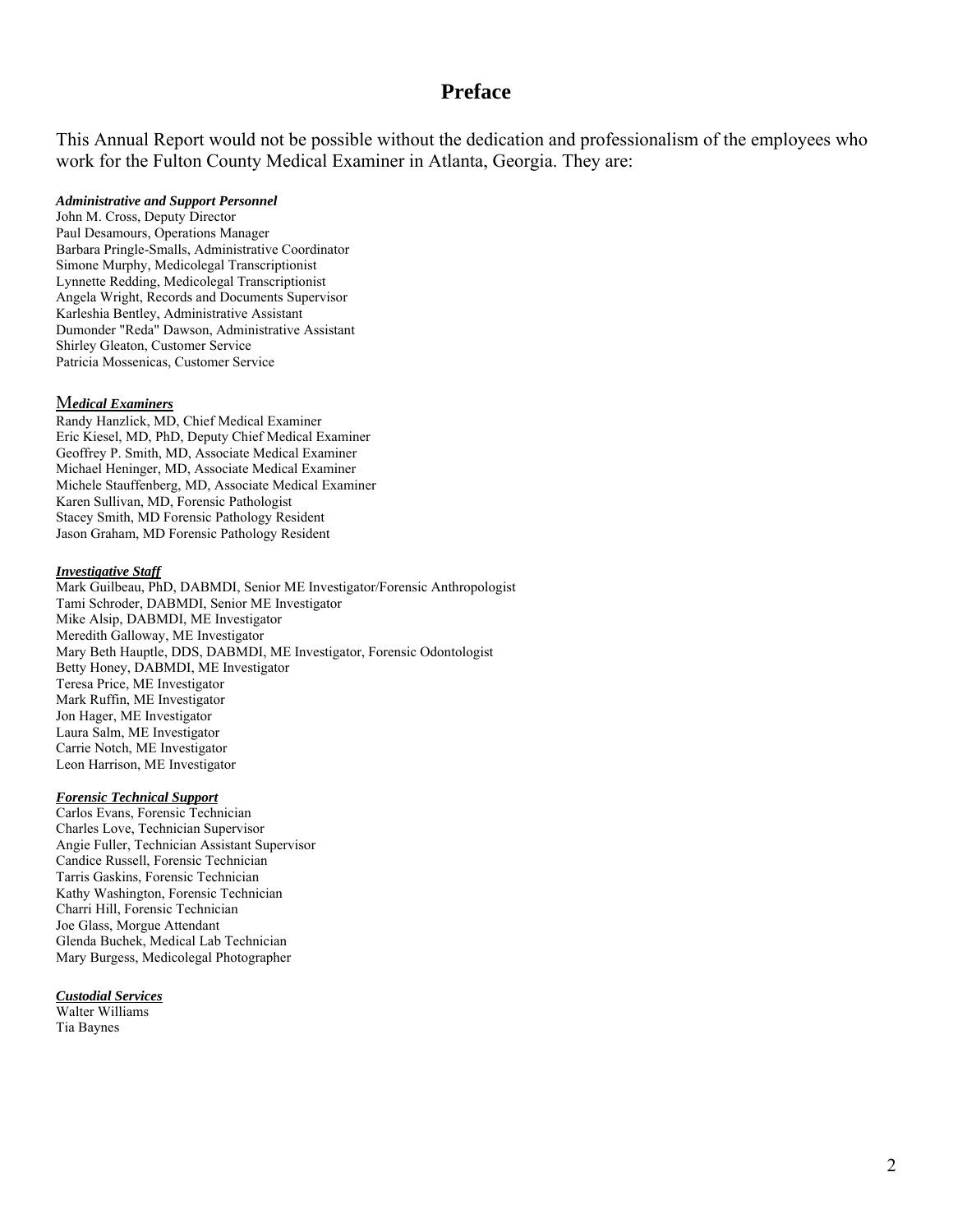Without the above individuals, quality investigation of deaths in Fulton County would not occur, and neither would professional communication with the many agencies and members of the public who are impacted when a death occurs. These employees also care for and maintain a modern facility in which death investigations may be professionally conducted with respect for the dead and at which members of the public, legal, and law enforcement communities can effectively conduct their business.

I thank the Fulton County Medical Examiner employees— each and every one— for their dedication, excellence, and professional quality death investigations conducted for the citizens of Fulton County. We are proud to be a death investigation center fully accredited by the National Association of Medical Examiners.

It is hoped that the information in this report may be useful to public health, public safety, and other policy and program planners who strive to improve the safety and quality of life. Additional data may be available for specialized studies that go beyond the general data presented in this report.

The medical examiner's office and its personnel "speak for the dead" and our office is a place where "death delights to serve the living." It is with a true sense of civic duty and public service that we conduct our death investigations for the community.

It is now 2007 and this Annual report is for calendar year 2006. It is not uncommon for some death cases to take many months to finalize because of extensive testing or the need for investigative information that takes time to obtain. The Report itself takes time to prepare, and must be done while we carry on our usual activities and death investigations, which also take the time of our staff. We hope to continue preparing our annual report by July of each year.

Randy Hanzlick, MD Chief Medical Examiner July 1, 2007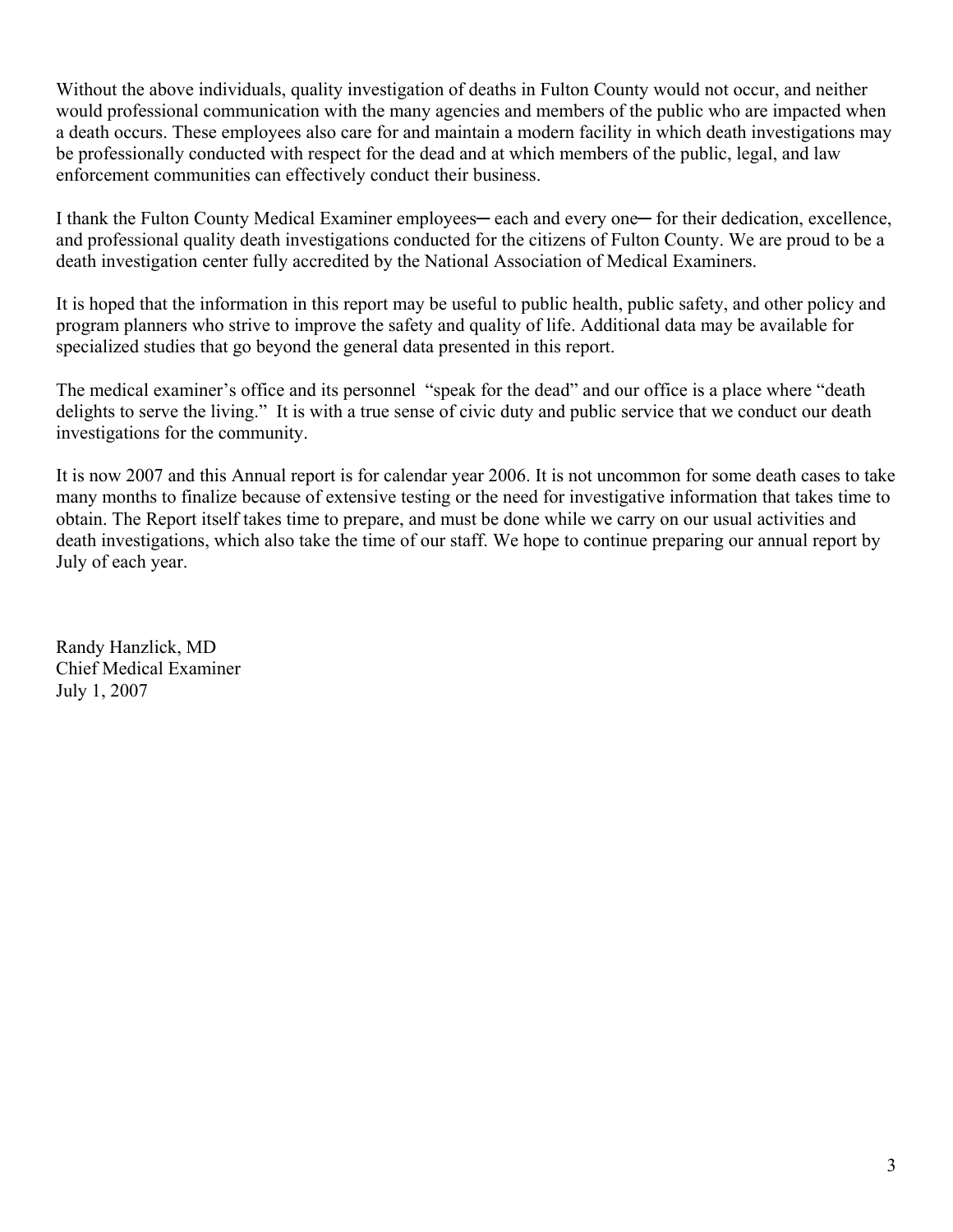# **TABLE OF CONTENTS**

|                                                                                              | 8 |
|----------------------------------------------------------------------------------------------|---|
|                                                                                              |   |
|                                                                                              |   |
|                                                                                              |   |
|                                                                                              |   |
|                                                                                              |   |
|                                                                                              |   |
|                                                                                              |   |
|                                                                                              |   |
|                                                                                              |   |
|                                                                                              |   |
|                                                                                              |   |
| Table 3. Police Jurisdiction by Manner of death cross-tabulation for all reported deaths  14 |   |
|                                                                                              |   |
|                                                                                              |   |
|                                                                                              |   |
|                                                                                              |   |
|                                                                                              |   |
|                                                                                              |   |
|                                                                                              |   |
|                                                                                              |   |
|                                                                                              |   |
|                                                                                              |   |
|                                                                                              |   |
|                                                                                              |   |
|                                                                                              |   |
|                                                                                              |   |
|                                                                                              |   |
|                                                                                              |   |
|                                                                                              |   |
|                                                                                              |   |
|                                                                                              |   |
|                                                                                              |   |
|                                                                                              |   |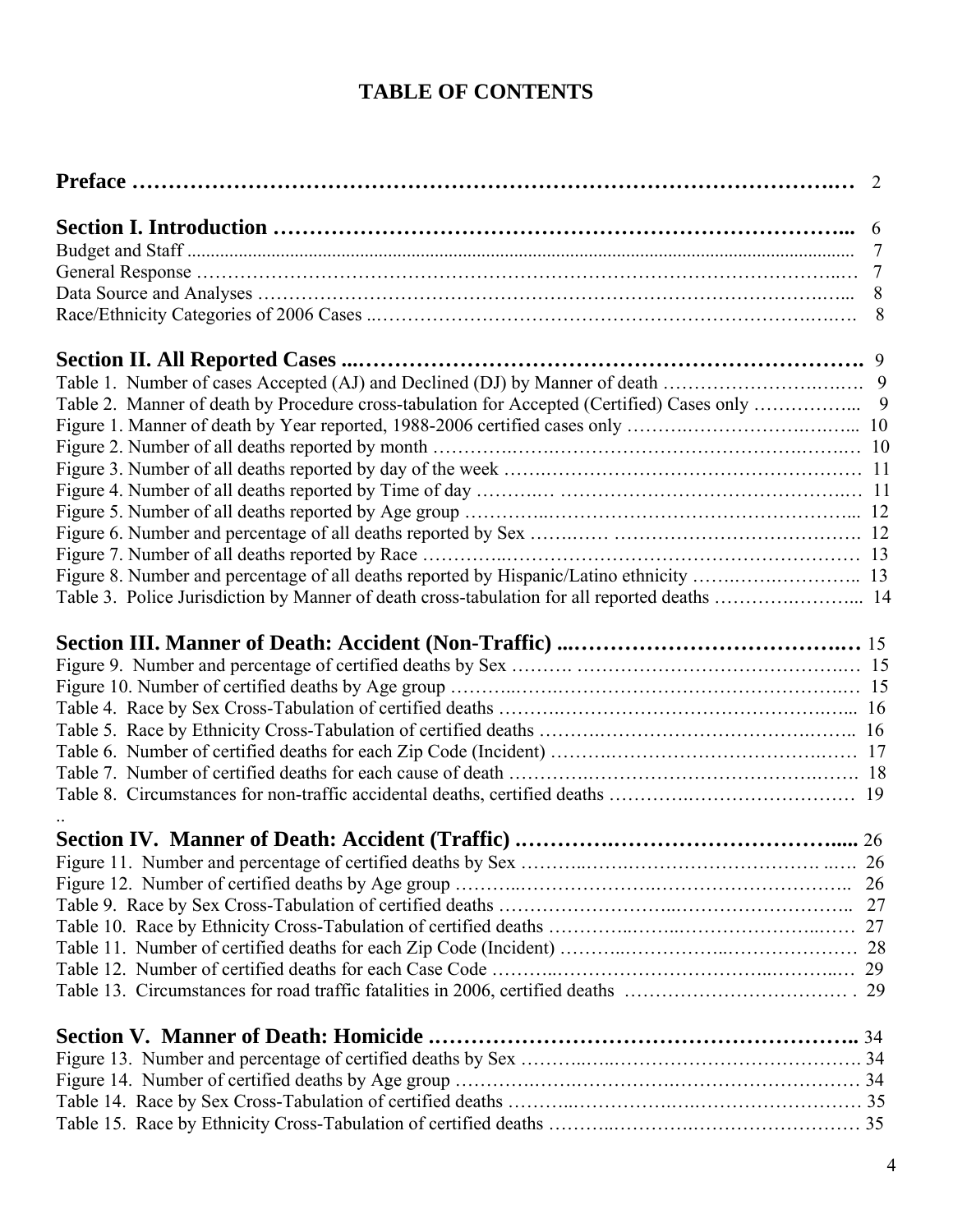| Table 29. Number of certified deaths for each cause of natural death investigated in 2006  48 |  |
|-----------------------------------------------------------------------------------------------|--|
|                                                                                               |  |
|                                                                                               |  |
|                                                                                               |  |
|                                                                                               |  |
|                                                                                               |  |
|                                                                                               |  |
|                                                                                               |  |
|                                                                                               |  |
|                                                                                               |  |
|                                                                                               |  |
|                                                                                               |  |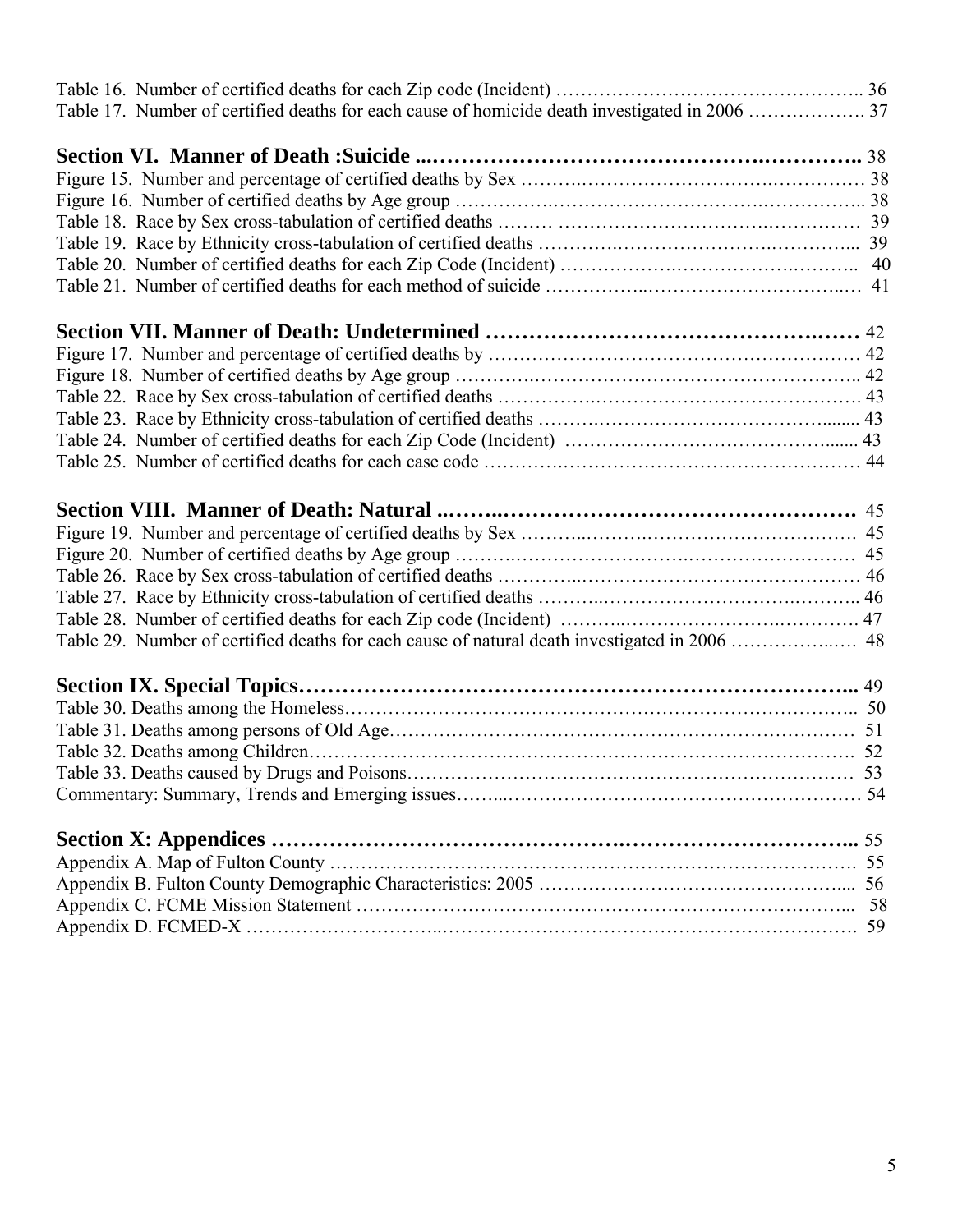# **SECTION I. INTRODUCTION**

The Fulton County Medical Examiner (FCME) serves all non-federal, incorporated and unincorporated areas within Fulton County. In 2006, these areas include nearly all of the City of Atlanta, Alpharetta, College Park, East Point, Fairburn, Hapeville, Mountain Park, Palmetto, Roswell, Sandy Springs, Union City, Unincorporated Fulton County, and other areas served by special law enforcement agencies such as MARTA and college police forces (Appendix A). On December 1, 2006, two new cities were created in Fulton County: Milton and Johns Creek; new data will be made available for the 2007 Annual Report. The FCME does not serve the few areas of Federal property within the county such as the Federal Penitentiary which arranges for its own investigations. Under the provisions of the Georgia Death Investigation Act, FCME investigates deaths that are suspected or known as having resulted from external causes such as injury or poisoning, and deaths that are sudden, unexpected, and not explained with a reasonable degree of medical probability. Other selected types of death are also investigated such as those occurring while a person is in custody of law enforcement agencies.

The County covers 529 square miles and has a 2005 estimated population of 884,079 (Appendix B). Countywide, the population is about 48.4% white, 42.3% black, and 8.3% other minorities. The Hispanic population is increasing and amounts to about 7.5% in 2005.

The laws describing the duties of medical examiners in Georgia are contained mostly in Official Code of Georgia Annotated, Title 45, Chapter 16, the "Georgia Death Investigations Act." The types of death required to be reported to the medical examiner include:

- Violence (injury)
- Casualty (accident)
- Suicide
- Suddenly when in apparent good health
- When unattended by physician (no doctor who can sign the death certificate)
- Suspicious or unusual
- Children under 7 if death is unexpected or unexplained
- Executions pursuant to death penalty (these do not occur in Fulton County)
- Inmate of state hospital or state, county, or city penal institution
- Admitted to hospital unconscious and dying within 24 hours without regaining consciousness

Decisions about autopsies are not mandated and are left to the discretion of the medical examiner. As can be seen, the laws are general enough that jurisdiction may be accepted in a wide variety of cases that are not otherwise specified in law, such as sudden death while under anesthesia, which may be considered to be "sudden and unexpected" or "unusual."

When a death is reported to FCME, the case is either **accepted** (AJ) or **declined** (DJ). If a case is accepted, it means that the medical examiner will be signing the death certificate (certifying the death). A case is **declined**  for one of two reasons:

- The incidents leading to death did not occur in Fulton County
- The death need not have been reported and there is a physician who is willing to sign the death certificate A case is **accepted** if:
- It meets the criteria specified by law as described above, and
- The incident leading to death occurred in Fulton County, or
- If the place of incident or onset of fatal events is unknown, the death occurred or the dead body was found in Fulton County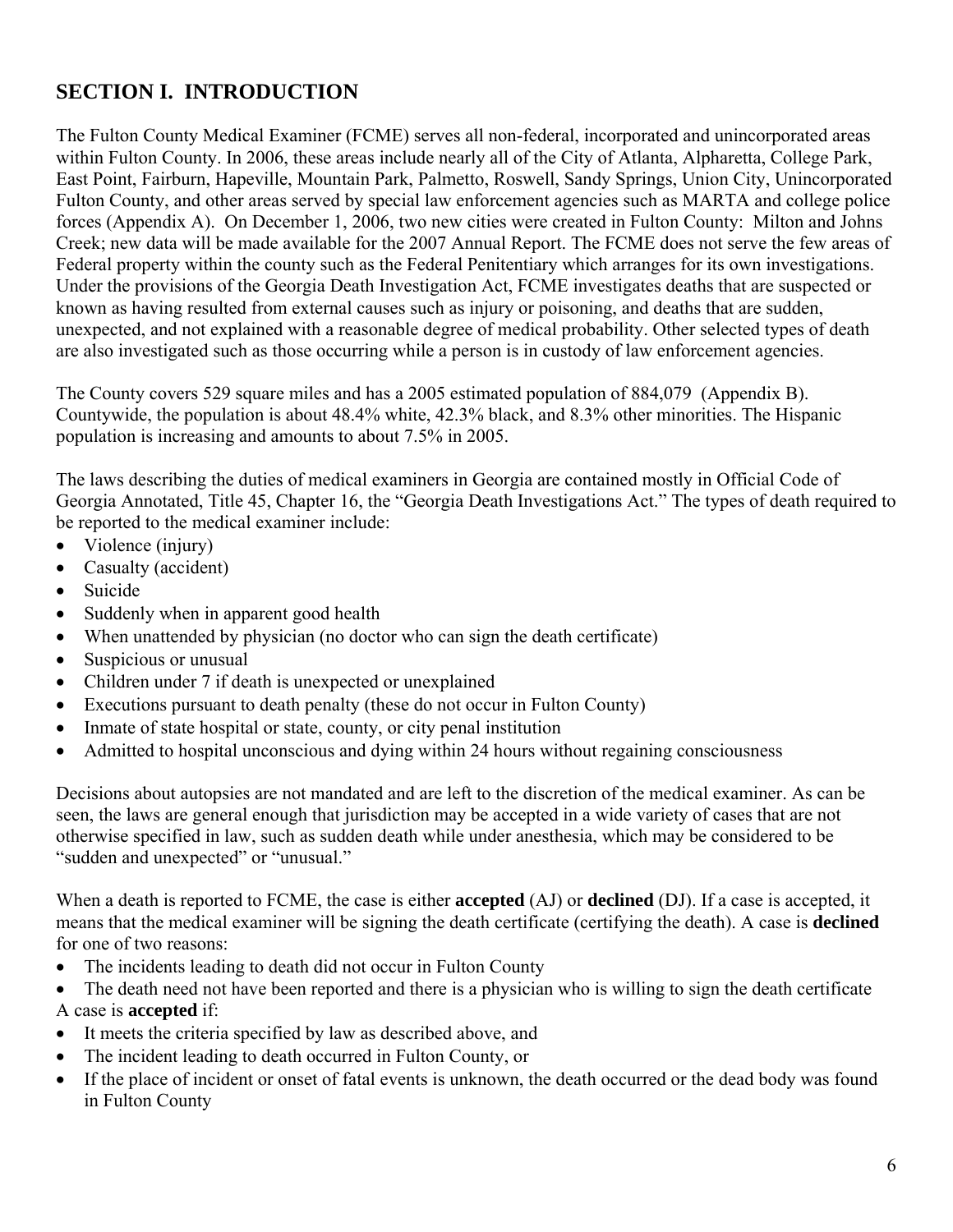The case medical examiner (forensic pathologist) generally uses one of four approaches to certify a death (obtain information to complete the death certificate):

- **Signout**. The death certificate is signed without examining the body.
- **View**. A cursory examination is performed to further evaluate the case and rule out trauma or the need for further in-depth examination. A few simple case notes may be prepared.
- **External examination**. Formal external examination with a dictated report of the examination, usually including toxicology or chemistry tests as well.
- **Autopsy**. Complete autopsy with dictated report. A **limited dissection** (partial autopsy) is sometimes performed if:

-there is expressed objection to autopsy or significant health or safety risks exists for staff, and, -a complete autopsy need not be performed.

There are basic general "rules" for classifying manner of death ( $\odot$  2006 College of American Pathologists):

- **Natural** deaths are due solely or nearly totally to disease and/or the aging process**.**
- **Accident** applies when an injury or poisoning causes death and there is little or no evidence that the injury or poisoning occurred with intent to harm or cause death. In essence, the fatal outcome was unintentional.
- **Suicide** results from an injury or poisoning as a result of an intentional self-inflicted act committed to do self harm or cause the death of one's self.
- **Homicide** occurs when death results from a volitional act committed by another person to cause fear, harm, or death. Intent to cause death is a common element but is not required for classification as homicide (more below). It is to be emphasized that the classification of homicide for the purposes of death certification is a "neutral" term and neither indicates nor implies *criminal* intent, which remains a determination within the province of legal processes.
- **Undetermined** or "could not be determined" is a classification used when the information pointing to one manner of death is no more compelling than one or more other competing manners of death, in thorough consideration of all available information.

In general, when death involves a combination of natural processes and external factors, such as injury or poisoning, preference is given to the non-natural manner of death.

#### **Budget and Staff**

The annual operating budget for 2006 was approximately \$3.4 million. The FCME staff consisted of approximately 40 employees including 5 physician medical examiners, 12 investigators, 10 clerical staff, 3 administrators, 8 forensic technicians and support staff, 2 custodians, and 1 forensic pathology physician in training.

#### **General Response**

When a death is reported to FCME, the case is assigned a sequential case number. Basic information is obtained on all cases reported. Investigators, in consultation with the on-call medical examiner as needed, make decisions about whether the case should be accepted or declined, if death scene investigation is required, and whether or not the body need be transported to the Fulton County Medical Examiner's Center. The on-call medical examiner then makes decisions about the type of examination to be conducted and the extent of additional testing to be performed. Usually, bodies transported to FCME are returned to the family and funeral home within 24 hours or less if the body has been officially identified.

For further information about FCME, please see our website at **www.fcmeo.org**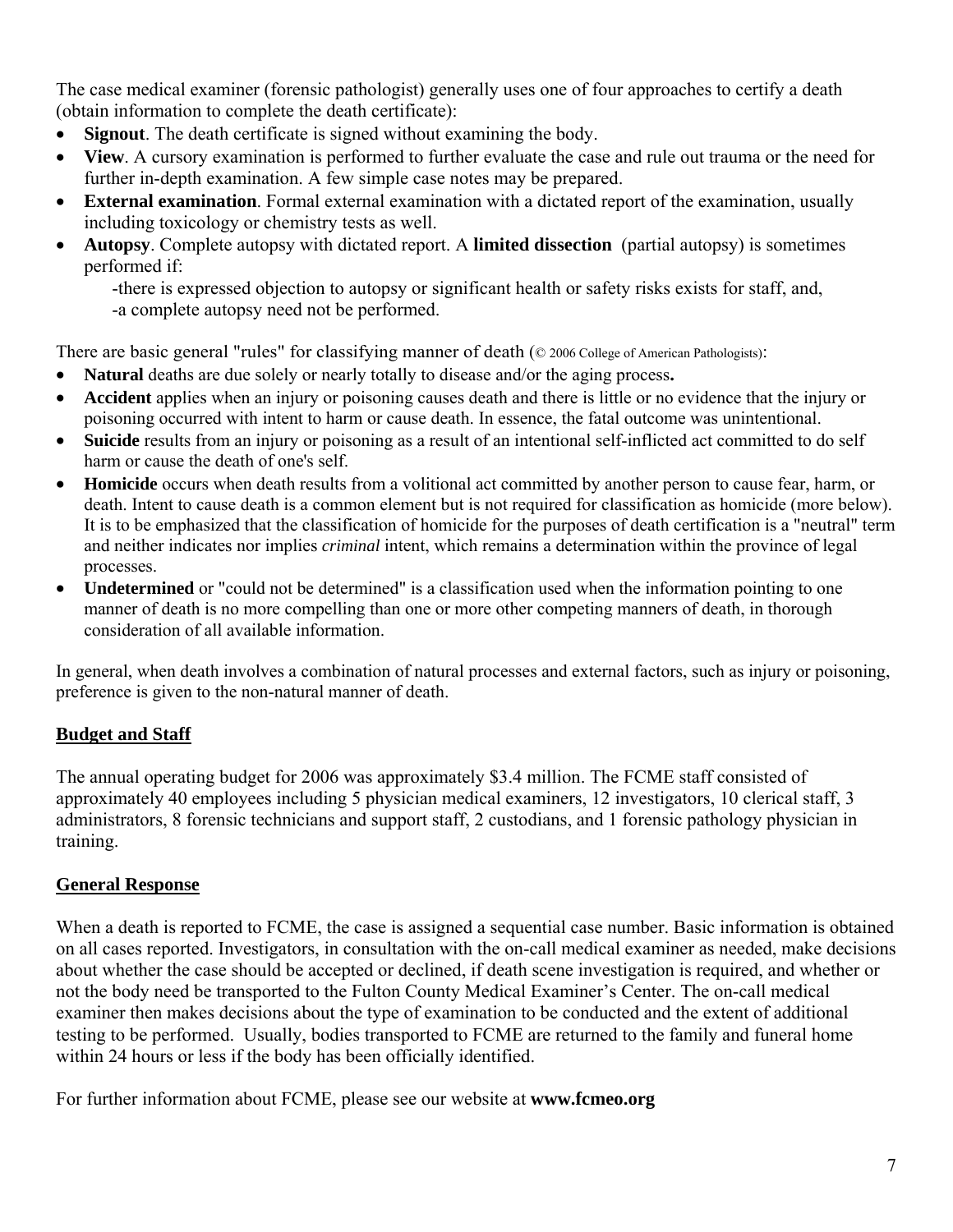For further information about medical examiners and death investigation, please see the website of the National Association of Medical Examiners at **www.TheNAME.org**

#### **Data Source and Analyses**

The data herein are derived from the HOMER (Has Our Medical Examiner Records) Access database. In 2006, there were 2212 case reports. Eight of these records were non-human remains, and three death records were noted to be duplicate records. In addition, three records were relics: a human digit found by children while cleaning their yard; a bone found by woman, possibly human (head of femur); and adult human ulna found near edge of street. Thus, after excluding these 14 records from data analysis, there were a total of 2198 unique human death cases for this report. Dr. Fajardo analyzed the data using SPSS v14.0, Access 2003 and Excel 2003.

#### **Race/Ethnicity Categories of 2006 Cases**

Categorizing Race/Ethnicity of decedents has become more difficult because of a growing mixed-race population and because of personal preferences in how Race/Ethnicity is reported by family members.

The federal government considers race and Hispanic origin to be two separate and distinct concepts. For the United States Census 2000, the questions on race and Hispanic origin were asked of every individual living in the United States. Hispanics may be of any race. The terms "Hispanic" and "Latino" are used interchangeably in this report.

This report uses the six categories of the Census 2000 for people indicating only one race:

- 1) White
- 2) Black or African American
- 3) American Indian and Alaska Native
- 4) Asian
- 5) Native Hawaiian and Other Pacific Islander
- 6) Some other race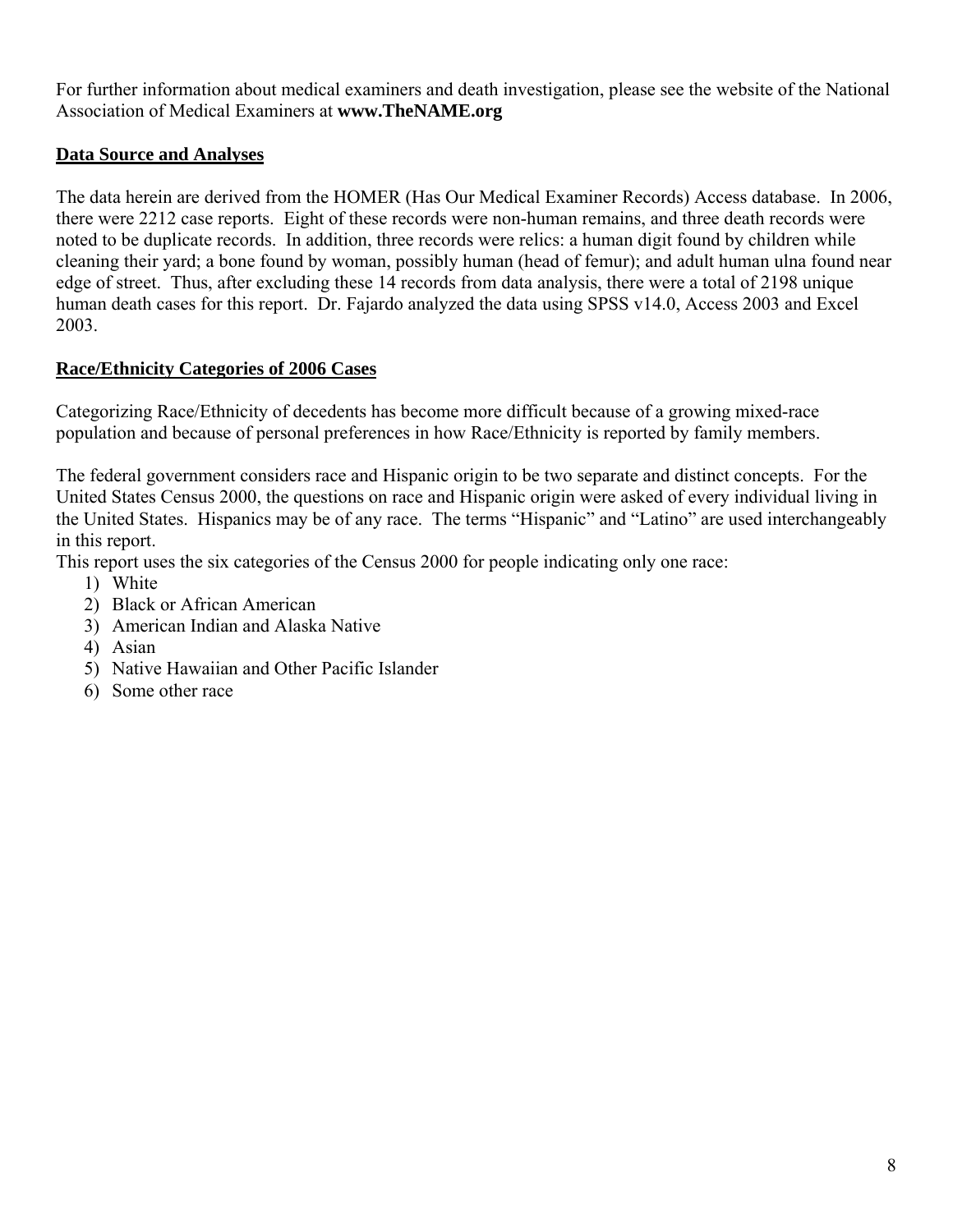## **SECTION II. ALL REPORTED CASES**

| <b>Jurisdiction</b> | <b>Manner of Death</b> | <b>Frequency</b> | <b>Percent</b> |
|---------------------|------------------------|------------------|----------------|
| AJ                  | <b>ACCIDENT</b>        | 245              | 17.51          |
|                     | <b>ACCIDENT (T)</b>    | 132              | 9.44           |
|                     | <b>HOMICIDE</b>        | 149              | 10.65          |
|                     | <b>NATURAL</b>         | 761              | 54.40          |
|                     | <b>STILLBORN</b>       |                  | 0.07           |
|                     | <b>SUICIDE</b>         | 77               | 5.50           |
|                     | <b>UNDETERMINED</b>    | 34               | 2.43           |
|                     | $Total =$              | 1,399            | 100.00         |
|                     |                        |                  |                |
| DJ                  | Not applicable         | 799              | 100.00         |
|                     | $Total =$              | 799              | 100.00         |

Table 1. Number of cases Accepted (AJ) and Declined (DJ) by Manner of death (n=2,198)

Table 2. Manner of death by Procedure cross-tabulation for Accepted (Certified) Cases only (n=1,399)

|                     |         | Total                   |         |      |       |
|---------------------|---------|-------------------------|---------|------|-------|
| <b>MANNER</b>       | Autopsy | <b>External PM Exam</b> | Signout | View |       |
| ACCIDENT*           | 162     | 28                      | 53      |      | 245   |
| ACCIDENT (T)**      | 118     | 9                       | 5       | 0    | 132   |
| <b>HOMICIDE</b>     | 148     |                         |         |      | 149   |
| <b>NATURAL</b>      | 380     | 184                     | 71      | 126  | 761   |
| <b>STILLBORN</b>    |         |                         |         | 0    |       |
| <b>SUICIDE</b>      | 76      |                         |         |      |       |
| <b>UNDETERMINED</b> | 34      |                         |         | 0    | 34    |
| $Total =$           | 919     | 222                     | 130     | 128  | 1,399 |

\* Non Traffic-related accidents

\*\* Traffic-related accidents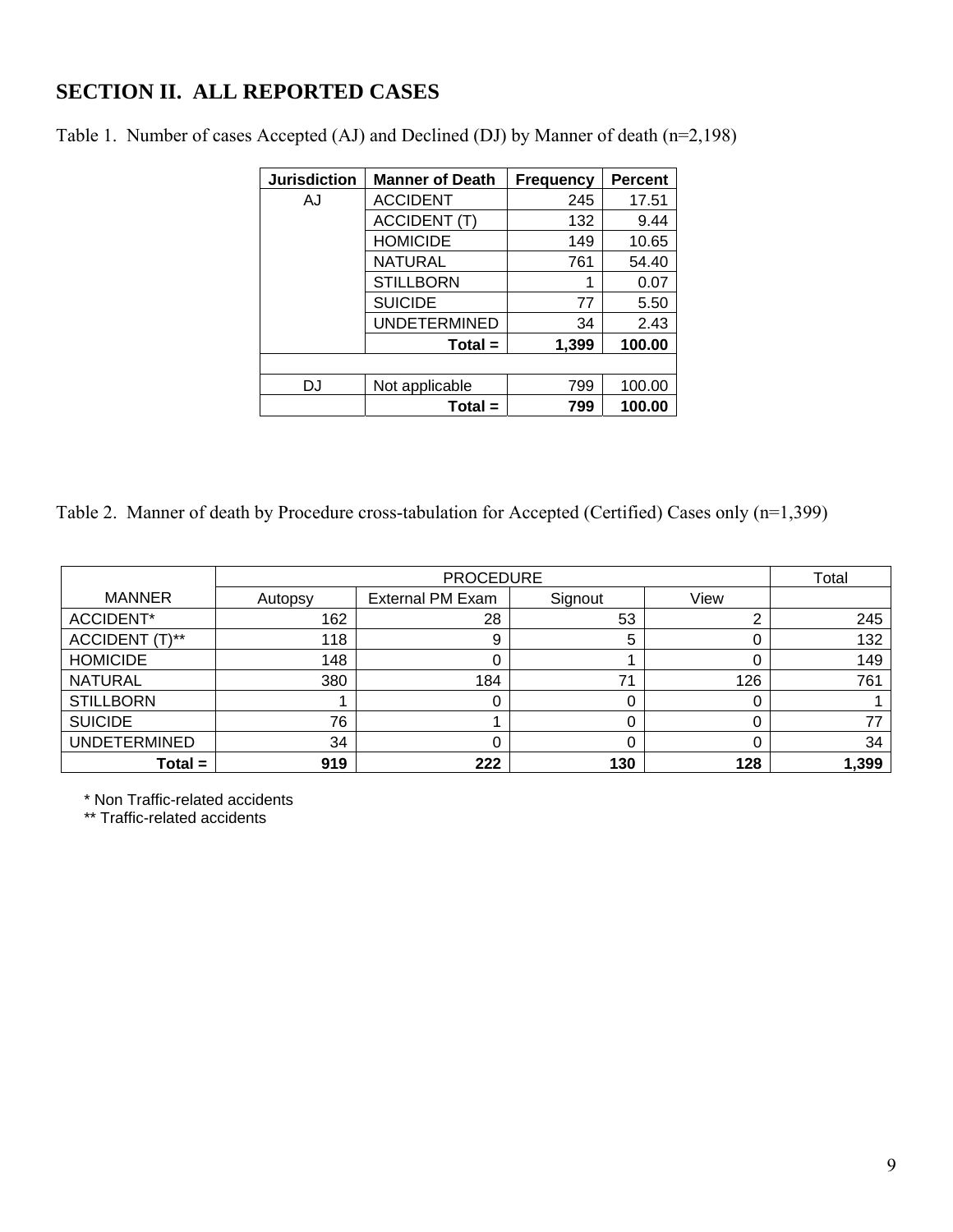Figure 1. Manner of death by Year reported, 1988-2006 certified cases only. This shows that there is a decreasing trend for homicide cases but there is an increasing trend for accidents other than traffic fatalities.



Figure 2. Number of all deaths reported by month (n=2,198)

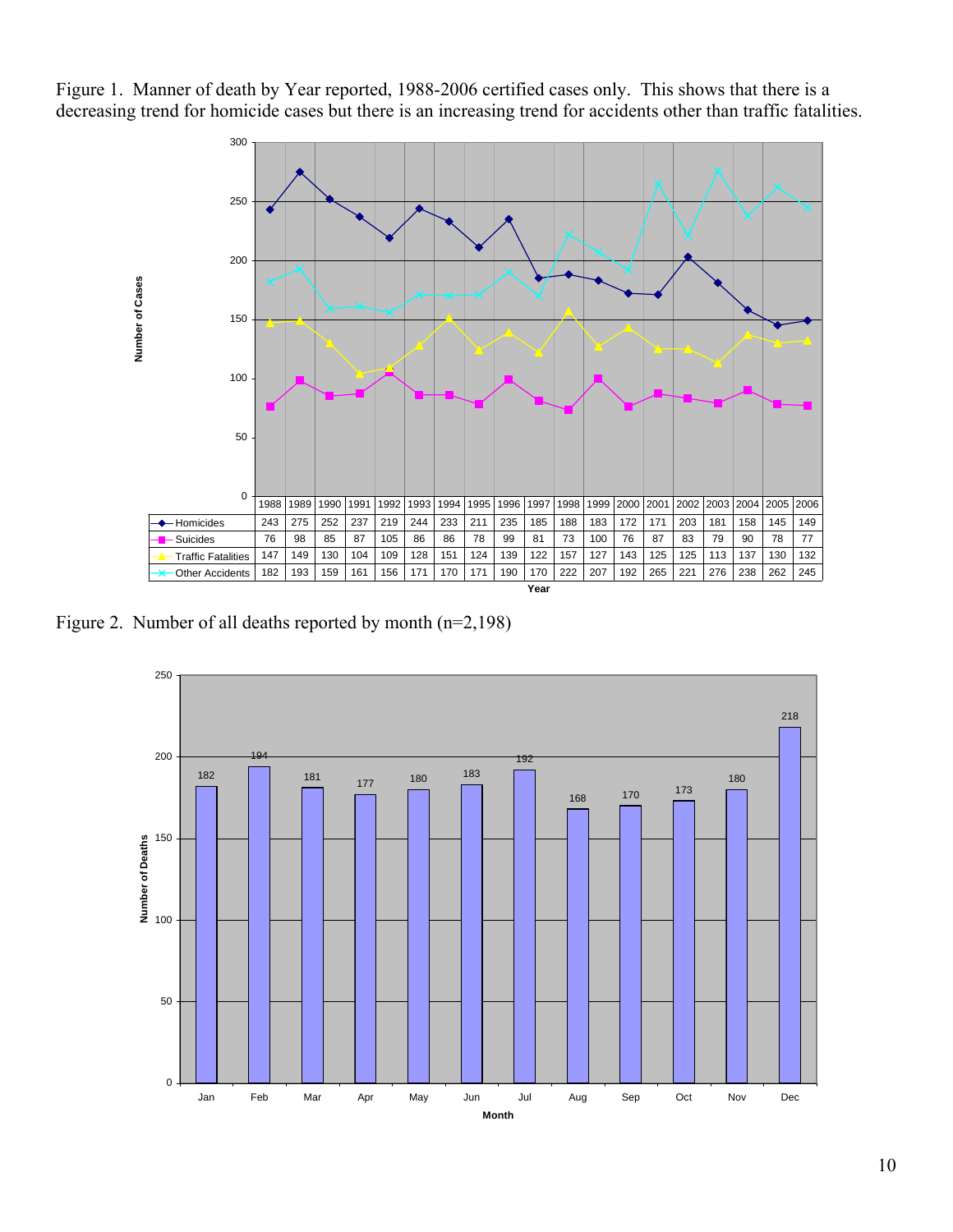

Figure 3. Number of all deaths reported by day of the week (n=2,198)

Figure 4. Number of all deaths reported by Time of day (n=2,198)

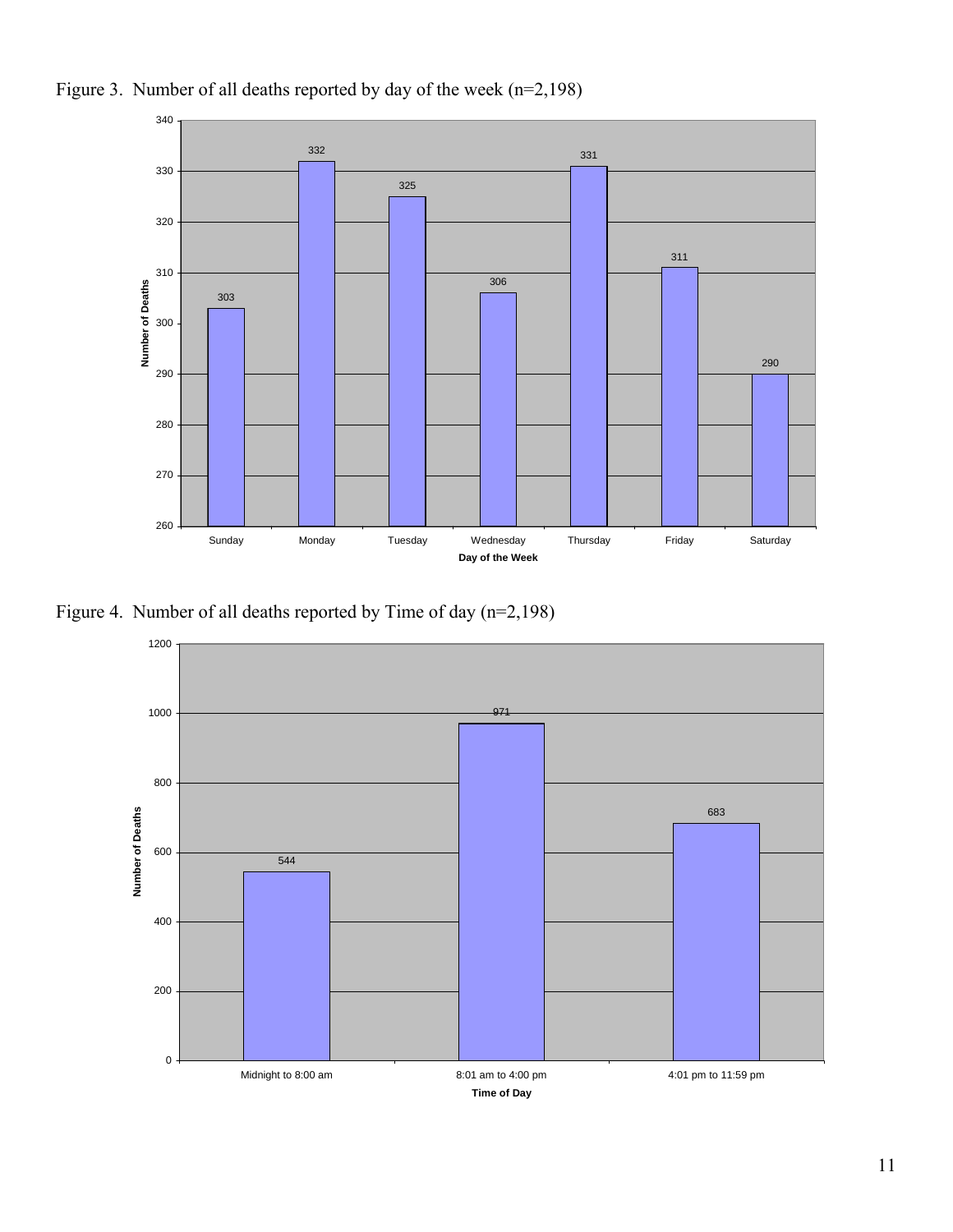



Figure 6. Number and percentage of all deaths reported by Sex (n=2,198)

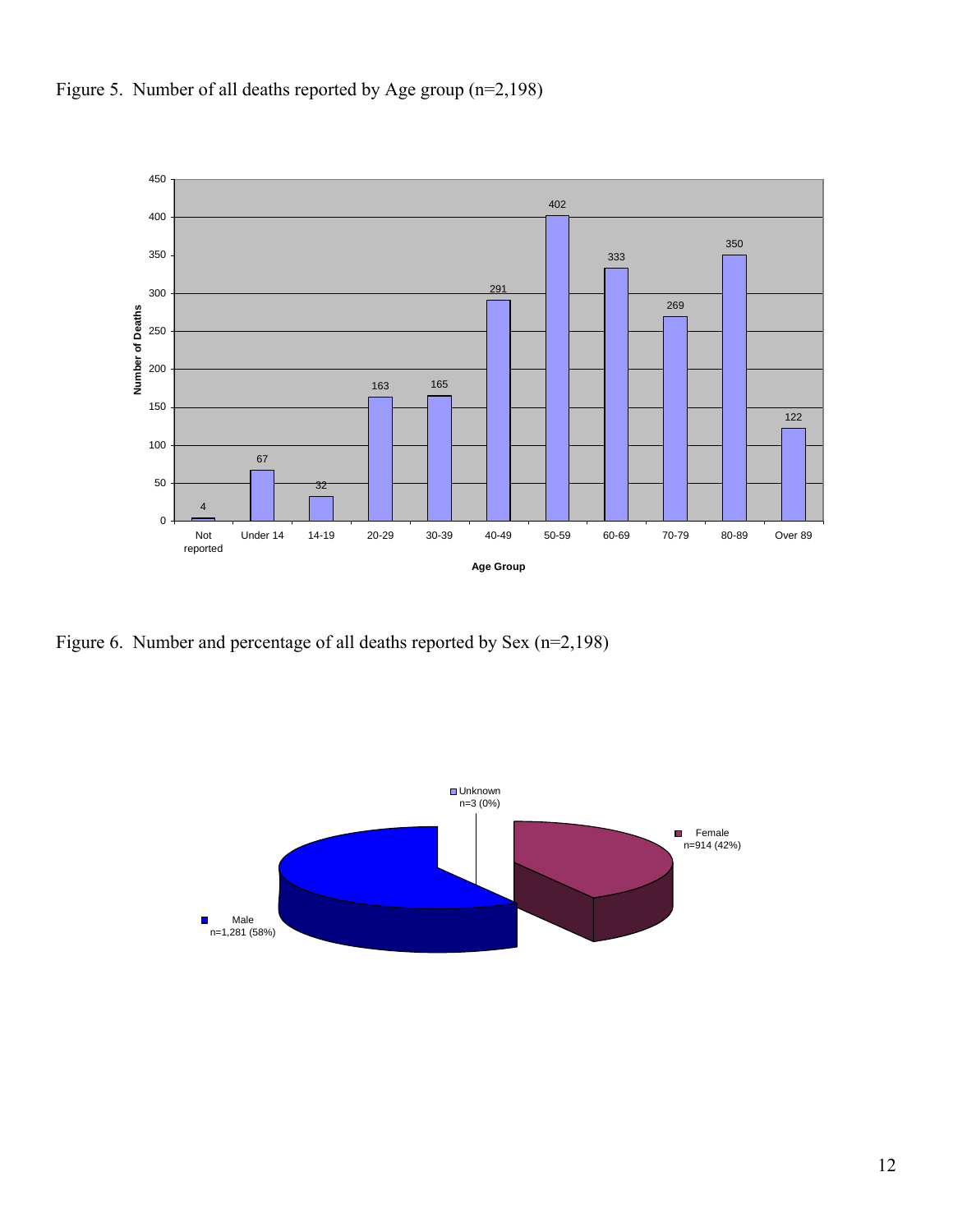

Figure 7. Number of all deaths reported by Race (n=2,198)

Figure 8. Number and percentage of all deaths reported by Hispanic/Latino ethnicity (n=2,198)

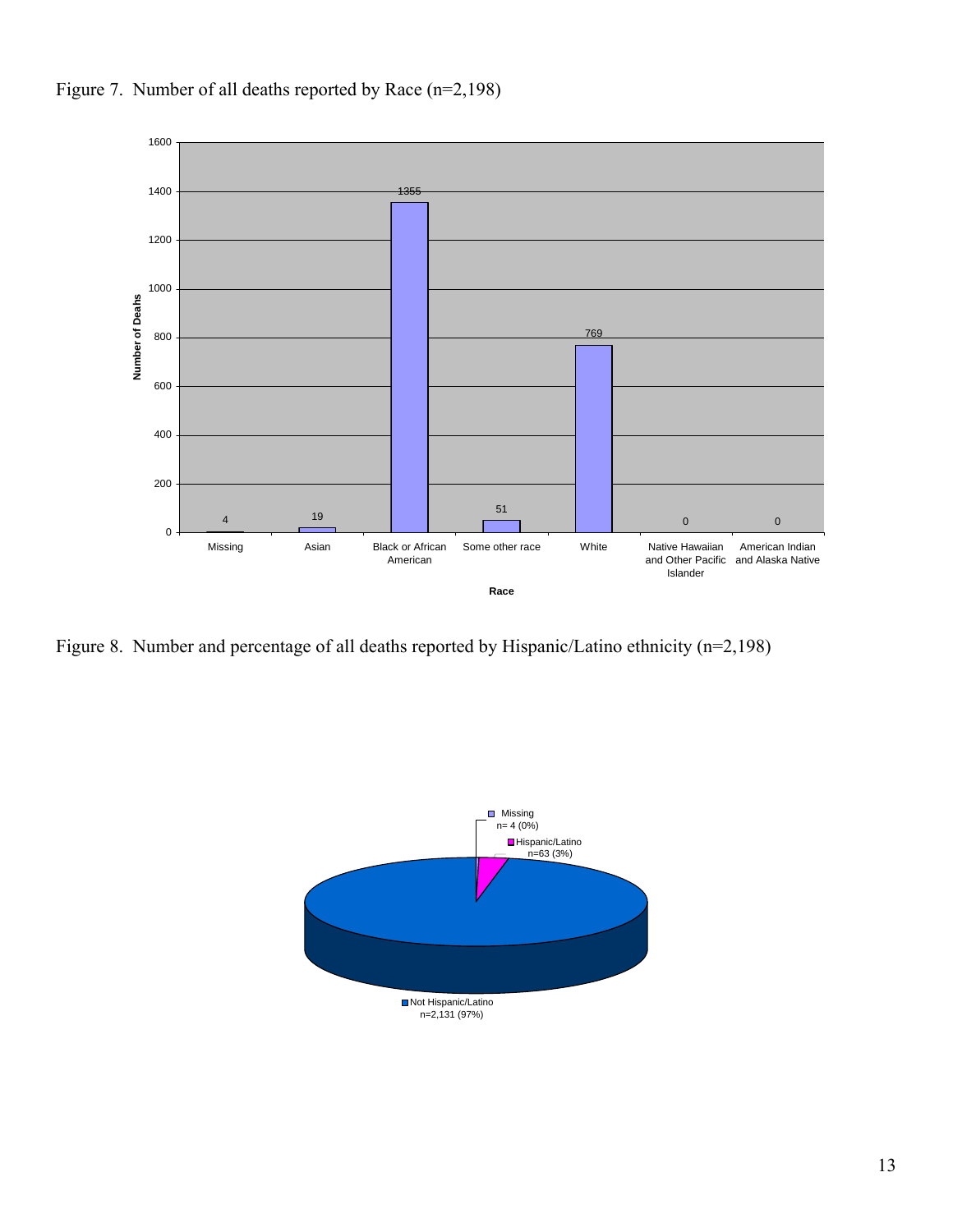## Table 3. Police Jurisdiction by Manner of death cross-tabulation for all reported deaths (n=2,198)

|                             | <b>MANNER</b> |                 |                        |                 |                |                  |                |                     |          | <b>TOTAL DEATHS</b> |                  |
|-----------------------------|---------------|-----------------|------------------------|-----------------|----------------|------------------|----------------|---------------------|----------|---------------------|------------------|
| <b>Police Jurisdiction*</b> | NA/DJ**       | <b>ACCIDENT</b> | <b>ACCIDENT</b><br>(T) | <b>HOMICIDE</b> | <b>NATURAL</b> | <b>STILLBORN</b> | <b>SUICIDE</b> | <b>UNDETERMINED</b> | Reported | Accepted            | $\%$<br>Accepted |
| Alpharetta                  | 19            | $\overline{7}$  | $\mathbf{2}$           | $\mathbf 0$     | 21             | 0                | 2              | 0                   | 51       | 32                  | 62.7             |
| <b>Atlanta</b>              | 474           | 154             | 65                     | 113             | 460            | 0                | 42             | 24                  | 1332     | 858                 | 64.4             |
| <b>College Park</b>         | 12            | $\overline{7}$  |                        | 4               | 32             | 0                | 4              | $\mathbf{2}$        | 62       | 50                  | 80.6             |
| <b>East Point</b>           | 29            | 10              | 3                      | 9               | 46             | 0                |                | 0                   | 98       | 69                  | 70.4             |
| Fairburn                    | 14            | $\mathbf{1}$    | 3                      |                 | $\overline{7}$ | 0                |                | 0                   | 27       | 13                  | 48.1             |
| <b>Fulton County</b>        | 101           | 36              | 37                     | 18              | 95             | 0                | 14             | 3                   | 304      | 203                 | 66.8             |
| Hapeville                   | 4             | 0               |                        | $\mathbf 0$     | 18             | 0                | 0              | 1                   | 24       | 20                  | 83.3             |
| Palmetto                    | 5             | 3               | $\mathbf 0$            | 0               | 5              | 0                | 0              | 0                   | 13       | 8                   | 61.5             |
| Roswell                     | 48            | 18              | $\overline{7}$         | 0               | 30             | 0                | 6              | 2                   | 111      | 63                  | 56.8             |
| <b>Sandy Springs</b>        | 24            | 4               | 4                      | $\mathbf{2}$    | 16             |                  | 7              |                     | 59       | 35                  | 59.3             |
| <b>Union City</b>           | 21            | $\mathbf{2}$    |                        |                 | 23             | 0                | 0              | -1                  | 49       | 28                  | 57.1             |
| Other*                      | 48            | 3               | 8                      |                 | 8              | 0                | 0              | 0                   | 68       | 20                  | 29.4             |
| All Cases =                 | 799           | 245             | 132                    | 149             | 761            | 1                | 77             | 34                  | 2,198    | 1,399               | 63.6             |

**\*Includes special police jurisdictions such as Morehouse Police Department, MARTA, Atlanta Corrections, Georgia State Patrol, Ft. McPherson Police Department, case reported from other counties, and cases with police jurisdiction unspecified.** 

 **\*\*NA/DJ=Not applicable/Declined jurisdiction**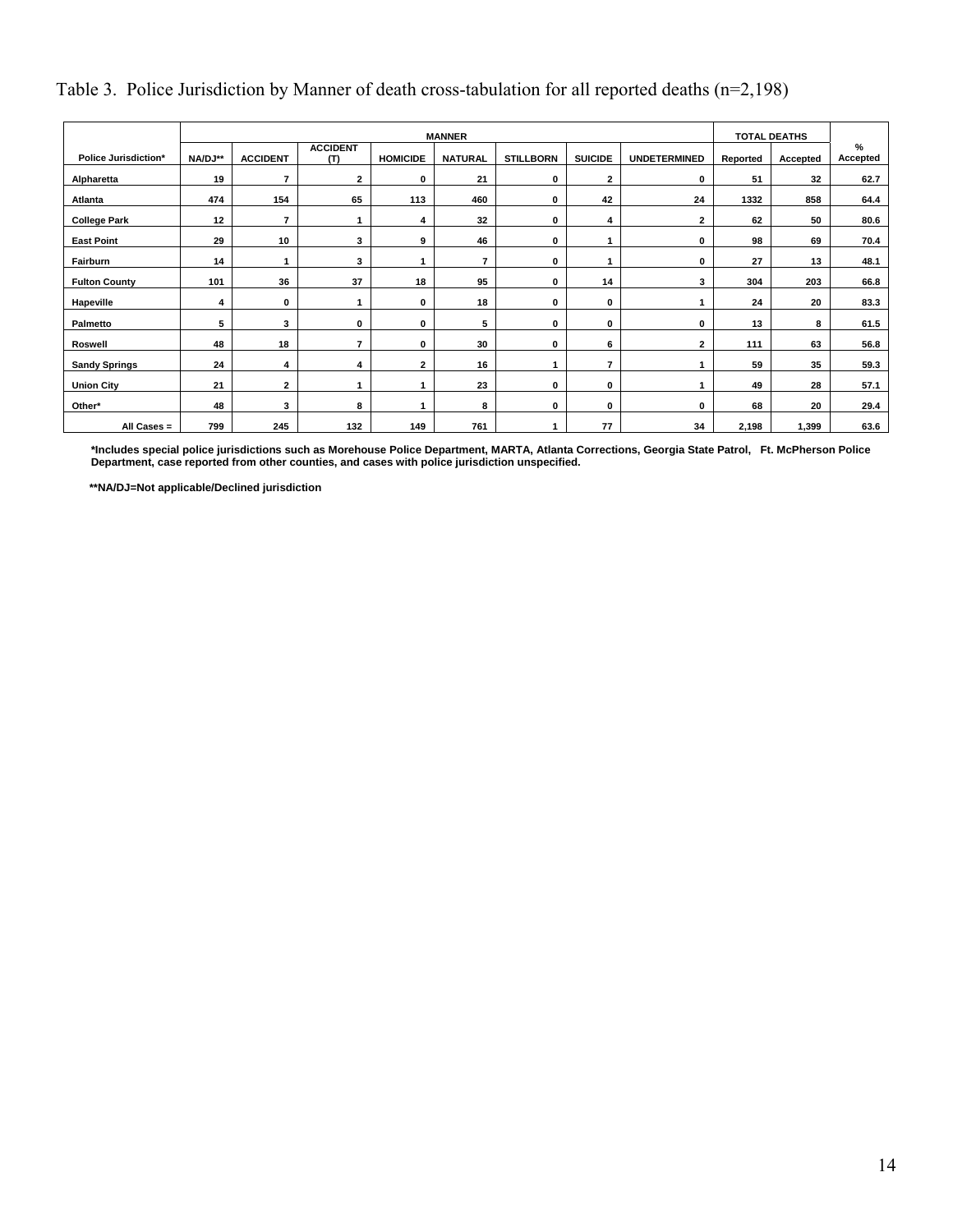## **SECTION III. MANNER OF DEATH: ACCIDENT (NON-TRAFFIC)**

Figure 9. Number and percentage of certified deaths by Sex (n=245)



Figure 10. Number of certified deaths by Age group (n=245)

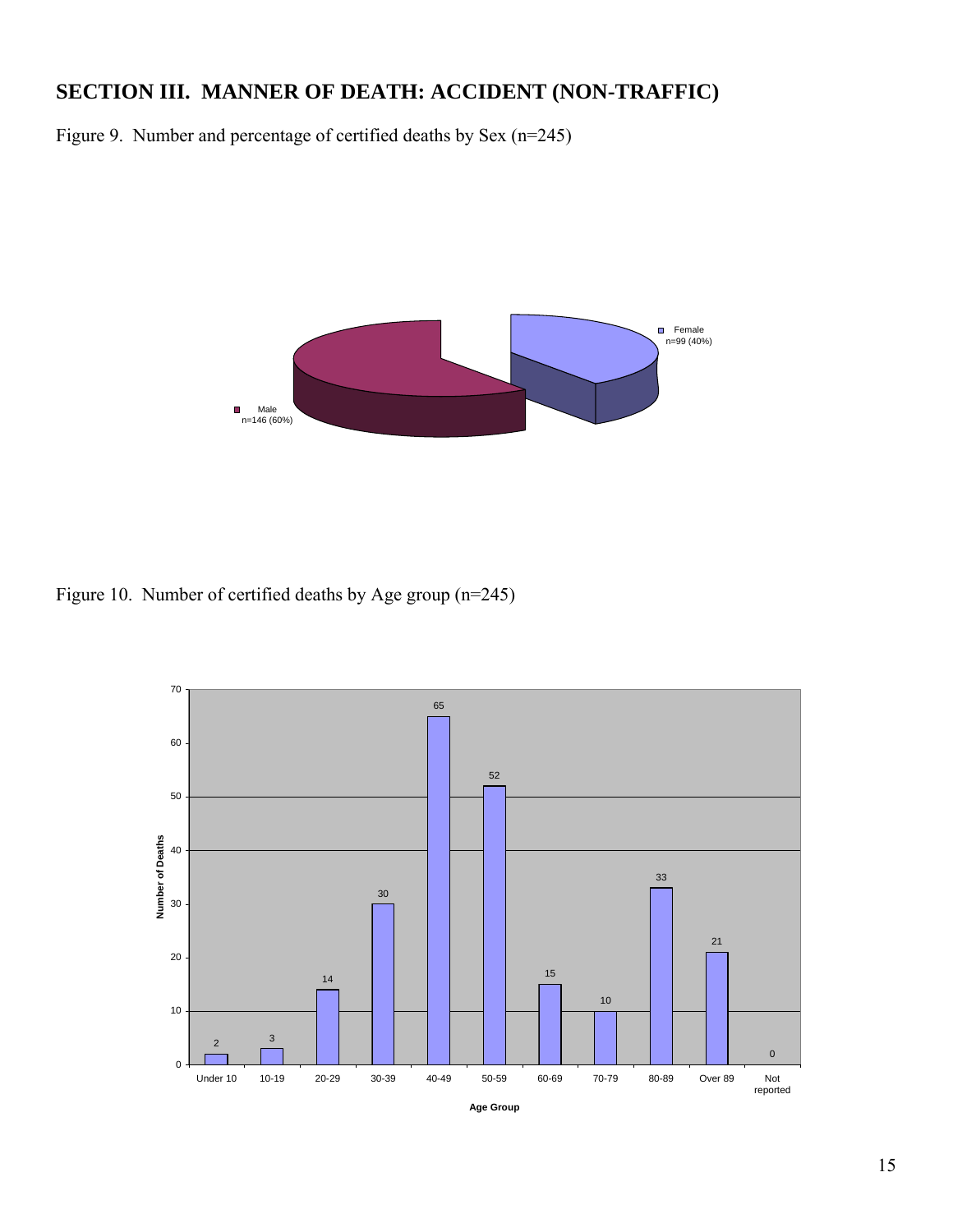Table 4. Race by Sex Cross-Tabulation of certified deaths (n=245) for Accidental Deaths

|                                   |        | <b>SEX</b> |       |
|-----------------------------------|--------|------------|-------|
| RACE                              | Female | Male       | Total |
| <b>Black or African- American</b> | 40     | 74         | 114   |
| White                             | 58     | 65         | 123   |
| Asian                             |        |            |       |
| Some other race                   |        |            |       |
| $Total =$                         | 99     | 146        | 245   |

Table 5. Race by Ethnicity Cross-Tabulation of certified deaths (n=245) for Accidental Deaths

|                            |     | <b>HISPANIC</b> |       |
|----------------------------|-----|-----------------|-------|
| RACE                       | YES | <b>NO</b>       | Total |
| Black or African- American |     | 114             | 114   |
| White                      | 2   | 121             | 123   |
| Asian                      |     |                 |       |
| Some other race            |     |                 |       |
| $Total =$                  | ą   | 236             | 245   |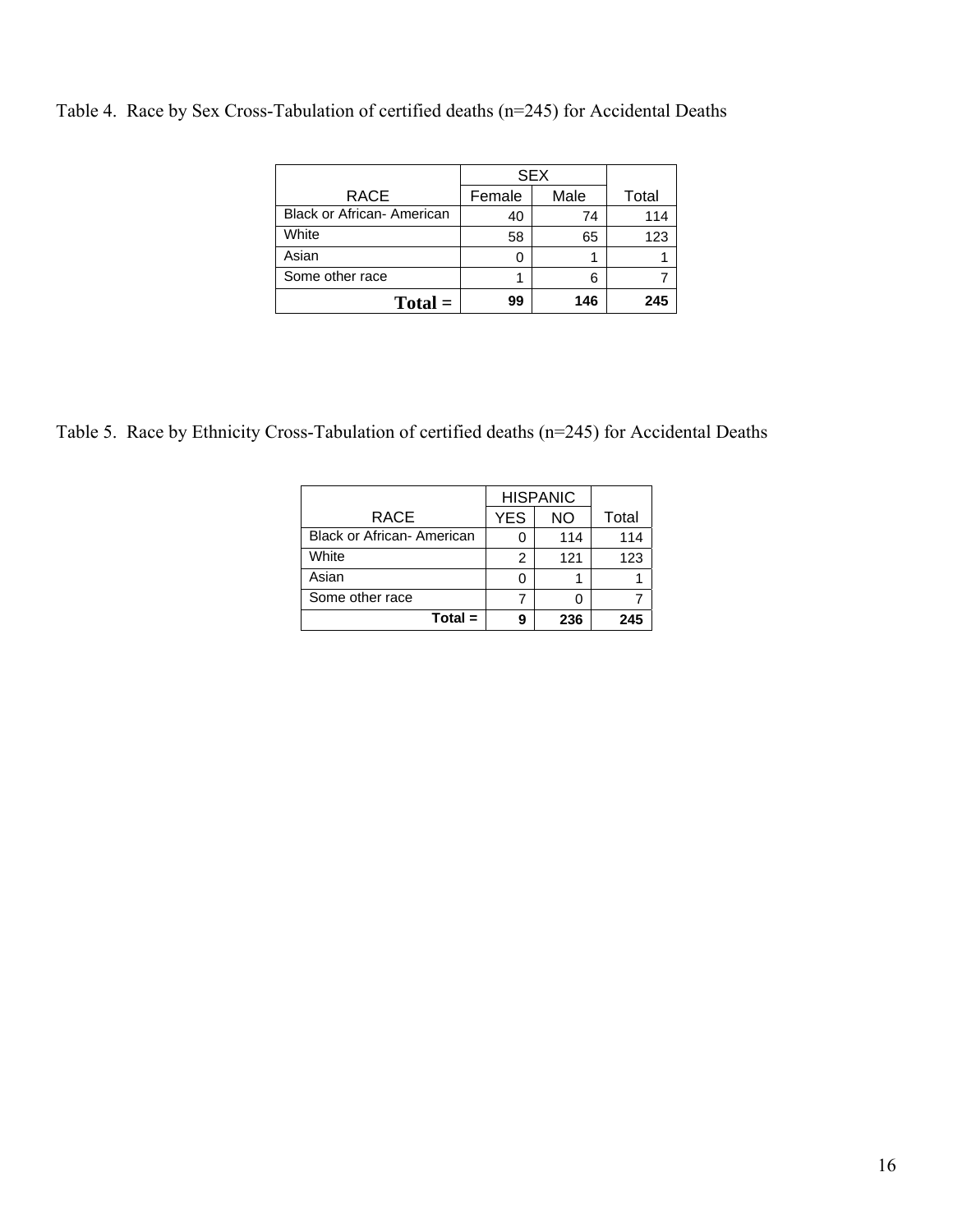| <b>ZIP CODE</b> | Number of Victims | Percent |
|-----------------|-------------------|---------|
| 30004-          | 5                 | 2.04    |
| 30022-          | 10                | 4.08    |
| 30075-          | 7                 | 2.86    |
| 30076-          | 14                | 5.71    |
| 30126-          | 1                 | 0.41    |
| 30213-          | 4                 | 1.63    |
| 30268-          | 4                 | 1.63    |
| 30291-          | 1                 | 0.41    |
| 30303-          | 6                 | 2.45    |
| 30305-          | 5                 | 2.04    |
| 30306-          | 1                 | 0.41    |
| 30308-          | 10                | 4.08    |
| 30309-          | 5                 | 2.04    |
| 30310-          | 9                 | 3.67    |
| 30311-          | $\overline{7}$    | 2.86    |
| 30312-          | 14                | 5.71    |
| 30313-          | 5                 | 2.04    |
| 30314-          | 9                 | 3.67    |
| 30315-          | 15                | 6.12    |
| 30316-          | 1                 | 0.41    |
| 30318-          | 20                | 8.16    |
| 30319-          | 4                 | 1.63    |
| 30324-          | 9                 | 3.67    |
| 30326-          | 3                 | 1.22    |
| 30327-          | 6                 | 2.45    |
| 30328-          | 3                 | 1.22    |
| 30331-          | 14                | 5.71    |
| 30336-          | 4                 | 1.63    |
| 30337-          | 3                 | 1.22    |
| 30339-          | 1                 | 0.41    |
| 30342-          | 8                 | 3.27    |
| 30344-          | 10                | 4.08    |
| 30349-          | 11                | 4.49    |
| 30350-          | 6                 | 2.45    |
| 30354-          | 1                 | 0.41    |
| 30363-          | 1                 | 0.41    |
| 37210-          | 1                 | 0.41    |
| Unknown         | 7                 | 2.86    |
| Total =         | 245               | 100.00  |

Table 6. Number of certified deaths for each Zip Code (Incident) (n=245) for Accidental Deaths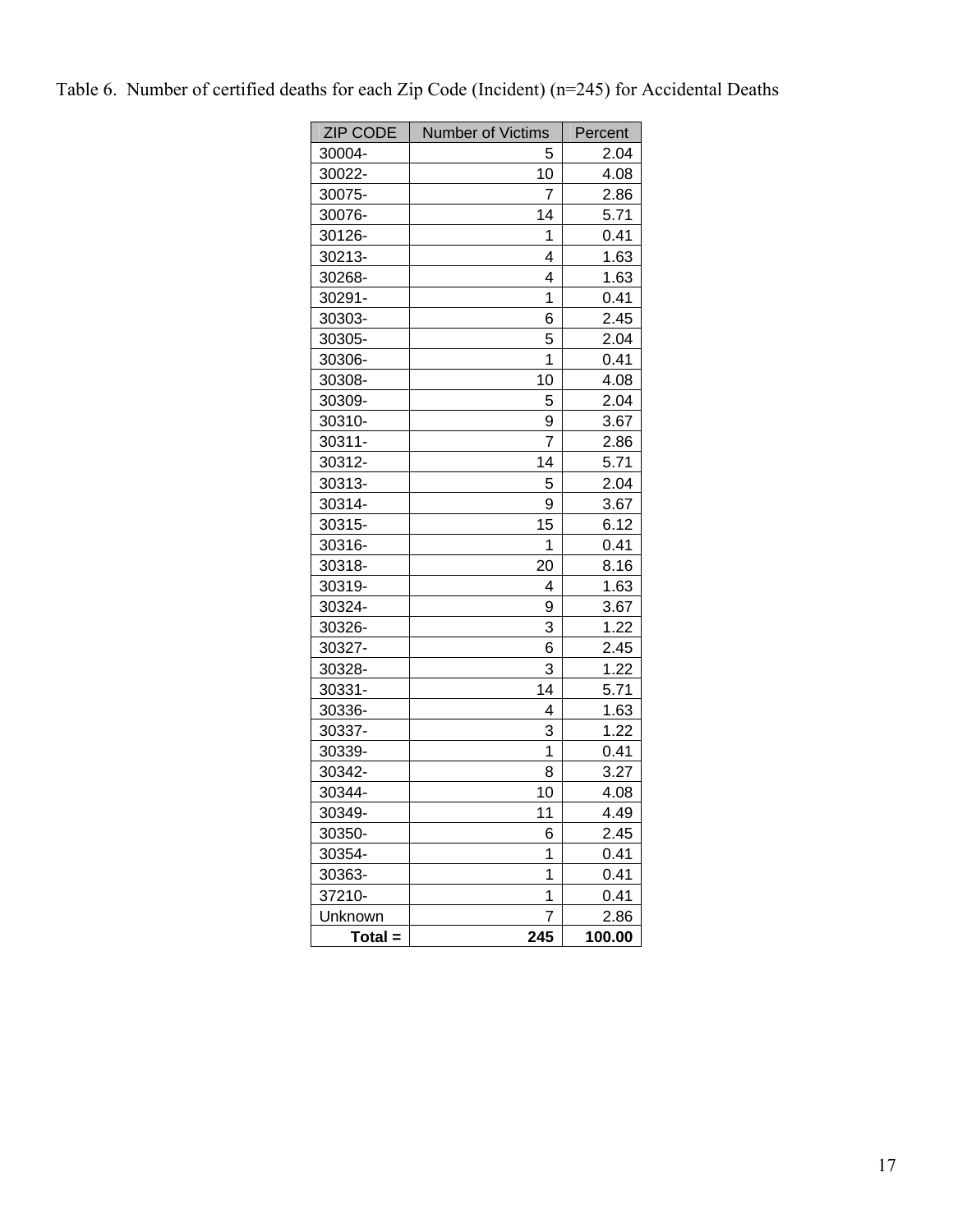| CaseCode                      | Number of Deaths | Per cent |
|-------------------------------|------------------|----------|
| Anaphylaxis-Insect            | 1                | 0.41     |
| Asphyxia-Café Coronary        | 4                | 1.63     |
| Asphyxia-Compression          | $\overline{2}$   | 0.82     |
| Asphyxia-Strangulation        | 1                | 0.41     |
| Asphyxia-Suffocation          | $\mathbf{1}$     | 0.41     |
| <b>Blunt Force</b>            | 4                | 1.63     |
| <b>Burn-Clothing Fire</b>     | 1                | 0.41     |
| Cardiac-ASCVD-IHD             | $\mathbf{1}$     | 0.41     |
| Cardiac-Hypertension          | $\overline{2}$   | 0.82     |
| Crushed-Pinned                | $\mathbf{1}$     | 0.41     |
| Drowning-Pool/Spa             | 1                | 0.41     |
| Drowning-Tub                  | 1                | 0.41     |
| Drug Death-Adverse Effect     | $\overline{1}$   | 0.41     |
| Drug Death-Poisoning          | 48               | 19.59    |
| Drug Death-Poisoning+Disease  | 62               | 25.31    |
| Drug Death-Poisoning+Injury   | 1                | 0.41     |
| Electrical                    | $\overline{2}$   | 0.82     |
| Fall                          | 1                | 0.41     |
| Fall- Down Steps              | 9                | 3.67     |
| Fall- From bed                | 1                | 0.41     |
| Fall-From Height              | 6                | 2.45     |
| Fall-From moving object       | $\overline{2}$   | 0.82     |
| <b>Fall-Sporting</b>          | $\overline{1}$   | 0.41     |
| <b>Fall-Standing Height</b>   | 64               | 26.12    |
| Fire death                    | 11               | 4.49     |
| Hypothermia-Exogenous         | 4                | 1.63     |
| MVA-ATV                       | $\overline{1}$   | 0.41     |
| <b>MVA-Driver</b>             | $\overline{1}$   | 0.41     |
| <b>MVA-Off Road</b>           | 1                | 0.41     |
| MVA-Pedestrian                | $\overline{2}$   | 0.82     |
| Poisoning-CO with no fire     | $\overline{1}$   | 0.41     |
| Pregnancy-Complication        | 1                | 0.41     |
| <b>Skeletal Disorder</b>      | 1                | 0.41     |
| Thromboemboli                 | 1                | 0.41     |
| <b>Treatment Complication</b> | 3                | 1.22     |
| $Total =$                     | 245              | 100.00   |

Table 7. Number of certified deaths for each cause of death (n=245) for Accidental Deaths

**\***These cases involved natural disease in combination with injury. In such cases, injury is given preference and the manner of death is considered to be accident.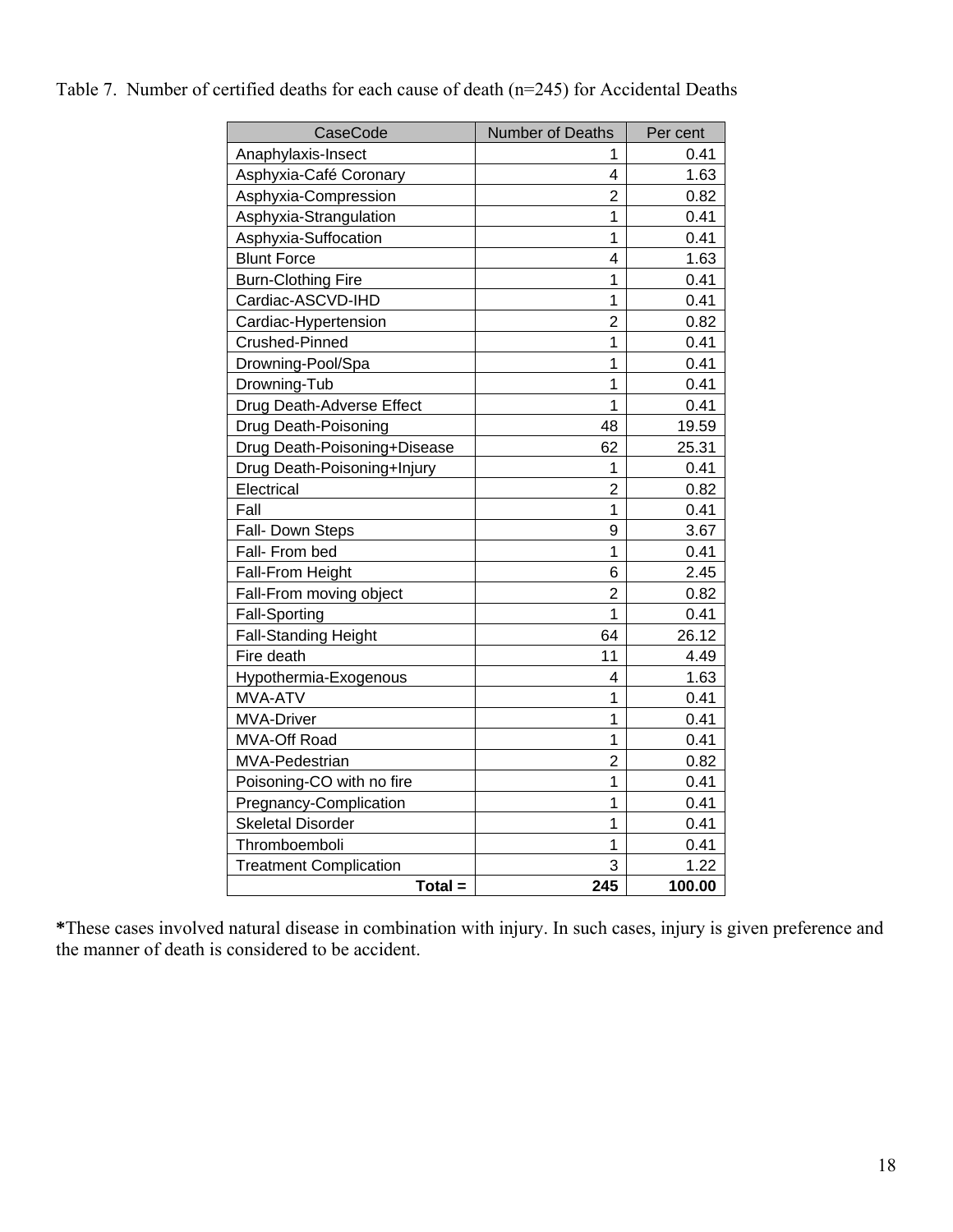# Table 8. Circumstances for non-traffic accidental deaths, 2006 certified deaths (n=245)

| <b>Black or African-</b><br>1<br>66<br>American<br>М<br>Anaphylaxis-Insect<br>Yard at home<br>Stung by insect while working in yard<br>Choked while eating; food obstructed the<br>Asphyxia-Café<br><b>Black or African-</b><br>$\mathbf 2$<br>F<br>50<br>American<br>Coronary<br>Nursing home<br>airway<br>Large bolus of cooked meat inadvertently<br><b>Black or African-</b><br>Asphyxia-Café<br>3<br>Coronary<br>lodged in upper airway<br>66<br>American<br>Μ<br>Own residence<br>Asphyxia-Café<br>Choked while eating; food became lodged in<br>4<br>31<br>White<br>М<br>Coronary<br>Own residence<br>trachea<br>Asphyxia-Café<br>$\mathbf 5$<br>F<br>Coronary<br>93<br>White<br>Restaurant<br>Airway obstruction by food bolus<br>Pinned under back bumper of car on<br>Asphyxia-<br>6<br>17<br>Compression<br>Some other race<br>M<br>Outside of home<br>embankment next to driveway<br>Decedent under car, which rolled off jack<br>Asphyxia-<br>$\overline{7}$<br>47<br>Compression<br>White<br>M<br>onto chest<br>Salvage yard<br>Fell from wheelchair at top of escalator;<br><b>Black or African-</b><br><b>MARTA</b> train<br>Asphyxia-<br>8<br>81<br>Strangulation<br>clothing then entrapped in escalator treads<br>American<br>М<br>station<br><b>Black or African-</b><br>Asphyxia-<br>Covered head with numerous plastic grocery<br>9<br>28<br>Μ<br>Suffocation<br>American<br>Apartment<br>bags<br>F<br>10<br>56<br>White<br>Landed head first into sand while surfing<br><b>Blunt Force</b><br>Beach<br><b>Black or African-</b><br>11<br>17<br>М<br><b>Blunt Force</b><br>American<br>Construction site<br>Struck by construction equipment<br>Black or African-<br>12<br>55<br>F<br><b>Blunt Force</b><br>On/near roadway<br>Injured left ankle while ambulating<br>American<br>Clothing became entrapped in machinery;<br>13<br>struck head on machinery<br>20<br>M<br><b>Blunt Force</b><br>Place of business<br>Some other race<br><b>Black or African-</b><br>14<br>59<br>American<br>M<br><b>Burn-Clothing Fire</b><br>Vacant building<br>Inadvertently ignited clothing<br>Cardiac-ASCVD-<br>Consumed ethanol which aggravated heart<br><b>Black or African-</b> |  |
|------------------------------------------------------------------------------------------------------------------------------------------------------------------------------------------------------------------------------------------------------------------------------------------------------------------------------------------------------------------------------------------------------------------------------------------------------------------------------------------------------------------------------------------------------------------------------------------------------------------------------------------------------------------------------------------------------------------------------------------------------------------------------------------------------------------------------------------------------------------------------------------------------------------------------------------------------------------------------------------------------------------------------------------------------------------------------------------------------------------------------------------------------------------------------------------------------------------------------------------------------------------------------------------------------------------------------------------------------------------------------------------------------------------------------------------------------------------------------------------------------------------------------------------------------------------------------------------------------------------------------------------------------------------------------------------------------------------------------------------------------------------------------------------------------------------------------------------------------------------------------------------------------------------------------------------------------------------------------------------------------------------------------------------------------------------------------------------------------------------------------------------------------------------------------------------------|--|
|                                                                                                                                                                                                                                                                                                                                                                                                                                                                                                                                                                                                                                                                                                                                                                                                                                                                                                                                                                                                                                                                                                                                                                                                                                                                                                                                                                                                                                                                                                                                                                                                                                                                                                                                                                                                                                                                                                                                                                                                                                                                                                                                                                                                |  |
|                                                                                                                                                                                                                                                                                                                                                                                                                                                                                                                                                                                                                                                                                                                                                                                                                                                                                                                                                                                                                                                                                                                                                                                                                                                                                                                                                                                                                                                                                                                                                                                                                                                                                                                                                                                                                                                                                                                                                                                                                                                                                                                                                                                                |  |
|                                                                                                                                                                                                                                                                                                                                                                                                                                                                                                                                                                                                                                                                                                                                                                                                                                                                                                                                                                                                                                                                                                                                                                                                                                                                                                                                                                                                                                                                                                                                                                                                                                                                                                                                                                                                                                                                                                                                                                                                                                                                                                                                                                                                |  |
|                                                                                                                                                                                                                                                                                                                                                                                                                                                                                                                                                                                                                                                                                                                                                                                                                                                                                                                                                                                                                                                                                                                                                                                                                                                                                                                                                                                                                                                                                                                                                                                                                                                                                                                                                                                                                                                                                                                                                                                                                                                                                                                                                                                                |  |
|                                                                                                                                                                                                                                                                                                                                                                                                                                                                                                                                                                                                                                                                                                                                                                                                                                                                                                                                                                                                                                                                                                                                                                                                                                                                                                                                                                                                                                                                                                                                                                                                                                                                                                                                                                                                                                                                                                                                                                                                                                                                                                                                                                                                |  |
|                                                                                                                                                                                                                                                                                                                                                                                                                                                                                                                                                                                                                                                                                                                                                                                                                                                                                                                                                                                                                                                                                                                                                                                                                                                                                                                                                                                                                                                                                                                                                                                                                                                                                                                                                                                                                                                                                                                                                                                                                                                                                                                                                                                                |  |
|                                                                                                                                                                                                                                                                                                                                                                                                                                                                                                                                                                                                                                                                                                                                                                                                                                                                                                                                                                                                                                                                                                                                                                                                                                                                                                                                                                                                                                                                                                                                                                                                                                                                                                                                                                                                                                                                                                                                                                                                                                                                                                                                                                                                |  |
|                                                                                                                                                                                                                                                                                                                                                                                                                                                                                                                                                                                                                                                                                                                                                                                                                                                                                                                                                                                                                                                                                                                                                                                                                                                                                                                                                                                                                                                                                                                                                                                                                                                                                                                                                                                                                                                                                                                                                                                                                                                                                                                                                                                                |  |
|                                                                                                                                                                                                                                                                                                                                                                                                                                                                                                                                                                                                                                                                                                                                                                                                                                                                                                                                                                                                                                                                                                                                                                                                                                                                                                                                                                                                                                                                                                                                                                                                                                                                                                                                                                                                                                                                                                                                                                                                                                                                                                                                                                                                |  |
|                                                                                                                                                                                                                                                                                                                                                                                                                                                                                                                                                                                                                                                                                                                                                                                                                                                                                                                                                                                                                                                                                                                                                                                                                                                                                                                                                                                                                                                                                                                                                                                                                                                                                                                                                                                                                                                                                                                                                                                                                                                                                                                                                                                                |  |
|                                                                                                                                                                                                                                                                                                                                                                                                                                                                                                                                                                                                                                                                                                                                                                                                                                                                                                                                                                                                                                                                                                                                                                                                                                                                                                                                                                                                                                                                                                                                                                                                                                                                                                                                                                                                                                                                                                                                                                                                                                                                                                                                                                                                |  |
|                                                                                                                                                                                                                                                                                                                                                                                                                                                                                                                                                                                                                                                                                                                                                                                                                                                                                                                                                                                                                                                                                                                                                                                                                                                                                                                                                                                                                                                                                                                                                                                                                                                                                                                                                                                                                                                                                                                                                                                                                                                                                                                                                                                                |  |
|                                                                                                                                                                                                                                                                                                                                                                                                                                                                                                                                                                                                                                                                                                                                                                                                                                                                                                                                                                                                                                                                                                                                                                                                                                                                                                                                                                                                                                                                                                                                                                                                                                                                                                                                                                                                                                                                                                                                                                                                                                                                                                                                                                                                |  |
|                                                                                                                                                                                                                                                                                                                                                                                                                                                                                                                                                                                                                                                                                                                                                                                                                                                                                                                                                                                                                                                                                                                                                                                                                                                                                                                                                                                                                                                                                                                                                                                                                                                                                                                                                                                                                                                                                                                                                                                                                                                                                                                                                                                                |  |
|                                                                                                                                                                                                                                                                                                                                                                                                                                                                                                                                                                                                                                                                                                                                                                                                                                                                                                                                                                                                                                                                                                                                                                                                                                                                                                                                                                                                                                                                                                                                                                                                                                                                                                                                                                                                                                                                                                                                                                                                                                                                                                                                                                                                |  |
|                                                                                                                                                                                                                                                                                                                                                                                                                                                                                                                                                                                                                                                                                                                                                                                                                                                                                                                                                                                                                                                                                                                                                                                                                                                                                                                                                                                                                                                                                                                                                                                                                                                                                                                                                                                                                                                                                                                                                                                                                                                                                                                                                                                                |  |
|                                                                                                                                                                                                                                                                                                                                                                                                                                                                                                                                                                                                                                                                                                                                                                                                                                                                                                                                                                                                                                                                                                                                                                                                                                                                                                                                                                                                                                                                                                                                                                                                                                                                                                                                                                                                                                                                                                                                                                                                                                                                                                                                                                                                |  |
|                                                                                                                                                                                                                                                                                                                                                                                                                                                                                                                                                                                                                                                                                                                                                                                                                                                                                                                                                                                                                                                                                                                                                                                                                                                                                                                                                                                                                                                                                                                                                                                                                                                                                                                                                                                                                                                                                                                                                                                                                                                                                                                                                                                                |  |
|                                                                                                                                                                                                                                                                                                                                                                                                                                                                                                                                                                                                                                                                                                                                                                                                                                                                                                                                                                                                                                                                                                                                                                                                                                                                                                                                                                                                                                                                                                                                                                                                                                                                                                                                                                                                                                                                                                                                                                                                                                                                                                                                                                                                |  |
|                                                                                                                                                                                                                                                                                                                                                                                                                                                                                                                                                                                                                                                                                                                                                                                                                                                                                                                                                                                                                                                                                                                                                                                                                                                                                                                                                                                                                                                                                                                                                                                                                                                                                                                                                                                                                                                                                                                                                                                                                                                                                                                                                                                                |  |
| 15<br>61<br>M<br><b>IHD</b><br>Own residence<br>disease<br>American                                                                                                                                                                                                                                                                                                                                                                                                                                                                                                                                                                                                                                                                                                                                                                                                                                                                                                                                                                                                                                                                                                                                                                                                                                                                                                                                                                                                                                                                                                                                                                                                                                                                                                                                                                                                                                                                                                                                                                                                                                                                                                                            |  |
| Cardiac-<br><b>Black or African-</b><br>16<br>49<br>F<br>American<br>Hypertension<br>Use of illicit drug<br>Own residence                                                                                                                                                                                                                                                                                                                                                                                                                                                                                                                                                                                                                                                                                                                                                                                                                                                                                                                                                                                                                                                                                                                                                                                                                                                                                                                                                                                                                                                                                                                                                                                                                                                                                                                                                                                                                                                                                                                                                                                                                                                                      |  |
| <b>Black or African-</b><br>Cardiac-                                                                                                                                                                                                                                                                                                                                                                                                                                                                                                                                                                                                                                                                                                                                                                                                                                                                                                                                                                                                                                                                                                                                                                                                                                                                                                                                                                                                                                                                                                                                                                                                                                                                                                                                                                                                                                                                                                                                                                                                                                                                                                                                                           |  |
| 17<br>45<br>American<br>М<br>Hypertension<br>Park<br>Ingested ethanol                                                                                                                                                                                                                                                                                                                                                                                                                                                                                                                                                                                                                                                                                                                                                                                                                                                                                                                                                                                                                                                                                                                                                                                                                                                                                                                                                                                                                                                                                                                                                                                                                                                                                                                                                                                                                                                                                                                                                                                                                                                                                                                          |  |
| Head struck by the trailer of an 18 wheel<br><b>Black or African-</b><br>18<br>59<br>American<br>M<br>Crushed-Pinned<br>truck driven in reverse at a loading dock<br>Warehouse                                                                                                                                                                                                                                                                                                                                                                                                                                                                                                                                                                                                                                                                                                                                                                                                                                                                                                                                                                                                                                                                                                                                                                                                                                                                                                                                                                                                                                                                                                                                                                                                                                                                                                                                                                                                                                                                                                                                                                                                                 |  |
| Drowning-<br>Suffered cardiac dysrhythmia while                                                                                                                                                                                                                                                                                                                                                                                                                                                                                                                                                                                                                                                                                                                                                                                                                                                                                                                                                                                                                                                                                                                                                                                                                                                                                                                                                                                                                                                                                                                                                                                                                                                                                                                                                                                                                                                                                                                                                                                                                                                                                                                                                |  |
| 19<br>49<br>White<br>Pool/Spa<br>swimming; face became immersed in water<br>M<br>Swimming pool<br>Probable acute cardiac event causing                                                                                                                                                                                                                                                                                                                                                                                                                                                                                                                                                                                                                                                                                                                                                                                                                                                                                                                                                                                                                                                                                                                                                                                                                                                                                                                                                                                                                                                                                                                                                                                                                                                                                                                                                                                                                                                                                                                                                                                                                                                         |  |
| F<br>White<br>collapse into tub containing water<br>20<br>56<br>Drowning-Tub<br>Home                                                                                                                                                                                                                                                                                                                                                                                                                                                                                                                                                                                                                                                                                                                                                                                                                                                                                                                                                                                                                                                                                                                                                                                                                                                                                                                                                                                                                                                                                                                                                                                                                                                                                                                                                                                                                                                                                                                                                                                                                                                                                                           |  |
| Drug Death-<br><b>Black or African-</b><br>Adverse reaction to prescription medication                                                                                                                                                                                                                                                                                                                                                                                                                                                                                                                                                                                                                                                                                                                                                                                                                                                                                                                                                                                                                                                                                                                                                                                                                                                                                                                                                                                                                                                                                                                                                                                                                                                                                                                                                                                                                                                                                                                                                                                                                                                                                                         |  |
| 21<br>30<br>F<br><b>Adverse Effect</b><br>(either sulfur drug or antiepileptic drug)<br>American<br>Apartment<br>Drug Death-<br>Another's                                                                                                                                                                                                                                                                                                                                                                                                                                                                                                                                                                                                                                                                                                                                                                                                                                                                                                                                                                                                                                                                                                                                                                                                                                                                                                                                                                                                                                                                                                                                                                                                                                                                                                                                                                                                                                                                                                                                                                                                                                                      |  |
| 22<br>39<br>Poisoning<br>White<br>Μ<br>residence<br>Used multiple controlled substances                                                                                                                                                                                                                                                                                                                                                                                                                                                                                                                                                                                                                                                                                                                                                                                                                                                                                                                                                                                                                                                                                                                                                                                                                                                                                                                                                                                                                                                                                                                                                                                                                                                                                                                                                                                                                                                                                                                                                                                                                                                                                                        |  |
| Drug Death-<br>Another's<br>Poisoning<br>23<br>residence<br>49<br>White<br>М<br>Used multiple controlled medications                                                                                                                                                                                                                                                                                                                                                                                                                                                                                                                                                                                                                                                                                                                                                                                                                                                                                                                                                                                                                                                                                                                                                                                                                                                                                                                                                                                                                                                                                                                                                                                                                                                                                                                                                                                                                                                                                                                                                                                                                                                                           |  |
| <b>Black or African-</b><br>Drug Death-<br>Another's                                                                                                                                                                                                                                                                                                                                                                                                                                                                                                                                                                                                                                                                                                                                                                                                                                                                                                                                                                                                                                                                                                                                                                                                                                                                                                                                                                                                                                                                                                                                                                                                                                                                                                                                                                                                                                                                                                                                                                                                                                                                                                                                           |  |
| 42<br>24<br>M<br>Poisoning<br>Use of ethyl alcohol and illicit drug<br>American<br>residence                                                                                                                                                                                                                                                                                                                                                                                                                                                                                                                                                                                                                                                                                                                                                                                                                                                                                                                                                                                                                                                                                                                                                                                                                                                                                                                                                                                                                                                                                                                                                                                                                                                                                                                                                                                                                                                                                                                                                                                                                                                                                                   |  |
| Used cocaine and had toxic effects with<br>Drug Death-<br>Another's<br><b>Black or African-</b><br>25<br>31<br>American<br>M<br>Poisoning<br>residence<br>sudden cardiac arrest                                                                                                                                                                                                                                                                                                                                                                                                                                                                                                                                                                                                                                                                                                                                                                                                                                                                                                                                                                                                                                                                                                                                                                                                                                                                                                                                                                                                                                                                                                                                                                                                                                                                                                                                                                                                                                                                                                                                                                                                                |  |
| <b>Black or African-</b><br>Drug Death-<br>Another's                                                                                                                                                                                                                                                                                                                                                                                                                                                                                                                                                                                                                                                                                                                                                                                                                                                                                                                                                                                                                                                                                                                                                                                                                                                                                                                                                                                                                                                                                                                                                                                                                                                                                                                                                                                                                                                                                                                                                                                                                                                                                                                                           |  |
| 26<br>42<br>Poisoning<br>American<br>М<br>residence<br>Use of controlled drug and ethanol<br><b>Black or African-</b><br>Drug Death-<br>Another's                                                                                                                                                                                                                                                                                                                                                                                                                                                                                                                                                                                                                                                                                                                                                                                                                                                                                                                                                                                                                                                                                                                                                                                                                                                                                                                                                                                                                                                                                                                                                                                                                                                                                                                                                                                                                                                                                                                                                                                                                                              |  |
| 27<br>48<br>Poisoning<br>residence<br>Used cocaine and consumed ethanol<br>American<br>М                                                                                                                                                                                                                                                                                                                                                                                                                                                                                                                                                                                                                                                                                                                                                                                                                                                                                                                                                                                                                                                                                                                                                                                                                                                                                                                                                                                                                                                                                                                                                                                                                                                                                                                                                                                                                                                                                                                                                                                                                                                                                                       |  |
| Drug Death-<br>Another's                                                                                                                                                                                                                                                                                                                                                                                                                                                                                                                                                                                                                                                                                                                                                                                                                                                                                                                                                                                                                                                                                                                                                                                                                                                                                                                                                                                                                                                                                                                                                                                                                                                                                                                                                                                                                                                                                                                                                                                                                                                                                                                                                                       |  |
| F<br>Poisoning<br>28<br>White<br>residence<br>44<br>Consumed ethanol<br>Ingested prescription medications and<br>Drug Death-                                                                                                                                                                                                                                                                                                                                                                                                                                                                                                                                                                                                                                                                                                                                                                                                                                                                                                                                                                                                                                                                                                                                                                                                                                                                                                                                                                                                                                                                                                                                                                                                                                                                                                                                                                                                                                                                                                                                                                                                                                                                   |  |
| F<br>29<br>33<br>White<br>Poisoning<br>Condominium<br>ethanol                                                                                                                                                                                                                                                                                                                                                                                                                                                                                                                                                                                                                                                                                                                                                                                                                                                                                                                                                                                                                                                                                                                                                                                                                                                                                                                                                                                                                                                                                                                                                                                                                                                                                                                                                                                                                                                                                                                                                                                                                                                                                                                                  |  |
| <b>Black or African-</b><br>Drug Death-<br>30<br>53<br>Poisoning<br>Used illicit substance<br>American<br>М<br>Found in car                                                                                                                                                                                                                                                                                                                                                                                                                                                                                                                                                                                                                                                                                                                                                                                                                                                                                                                                                                                                                                                                                                                                                                                                                                                                                                                                                                                                                                                                                                                                                                                                                                                                                                                                                                                                                                                                                                                                                                                                                                                                    |  |
| Drug Death-<br>Found in parked<br><b>Black or African-</b>                                                                                                                                                                                                                                                                                                                                                                                                                                                                                                                                                                                                                                                                                                                                                                                                                                                                                                                                                                                                                                                                                                                                                                                                                                                                                                                                                                                                                                                                                                                                                                                                                                                                                                                                                                                                                                                                                                                                                                                                                                                                                                                                     |  |
| 31<br>48<br>Poisoning<br>American<br>М<br>Illicit use of cocaine<br>car                                                                                                                                                                                                                                                                                                                                                                                                                                                                                                                                                                                                                                                                                                                                                                                                                                                                                                                                                                                                                                                                                                                                                                                                                                                                                                                                                                                                                                                                                                                                                                                                                                                                                                                                                                                                                                                                                                                                                                                                                                                                                                                        |  |
| Drug Death-<br>32<br>37<br>Found in pool hall<br>Some other race<br>М<br>Poisoning<br>Ingested acetaminophen                                                                                                                                                                                                                                                                                                                                                                                                                                                                                                                                                                                                                                                                                                                                                                                                                                                                                                                                                                                                                                                                                                                                                                                                                                                                                                                                                                                                                                                                                                                                                                                                                                                                                                                                                                                                                                                                                                                                                                                                                                                                                   |  |
| Drug Death-<br>ingested multiple (8 detected) prescription                                                                                                                                                                                                                                                                                                                                                                                                                                                                                                                                                                                                                                                                                                                                                                                                                                                                                                                                                                                                                                                                                                                                                                                                                                                                                                                                                                                                                                                                                                                                                                                                                                                                                                                                                                                                                                                                                                                                                                                                                                                                                                                                     |  |
| F<br>Poisoning<br>medications<br>33<br>White<br>57<br>Home                                                                                                                                                                                                                                                                                                                                                                                                                                                                                                                                                                                                                                                                                                                                                                                                                                                                                                                                                                                                                                                                                                                                                                                                                                                                                                                                                                                                                                                                                                                                                                                                                                                                                                                                                                                                                                                                                                                                                                                                                                                                                                                                     |  |
| Drug Death-<br>White<br>34<br>41<br>Poisoning<br>Ingested multiple illicit substances<br>М<br>Home                                                                                                                                                                                                                                                                                                                                                                                                                                                                                                                                                                                                                                                                                                                                                                                                                                                                                                                                                                                                                                                                                                                                                                                                                                                                                                                                                                                                                                                                                                                                                                                                                                                                                                                                                                                                                                                                                                                                                                                                                                                                                             |  |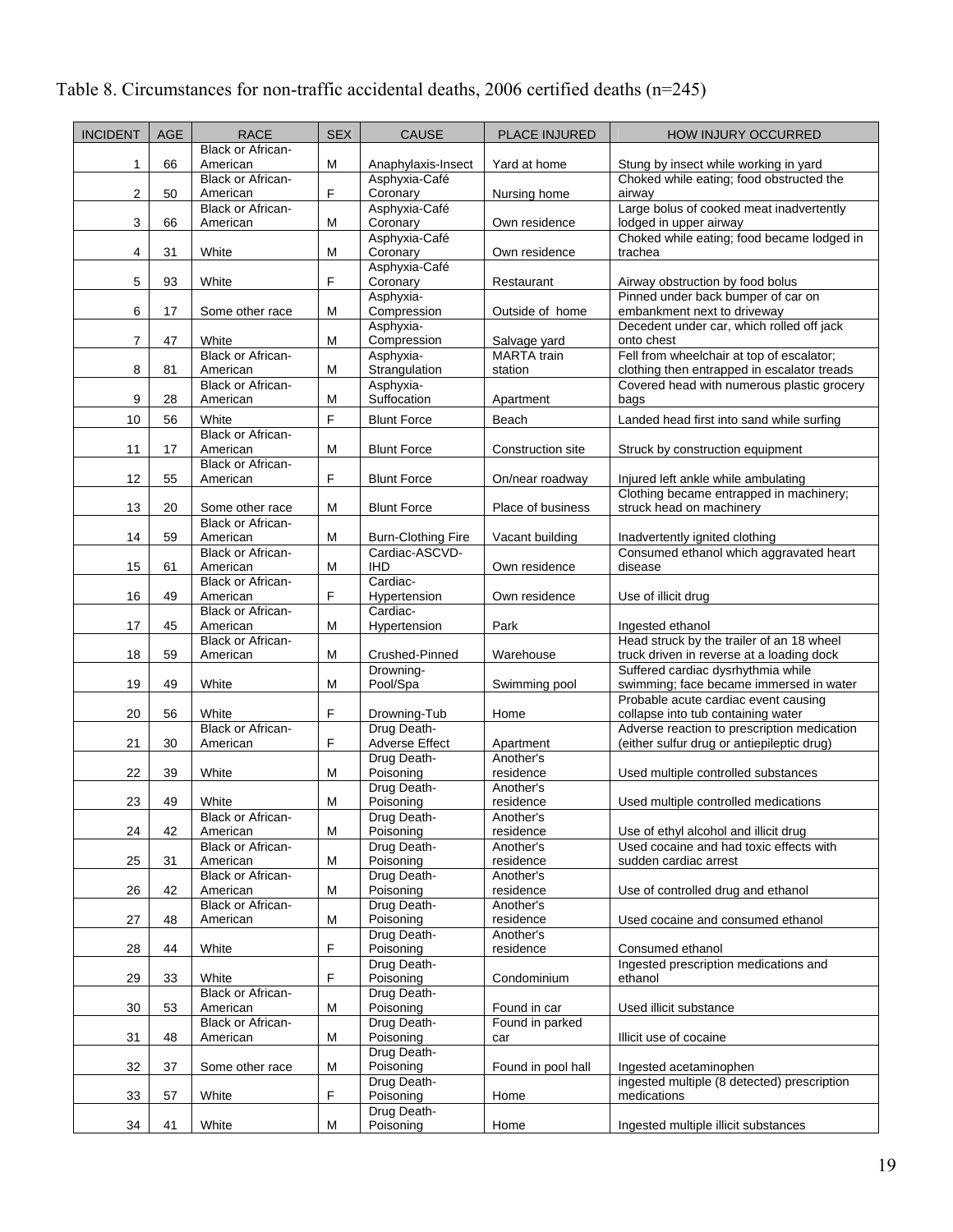| 35 | 36 | White                                | М | Drug Death-<br>Poisoning | Home               | Used excessive pain medication for<br>headache while using alcohol   |
|----|----|--------------------------------------|---|--------------------------|--------------------|----------------------------------------------------------------------|
|    |    |                                      |   | Drug Death-              |                    |                                                                      |
| 36 | 22 | White                                | м | Poisoning                | Home               | Used controlled drug                                                 |
|    |    |                                      |   | Drug Death-              |                    | Ingested multiple prescription medications                           |
| 37 | 44 | White                                | F | Poisoning                | Home               | including methadone and clorazepate                                  |
| 38 |    |                                      | F | Drug Death-              |                    |                                                                      |
|    | 38 | White<br><b>Black or African-</b>    |   | Poisoning<br>Drug Death- | Home               | Use of illicit substance<br>Use of controlled drugs and prescription |
| 39 | 57 | American                             | м | Poisoning                | Home               | medications                                                          |
|    |    |                                      |   | Drug Death-              |                    |                                                                      |
| 40 | 45 | White                                | М | Poisoning                | Hotel              | Used alcohol with controlled drug                                    |
|    |    |                                      |   | Drug Death-              |                    |                                                                      |
| 41 | 47 | White                                | М | Poisoning                | Hotel room         | Used multiple controlled substances                                  |
| 42 | 35 | <b>Black or African-</b><br>American | м | Drug Death-<br>Poisoning | Motel              | Used controlled substances                                           |
|    |    | <b>Black or African-</b>             |   | Drug Death-              |                    |                                                                      |
| 43 | 49 | American                             | M | Poisoning                | On/near roadway    | Inadvertent toxicity of opiate and ethyl alcohol                     |
|    |    | <b>Black or African-</b>             |   | Drug Death-              |                    |                                                                      |
| 44 | 57 | American                             | M | Poisoning                | On/near roadway    | Use of Illicit drug                                                  |
|    |    | <b>Black or African-</b>             |   | Drug Death-              |                    |                                                                      |
| 45 | 36 | American                             | м | Poisoning<br>Drug Death- | On/near roadway    | Used cocaine<br>Inadvertent toxicity of multiple prescription        |
| 46 | 47 | White                                | F | Poisoning                | Own residence      | drugs                                                                |
|    |    |                                      |   | Drug Death-              |                    |                                                                      |
| 47 | 26 | White                                | М | Poisoning                | Own residence      | Chronic use of illicit drug                                          |
|    |    |                                      |   | Drug Death-              |                    |                                                                      |
| 48 | 37 | White                                | F | Poisoning                | Own residence      | Used multiple controlled medications                                 |
| 49 | 54 | White                                | F | Drug Death-<br>Poisoning | Own residence      | Inadvertent toxicity of alcoholic beverage(s)                        |
|    |    |                                      |   | Drug Death-              |                    |                                                                      |
| 50 | 30 | White                                | F | Poisoning                | Own residence      | Used diazepam and propoxyphene                                       |
|    |    |                                      |   | Drug Death-              |                    | Inadvertent toxic effect(s) of opiate and                            |
| 51 | 28 | White                                | М | Poisoning                | Own residence      | alcohol                                                              |
|    |    |                                      |   | Drug Death-              |                    |                                                                      |
| 52 | 48 | White                                | F | Poisoning<br>Drug Death- | Own residence      | Used methadone, cocaine, and alprazolam                              |
| 53 | 42 | White                                | M | Poisoning                | Own residence      | Used cocaine and consumed ethanol                                    |
|    |    | <b>Black or African-</b>             |   | Drug Death-              |                    |                                                                      |
| 54 | 58 | American                             | М | Poisoning                | Own residence      | Consumed ethanol                                                     |
|    |    |                                      |   | Drug Death-              |                    |                                                                      |
| 55 | 38 | Asian                                | М | Poisoning                | Own residence      | Used methamphetamine and Ketamine                                    |
| 56 | 53 | <b>Black or African-</b><br>American | F | Drug Death-<br>Poisoning | Own residence      | Ingested multiple prescription medications                           |
|    |    |                                      |   | Drug Death-              |                    | Ingested prescription medications and                                |
| 57 | 53 | White                                | F | Poisoning                | Own residence      | ethanol                                                              |
|    |    |                                      |   | Drug Death-              |                    |                                                                      |
| 58 | 44 | White                                | M | Poisoning                | Own residence      | Ingested medication containing oxycodone                             |
| 59 | 28 | White                                | F | Drug Death-<br>Poisoning | Parking lot        |                                                                      |
|    |    | Black or African-                    |   | Drug Death-              |                    | Use of controlled drug<br>Ingested solid cocaine when approached by  |
| 60 | 27 | American                             | М | Poisoning                | Parking lot        | police officer                                                       |
|    |    | <b>Black or African-</b>             |   | Drug Death-              |                    |                                                                      |
| 61 | 45 | American                             | М | Poisoning                | Physician's office | Used methadone and morphine                                          |
|    |    | Black or African-                    |   | Drug Death-              |                    |                                                                      |
| 62 | 53 | American                             | F | Poisoning<br>Drug Death- | Residence          | Used controlled substance                                            |
| 63 | 44 | White                                | М | Poisoning                | Residence          | Used methadone and alprazolam                                        |
|    |    |                                      |   | Drug Death-              |                    |                                                                      |
| 64 | 23 | White                                | М | Poisoning                | Residence          | Used opiates and alprazolam                                          |
|    |    |                                      |   | Drug Death-              |                    |                                                                      |
| 65 | 33 | White                                | м | Poisoning                | Residence          | Used opiates and ethanol                                             |
| 66 | 57 | White                                | М | Drug Death-<br>Poisoning | Rooming house      | Used controlled substances                                           |
|    |    | Black or African-                    |   | Drug Death-              |                    |                                                                      |
| 67 | 41 | American                             | М | Poisoning                | Temporary habitat  | Use of illicit drug and ethanol                                      |
|    |    | <b>Black or African-</b>             |   | Drug Death-              |                    |                                                                      |
| 68 | 48 | American                             | М | Poisoning                | Temporary habitat  | Use of illicit drug                                                  |
| 69 |    | Black or African-<br>American        | F | Drug Death-<br>Poisoning |                    |                                                                      |
|    | 35 |                                      |   | Drug Death-              | Temporary habitat  | Use of opiates and cocaine                                           |
| 70 | 34 | White                                | М | Poisoning+Disease        | Another's home     | Used illicit substances                                              |
|    |    |                                      |   |                          |                    |                                                                      |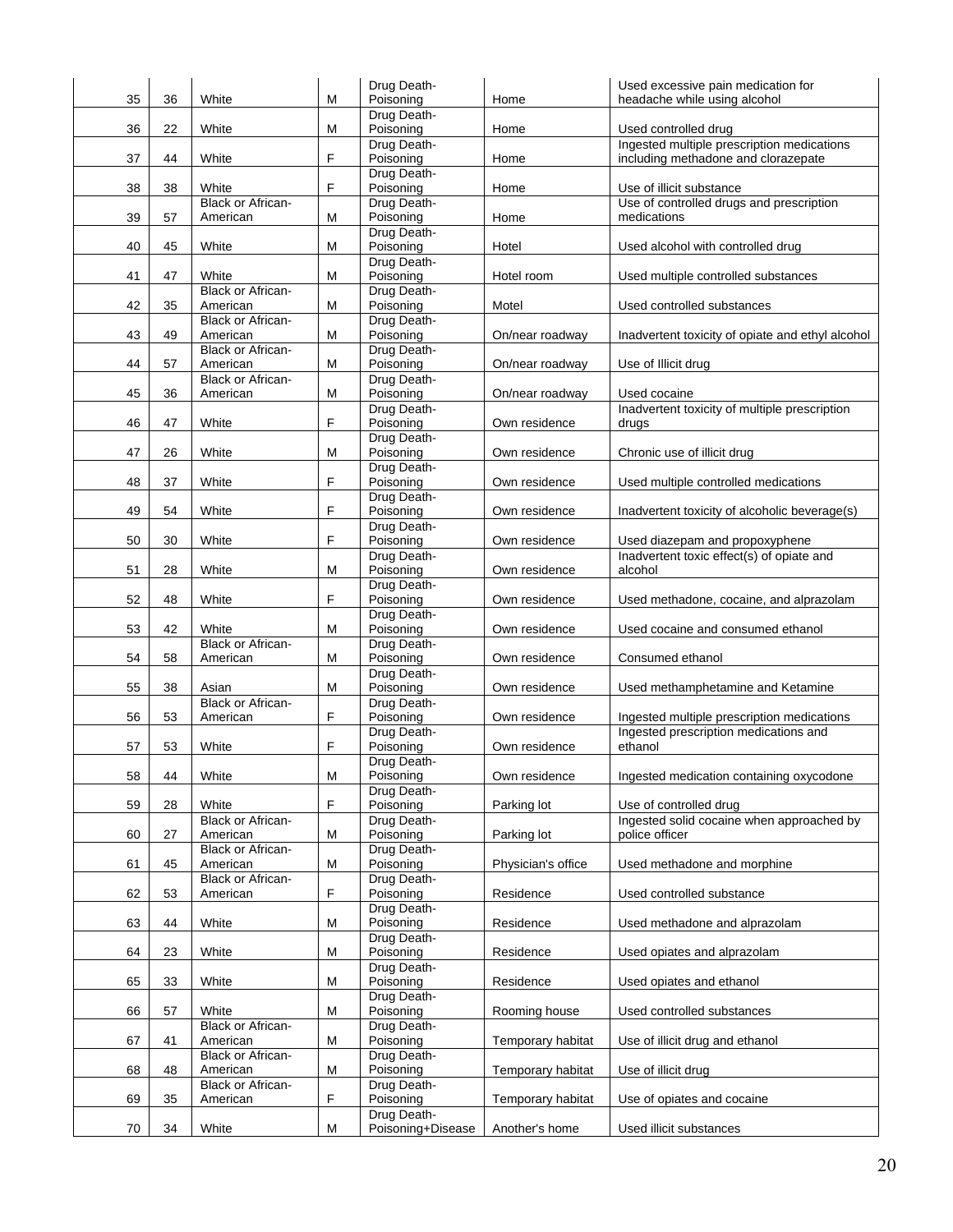|     |    | <b>Black or African-</b>             |    | Drug Death-                      | Another's              |                                                      |
|-----|----|--------------------------------------|----|----------------------------------|------------------------|------------------------------------------------------|
| 71  | 48 | American                             | М  | Poisoning+Disease                | residence              | Used cocaine                                         |
| 72  |    | <b>Black or African-</b>             |    | Drug Death-                      | Another's              |                                                      |
|     | 53 | American<br><b>Black or African-</b> | M  | Poisoning+Disease<br>Drug Death- | residence<br>Another's | Used cocaine and consumed ethanol                    |
| 73  | 50 | American                             | F  | Poisoning+Disease                | residence              | Used cocaine which aggravated pneumonia              |
|     |    |                                      |    | Drug Death-                      | Another's              | Used cocaine, methadone, and                         |
| 74  | 37 | White                                | М  | Poisoning+Disease                | residence              | benzodiazepines                                      |
|     |    | Black or African-                    |    | Drug Death-                      |                        | Use of controlled drug aggravating natural           |
| 75  | 45 | American                             | M  | Poisoning+Disease                | Apartment              | disease processes                                    |
|     |    |                                      |    | Drug Death-                      |                        |                                                      |
| 76  | 66 | White                                | F  | Poisoning+Disease                | Apartment              | Ingested prescription medications                    |
|     |    |                                      |    | Drug Death-                      |                        |                                                      |
| 77  | 56 | White                                | М  | Poisoning+Disease                | Apartment              | Misuse of controlled drug                            |
|     |    |                                      |    | Drug Death-                      |                        |                                                      |
| 78  | 40 | White                                | М  | Poisoning+Disease                | Apartment              | Parenteral use of controlled drugs                   |
| 79  | 57 | <b>Black or African-</b>             | M  | Drug Death-<br>Poisoning+Disease |                        | Natural disease process aggravated by<br>cocaine use |
|     |    | American                             |    | Drug Death-                      | Apartment              |                                                      |
| 80  | 36 | Some other race                      | M  | Poisoning+Disease                | Apartment              | Use of controlled drug                               |
|     |    |                                      |    | Drug Death-                      |                        |                                                      |
| 81  | 50 | White                                | М  | Poisoning+Disease                | Apartment              | Ingested ethanol                                     |
|     |    |                                      |    | Drug Death-                      |                        | Toxicity of prescription and non-prescription        |
| 82  | 42 | White                                | F  | Poisoning+Disease                | At home                | drugs                                                |
|     |    | Black or African-                    |    | Drug Death-                      |                        |                                                      |
| 83  | 49 | American                             | F  | Poisoning+Disease                | At or near hospital    | Used controlled substance                            |
|     |    | <b>Black or African-</b>             |    | Drug Death-                      |                        | Probable toxic effects of multiple medicines         |
| 84  | 52 | American                             | F  | Poisoning+Disease                | At own home            | being taken for pain                                 |
|     |    |                                      |    | Drug Death-                      | Found in car by        |                                                      |
| 85  | 43 | White                                | M  | Poisoning+Disease                | road                   | Used illicit substance                               |
|     |    |                                      |    | Drug Death-                      |                        |                                                      |
| 86  | 40 | White                                | М  | Poisoning+Disease                | Freeway                | Used illicit substance                               |
|     |    |                                      |    | Drug Death-                      |                        |                                                      |
| 87  | 52 | White<br><b>Black or African-</b>    | F  | Poisoning+Disease<br>Drug Death- | Group home facility    | Ingested prescription medications                    |
| 88  | 47 | American                             | F  | Poisoning+Disease                | Home                   | Used illicit substance                               |
|     |    | <b>Black or African-</b>             |    | Drug Death-                      |                        |                                                      |
| 89  | 48 | American                             | M  | Poisoning+Disease                | Home                   | Used illicit substance                               |
|     |    | Black or African-                    |    | Drug Death-                      |                        |                                                      |
| 90  | 58 | American                             | М  | Poisoning+Disease                | Home                   | Used illicit substance                               |
|     |    |                                      |    | Drug Death-                      |                        |                                                      |
| 91  | 61 | White                                | F  | Poisoning+Disease                | Home                   | Ingested excessive prescription medications          |
|     |    | <b>Black or African-</b>             |    | Drug Death-                      |                        | Natural disease process aggravated by use            |
| 92  | 51 | American                             | F  | Poisoning+Disease                | Home                   | of controlled drug                                   |
|     |    | <b>Black or African-</b>             |    | Drug Death-                      |                        | Natural disease process aggravated by drug           |
| 93  | 40 | American                             | F  | Poisoning+Disease                | Home                   | use                                                  |
|     |    |                                      |    | Drug Death-                      |                        |                                                      |
| 94  | 47 | White                                | F  | Poisoning+Disease                | Home                   | Used multiple prescription medications               |
|     |    | Black or African-                    |    | Drug Death-                      |                        | Natural disease process aggravated by                |
| 95  | 53 | American<br>Black or African-        | М  | Poisoning+Disease<br>Drug Death- | Home                   | recent cocaine and ethanol use                       |
| 96  | 47 | American                             | М  | Poisoning+Disease                | Home                   | Smoked crack cocaine                                 |
|     |    |                                      |    | Drug Death-                      |                        |                                                      |
| 97  | 57 | White                                | М  | Poisoning+Disease                | House                  | Parenteral use of controlled drug                    |
|     |    |                                      |    | Drug Death-                      |                        |                                                      |
| 98  | 48 | White                                | F. | Poisoning+Disease                | Motel                  | Used several prescription pain medications           |
|     |    | <b>Black or African-</b>             |    | Drug Death-                      | Other's home           |                                                      |
| 99  | 55 | American                             | М  | Poisoning+Disease                | (found)                | Used controlled substance                            |
|     |    | Black or African-                    |    | Drug Death-                      |                        |                                                      |
| 100 | 49 | American                             | F  | Poisoning+Disease                | Own residence          | Use of illicit drug                                  |
|     |    | <b>Black or African-</b>             |    | Drug Death-                      |                        | Illicit drug use exacerbating cardiovascular         |
| 101 | 63 | American                             | М  | Poisoning+Disease                | Own residence          | disease                                              |
|     |    |                                      | F  | Drug Death-                      |                        |                                                      |
| 102 | 37 | White                                |    | Poisoning+Disease<br>Drug Death- | Own residence          | Used cocaine and consumed ethanol                    |
| 103 | 45 | White                                | М  | Poisoning+Disease                | Own residence          | Use of cocaine and ethanol                           |
|     |    | Black or African-                    |    | Drug Death-                      |                        |                                                      |
| 104 | 46 | American                             | М  | Poisoning+Disease                | Own residence          | Used cocaine                                         |
|     |    | Black or African-                    |    | Drug Death-                      |                        | Used cocaine which aggravated congestive             |
| 105 | 57 | American                             | М  | Poisoning+Disease                | Own residence          | heart failure                                        |
|     |    | <b>Black or African-</b>             |    | Drug Death-                      |                        | Suffered asthma exacerbation following use           |
| 106 | 42 | American                             | F  | Poisoning+Disease                | Own residence          | of cocaine and ethanol                               |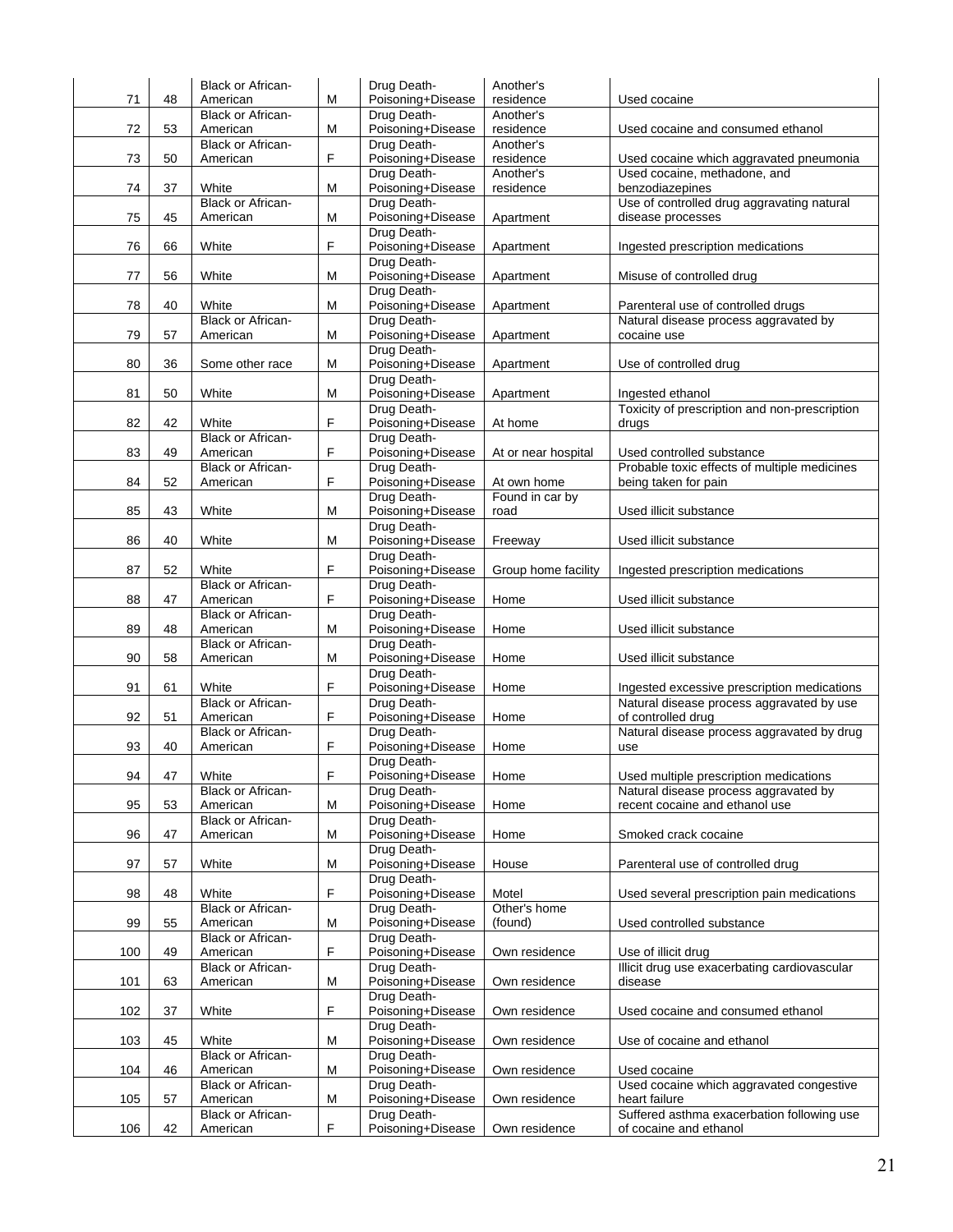| 107 | 41 | <b>Black or African-</b><br>American | М           | Drug Death-<br>Poisoning+Disease | Own residence                  | Used cocaine which aggravated pre-existing<br>ischemic heart disease      |
|-----|----|--------------------------------------|-------------|----------------------------------|--------------------------------|---------------------------------------------------------------------------|
|     |    | <b>Black or African-</b>             |             | Drug Death-                      |                                |                                                                           |
| 108 | 44 | American                             | $\mathsf F$ | Poisoning+Disease<br>Drug Death- | Own residence                  | Use of illicit drug<br>Use of illicit substance exacerbating chronic      |
| 109 | 47 | White                                | М           | Poisoning+Disease                | Own residence                  | cardiac valvular disease                                                  |
|     |    | <b>Black or African-</b>             |             | Drug Death-                      |                                | Use of illicit drug aggravating preexisting                               |
| 110 | 70 | American<br><b>Black or African-</b> | М           | Poisoning+Disease<br>Drug Death- | Own residence                  | heart disease<br>Use of illicit drug exacerbating pre-existing            |
| 111 | 51 | American                             | M           | Poisoning+Disease                | Own residence                  | cardiovascular disease                                                    |
|     |    | <b>Black or African-</b>             |             | Drug Death-                      |                                |                                                                           |
| 112 | 67 | American                             | М           | Poisoning+Disease<br>Drug Death- | Own residence                  | Used controlled substance                                                 |
| 113 | 36 | White                                | М           | Poisoning+Disease                | Own residence                  | Use of illicit drug and prescription opiates                              |
|     |    | <b>Black or African-</b>             |             | Drug Death-                      |                                |                                                                           |
| 114 | 40 | American                             | M           | Poisoning+Disease<br>Drug Death- | Own residence                  | Use of Illicit Drug                                                       |
| 115 | 53 | White                                | $\mathsf F$ | Poisoning+Disease                | Own residence                  | Use of illicit drug                                                       |
|     |    | <b>Black or African-</b>             |             | Drug Death-                      |                                | Use of illicit drug aggravating pre-existing                              |
| 116 | 56 | American                             | М           | Poisoning+Disease                | Own residence                  | cardiac disease                                                           |
| 117 | 49 | White                                | M           | Drug Death-<br>Poisoning+Disease | Parking lot                    | Used methamphetamine which aggravated<br>coronary artery thrombosis       |
|     |    | <b>Black or African-</b>             |             | Drug Death-                      |                                | Used cocaine which aggravated                                             |
| 118 | 41 | American                             | M           | Poisoning+Disease                | Place of business              | atherosclerotic coronary artery disease                                   |
| 119 | 54 | White                                | М           | Drug Death-<br>Poisoning+Disease | Residence                      | Used cocaine, morphine and ethanol                                        |
|     |    |                                      |             | Drug Death-                      |                                |                                                                           |
| 120 | 27 | White                                | M           | Poisoning+Disease                | Residence                      | Inadvertent opiate toxicity                                               |
| 121 | 48 | <b>Black or African-</b><br>American | M           | Drug Death-<br>Poisoning+Disease | Residence                      | Used illicit substance                                                    |
|     |    |                                      |             | Drug Death-                      |                                | Used controlled substances without                                        |
| 122 | 63 | White                                | M           | Poisoning+Disease                | Residence                      | prescription for chronic pain and paralysis                               |
| 123 | 50 | <b>Black or African-</b><br>American | M           | Drug Death-<br>Poisoning+Disease | Residence                      | Used controlled substance with severe<br>natural disease                  |
|     |    | <b>Black or African-</b>             |             | Drug Death-                      |                                | Used controlled substance with precarious                                 |
| 124 | 40 | American                             | F           | Poisoning+Disease                | Residence                      | medical condition                                                         |
| 125 | 58 | <b>Black or African-</b><br>American | M           | Drug Death-<br>Poisoning+Disease | Roadway                        | Used controlled substance                                                 |
|     |    | <b>Black or African-</b>             |             | Drug Death-                      |                                | Natural disease process aggravated by use                                 |
| 126 | 47 | American                             | М           | Poisoning+Disease                | Shelter                        | of controlled drugs                                                       |
| 127 | 51 | <b>Black or African-</b><br>American | M           | Drug Death-<br>Poisoning+Disease | Temporary habitat              | Used controlled substance                                                 |
|     |    | <b>Black or African-</b>             |             | Drug Death-                      |                                |                                                                           |
| 128 | 47 | American                             | F           | Poisoning+Disease                | Temporary habitat              | Used controlled substance                                                 |
| 129 | 39 | White                                | M           | Drug Death-<br>Poisoning+Disease | Temporary habitat              | Inadvertent toxicity of multiple prescription<br>medications              |
|     |    | <b>Black or African-</b>             |             | Drug Death-                      |                                |                                                                           |
| 130 | 46 | American                             | M           | Poisoning+Disease                | Vacant building                | Used illicit substance                                                    |
| 131 | 46 | <b>Black or African-</b><br>American | M           | Drug Death-<br>Poisoning+Disease | Vehicle                        | Used controlled substance                                                 |
|     |    |                                      |             | Drug Death-                      |                                | Used cocaine; plastic bag became entrapped                                |
| 132 | 48 | White                                | F           | Poisoning+Injury                 | Own residence                  | in trachea                                                                |
| 133 | 45 | White                                | M           | Electrical                       | Construction site              | Contact with high voltage electrical wire(s)<br>while operating machinery |
|     |    |                                      |             |                                  |                                | Electrocuted while working on electrical sign                             |
| 134 | 32 | Some other race                      | M           | Electrical                       | Restaurant                     | outside of business                                                       |
| 135 | 87 | White                                | $\mathsf F$ | Fall                             | <b>Assisted living</b><br>home | Probable fall                                                             |
|     |    | <b>Black or African-</b>             |             |                                  |                                | Fall on steps aggravated by natural disease                               |
| 136 | 58 | American                             | M           | Fall- Down Steps                 | Unknown                        | processes+ perisurgical complications                                     |
| 137 | 43 | White                                | M           | Fall- Down Steps                 | Another's<br>residence         | Fell while walking down a flight of stairs and<br>sustained head trauma.  |
| 138 | 65 | White                                | $\mathsf F$ | Fall- Down Steps                 | Condominium                    | Reportedly fell down stairs and hit head                                  |
|     |    |                                      |             |                                  |                                | Fell down flight of stairs following syncopal                             |
| 139 | 86 | White                                | M           | Fall- Down Steps                 | Home                           | episode                                                                   |
| 140 | 49 | <b>Black or African-</b><br>American | $\mathsf F$ | Fall- Down Steps                 | Home                           | Fell down stairs while descending                                         |
|     |    | <b>Black or African-</b>             |             |                                  |                                |                                                                           |
| 141 | 56 | American                             | M           | Fall- Down Steps                 | Home                           | Fell down stairs                                                          |
| 142 | 48 | <b>Black or African-</b><br>American | M           | Fall- Down Steps                 | Own home                       | Fell down/on stairs                                                       |
| 143 | 47 | White                                | F           | Fall- Down Steps                 | Own home                       | Fell down steps in home in 2005. Pulmonary                                |
|     |    |                                      |             |                                  |                                |                                                                           |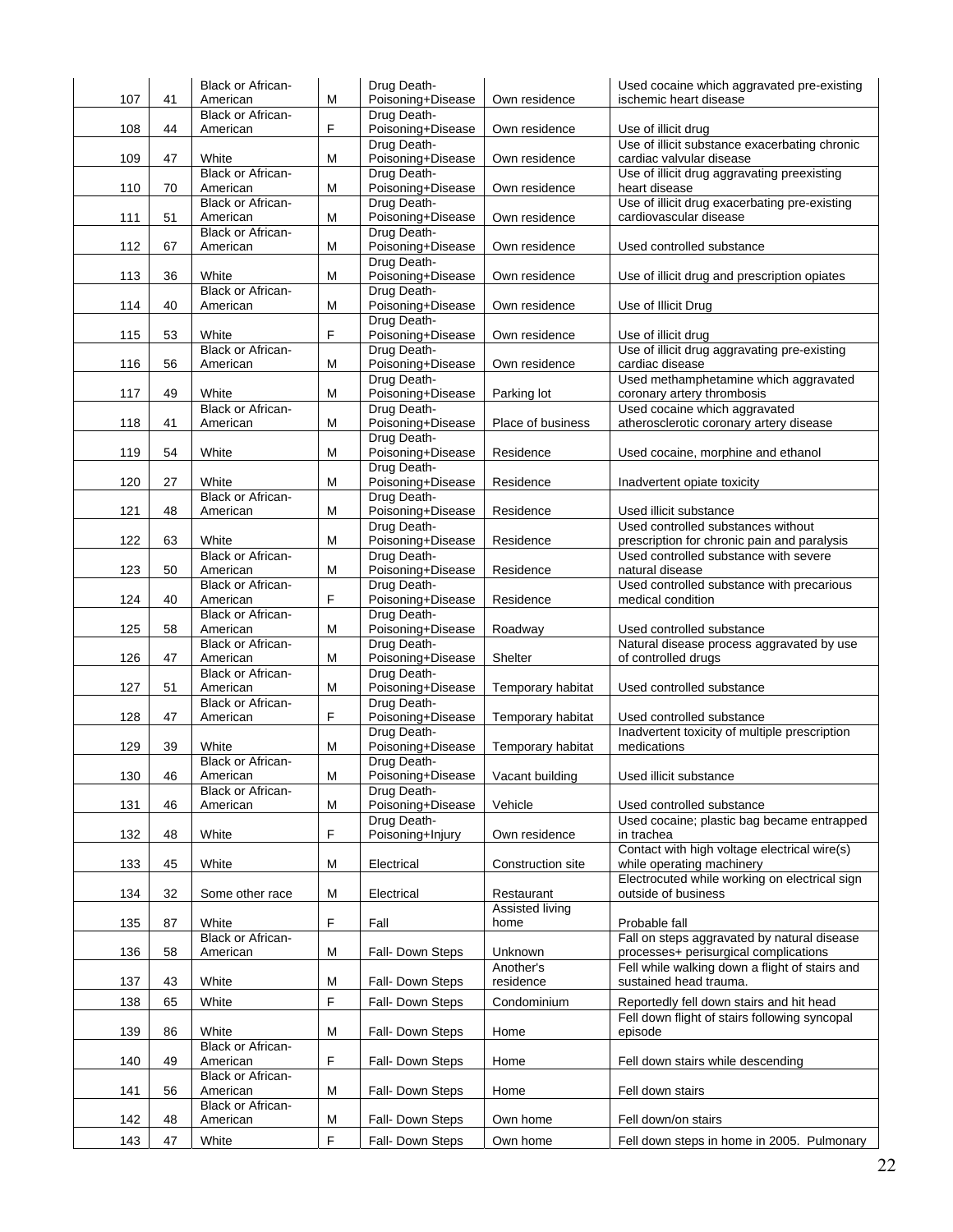|     |    |                                      |   |                            |                       | emboli formed during corrective surgery.                                           |
|-----|----|--------------------------------------|---|----------------------------|-----------------------|------------------------------------------------------------------------------------|
|     |    | <b>Black or African-</b>             |   |                            |                       |                                                                                    |
| 144 | 67 | American                             | М | Fall- Down Steps           | Own residence         | Fell down stairs in his home. Injured head.                                        |
| 145 | 99 | White                                | F | Fall- From bed             | Healthcare facility   | Fell out of bed                                                                    |
|     |    |                                      |   |                            | Another's             | Fell off ladder from height of 10-20 feet;                                         |
| 146 | 27 | Some other race                      | М | <b>Fall-From Height</b>    | residence             | suffered head and torso injuries.<br>Fell several feet onto head where face rested |
| 147 | 34 | White                                | М | Fall-From Height           | Electrical room       | in puddle of water                                                                 |
| 148 | 41 | White                                | M | Fall-From Height           | Hotel                 | Fell down elevator shaft                                                           |
|     |    |                                      |   |                            |                       | Fell from height while doing home                                                  |
| 149 | 53 | White                                | Μ | Fall-From Height           | Own residence         | maintenance                                                                        |
|     |    | <b>Black or African-</b>             |   |                            |                       | Fell from cab of parked tractor trailer truck                                      |
| 150 | 66 | American                             | M | Fall-From Height           | Parking lot           | landing on head against pavement                                                   |
| 151 | 23 | White                                | M | Fall-From Height           | Residence             | Fell from 8th floor balcony                                                        |
| 152 | 86 | White                                | М | Fall-From moving<br>object | Nursing home          | Fell from standing height while ambulating<br>with wheeled walker                  |
|     |    |                                      |   | Fall-From moving           |                       | Fell while riding horse; sustained closed head                                     |
| 153 | 15 | White                                | F | object                     | Place of business     | injury                                                                             |
| 154 | 71 | White                                | M | <b>Fall-Sporting</b>       | Outdoors              | Injured leg while skiing                                                           |
|     |    |                                      |   | Fall-Standing              |                       | Fell from standing height associated with                                          |
| 155 | 50 | White                                | м | Height                     | Apartment             | seizure                                                                            |
|     |    | White                                | F | Fall-Standing<br>Height    |                       |                                                                                    |
| 156 | 81 |                                      |   | Fall-Standing              | Apartment             | Fall while ambulating                                                              |
| 157 | 90 | White                                | М | Height                     | Apartment             | Fall from standing height                                                          |
|     |    | <b>Black or African-</b>             |   | Fall-Standing              | Assisted living       |                                                                                    |
| 158 | 90 | American                             | Μ | Height                     | home                  | Apparent ground level fall                                                         |
| 159 | 86 | White                                | F | Fall-Standing<br>Height    | Asst. living center   | Slipped while doing laundry                                                        |
|     |    |                                      |   | Fall-Standing              |                       | Multiple medical problems and dementia                                             |
| 160 | 82 | White                                | F | Height                     | Asst. living facility | complicated by a fall                                                              |
|     |    |                                      |   | Fall-Standing              |                       |                                                                                    |
| 161 | 89 | White                                | F | Height                     | Bathroom              | Slipped and fell from standing height<br>Fell while walking, striking head; had    |
| 162 | 92 | White                                | F | Fall-Standing<br>Height    | High rise dwelling    | underlying cardiac disease                                                         |
|     |    |                                      |   | Fall-Standing              |                       |                                                                                    |
| 163 | 83 | White                                | Μ | Height                     | Home                  | Fell from standing height while using walker                                       |
|     |    |                                      |   | Fall-Standing              |                       |                                                                                    |
| 164 | 79 | White<br><b>Black or African-</b>    | F | Height<br>Fall-Standing    | Home                  | Ground level fall                                                                  |
| 165 | 89 | American                             | М | Height                     | Home                  | Probable ground level fall                                                         |
|     |    | Black or African-                    |   | Fall-Standing              |                       |                                                                                    |
| 166 | 86 | American                             | F | Height                     | Home                  | Fell and hit head on marble table top                                              |
| 167 | 93 | White                                | F | Fall-Standing<br>Height    | Home                  | Fell while ambulating                                                              |
|     |    | <b>Black or African-</b>             |   | Fall-Standing              |                       | Presumed unwitnessed ground level fall                                             |
| 168 | 95 | American                             | М | Height                     | Home                  | walking up a curb near his home                                                    |
|     |    |                                      |   | Fall-Standing              |                       |                                                                                    |
| 169 | 84 | White<br><b>Black or African-</b>    | M | Height<br>Fall-Standing    | Home                  | Apparent fall from standing height                                                 |
| 170 | 94 | American                             | F | Height                     | Home                  | Fell from standing height                                                          |
|     |    |                                      |   | Fall-Standing              |                       |                                                                                    |
| 171 | 85 | White                                | Μ | Height                     | Home                  | Fell from standing height                                                          |
|     |    |                                      |   | Fall-Standing              |                       |                                                                                    |
| 172 | 82 | White                                | M | Height<br>Fall-Standing    | Home                  | Fell in closet                                                                     |
| 173 | 83 | White                                | F | Height                     | Home                  | Fell from standing height                                                          |
|     |    |                                      |   | Fall-Standing              |                       |                                                                                    |
| 174 | 83 | White                                | M | Height                     | Home                  | Ground level fall in bathroom                                                      |
|     |    | <b>Black or African-</b>             |   | Fall-Standing              |                       |                                                                                    |
| 175 | 31 | American                             | F | Height<br>Fall-Standing    | Home                  | Fell on head on floor during horseplay                                             |
| 176 | 83 | White                                | М | Height                     | Home                  | Probable multiple ground level falls                                               |
|     |    |                                      |   | Fall-Standing              |                       | Fall while ambulating aggravated by                                                |
| 177 | 74 | White                                | F | Height                     | Home                  | coumadin therapy for cardiac arrhythmia                                            |
| 178 | 83 | <b>Black or African-</b><br>American | F | Fall-Standing<br>Height    | Home                  | Apparent fall while attempting to ambulate                                         |
|     |    |                                      |   | Fall-Standing              |                       |                                                                                    |
| 179 | 84 | White                                | М | Height                     | Home                  | Fell while ambulating                                                              |
|     |    |                                      |   | Fall-Standing              |                       | Fell at home in bathroom while getting out of                                      |
| 180 | 93 | White                                | F | Height                     | Home                  | her wheelchair                                                                     |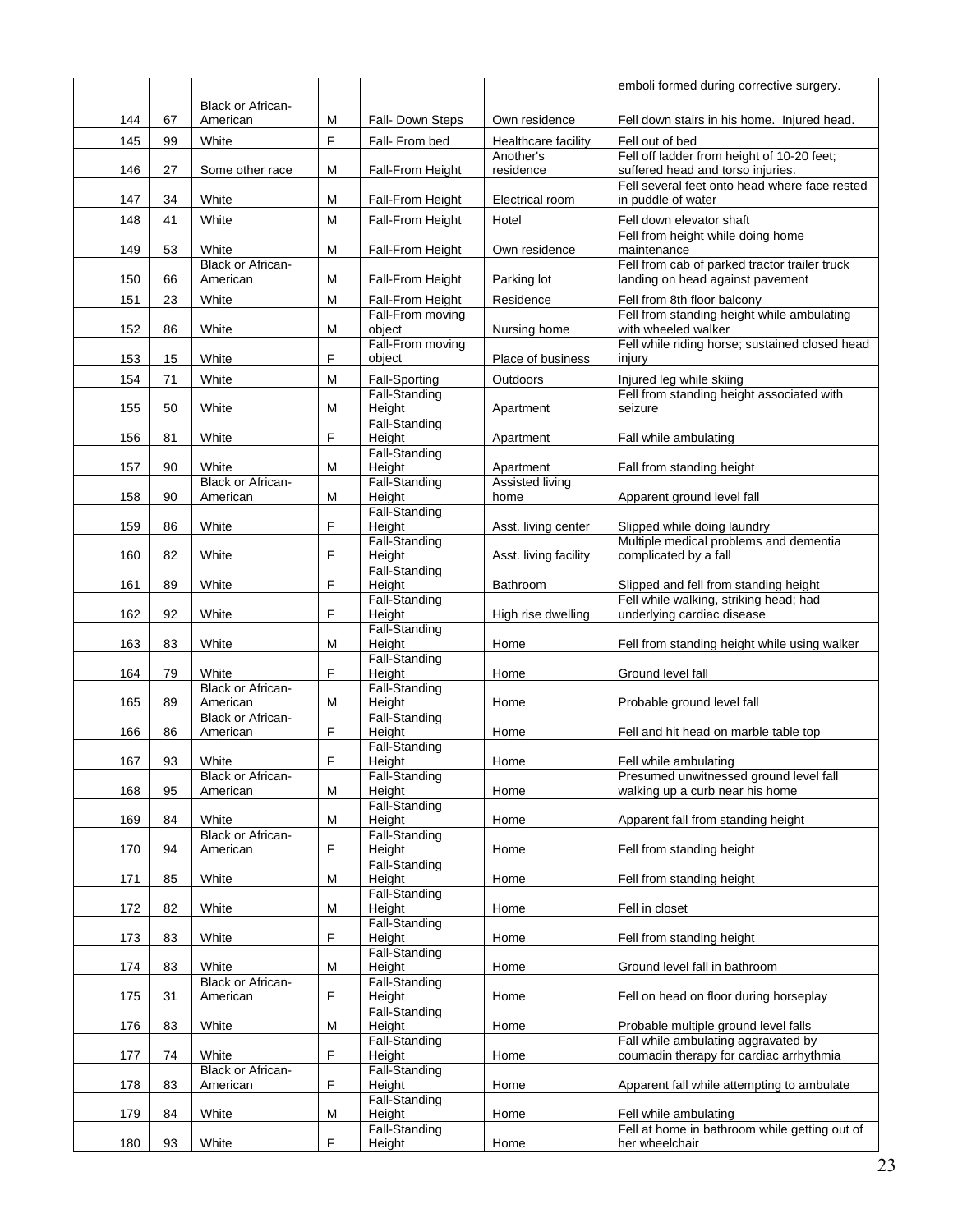|     |     | <b>Black or African-</b>             |             | Fall-Standing                  |                 |                                                                                       |
|-----|-----|--------------------------------------|-------------|--------------------------------|-----------------|---------------------------------------------------------------------------------------|
| 181 | 92  | American                             | F           | Height<br>Fall-Standing        | Home            | Fell down stairs while ambulating                                                     |
| 182 | 93  | White                                | F           | Height                         | Home            | Fell in bathtub                                                                       |
|     |     |                                      |             | Fall-Standing                  |                 |                                                                                       |
| 183 | 82  | White                                | F           | Height<br><b>Fall-Standing</b> | Home            | Ground level fall while answering phone                                               |
| 184 | 90  | White                                | F           | Height                         | Home            | Tripped over vacuum cleaner and fell                                                  |
|     |     | <b>Black or African-</b>             |             | Fall-Standing                  |                 |                                                                                       |
| 185 | 59  | American                             | F           | Height<br>Fall-Standing        | Home            | Fell while ambulating                                                                 |
| 186 | 82  | White                                | F           | Height                         | Home            | Fell while ambulating                                                                 |
|     |     | <b>Black or African-</b>             |             | Fall-Standing                  |                 |                                                                                       |
| 187 | 80  | American<br><b>Black or African-</b> | м           | Height<br>Fall-Standing        | Hospital        | Fell while getting out of bed<br>Fall from standing height while attempting to        |
| 188 | 79  | American                             | F           | Height                         | Hospital        | ambulate                                                                              |
|     |     |                                      |             | Fall-Standing                  |                 |                                                                                       |
| 189 | 90  | White                                | F           | Height<br>Fall-Standing        | Movie theater   | Fell while ambulating with walker                                                     |
| 190 | 92  | White                                | F           | Height                         | Nursing home    | Fell from standing height                                                             |
|     |     | <b>Black or African-</b>             |             | <b>Fall-Standing</b>           |                 | Probable unwitnessed fall from standing                                               |
| 191 | 83  | American                             | F           | Height<br><b>Fall-Standing</b> | Nursing home    | height while ambulating                                                               |
| 192 | 91  | White                                | F           | Height                         | Nursing home    | Apparent fall, found on floor of nursing home                                         |
|     |     | <b>Black or African-</b>             |             | Fall-Standing                  |                 |                                                                                       |
| 193 | 88  | American                             | F           | Height<br><b>Fall-Standing</b> | Nursing home    | Fell from bed height to floor                                                         |
| 194 | 101 | White                                | F           | Height                         | Nursing home    | Fell in bathroom                                                                      |
|     |     |                                      |             | Fall-Standing                  |                 |                                                                                       |
| 195 | 98  | White                                | м           | Height<br>Fall-Standing        | Nursing home    | Fell from standing height while dressing<br>Tripped and fell, fracturing ribs; injury |
| 196 | 77  | White                                | м           | Height                         | Office building | exacerbated heart disease                                                             |
|     |     | <b>Black or African-</b>             |             | Fall-Standing                  |                 |                                                                                       |
| 197 | 59  | American<br><b>Black or African-</b> | м           | Height<br>Fall-Standing        | Out-of-doors    | Ground level fall from standing position                                              |
| 198 | 63  | American                             | F           | Height                         | Own residence   | Fell from standing height                                                             |
| 199 | 86  | White                                | F           | <b>Fall-Standing</b><br>Height | Own residence   | Fell from standing height and fractured neck<br>of left femur                         |
|     |     |                                      |             | Fall-Standing                  |                 |                                                                                       |
| 200 | 64  | White                                | F           | Height                         | Own residence   | Probable fall at home                                                                 |
| 201 | 90  | White                                | м           | <b>Fall-Standing</b><br>Height | Own residence   | Unrestrained fall while ambulating                                                    |
|     |     |                                      |             | Fall-Standing                  |                 |                                                                                       |
| 202 | 62  | White                                | F.          | Height<br>Fall-Standing        | Own residence   | Fell from a standing height while ambulating                                          |
| 203 | 97  | White                                | F           | Height                         | Own residence   | Unrestrained ground level fall                                                        |
|     |     |                                      |             | Fall-Standing                  |                 | Fell from standing height; fractured right                                            |
| 204 | 81  | White<br><b>Black or African-</b>    | $\mathsf F$ | Height<br>Fall-Standing        | Own residence   | femur; developed deep venous thrombosis.                                              |
| 205 | 89  | American                             | F           | Height                         | Own residence   | Probable unrestrained ground level fall(s)                                            |
|     |     |                                      |             | Fall-Standing                  |                 |                                                                                       |
| 206 | 87  | White                                | M           | Height<br><b>Fall-Standing</b> | Own residence   | Unrestrained fall from standing height                                                |
| 207 | 72  | White                                | M           | Height                         | Own residence   | Unrestrained fall with head trauma                                                    |
| 208 | 88  | White                                | F           | Fall-Standing<br>Height        | Parking garage  | Unrestrained fall from standing height to<br>around                                   |
|     |     |                                      |             | <b>Fall-Standing</b>           | Personal care   |                                                                                       |
| 209 | 81  | White                                | M           | Height                         | home            | Ground level fall from standing height                                                |
| 210 | 87  | <b>Black or African-</b><br>American | F           | Fall-Standing<br>Height        | Residence       | Fell from sitting or standing height                                                  |
|     |     | <b>Black or African-</b>             |             | Fall-Standing                  |                 |                                                                                       |
| 211 | 88  | American                             | F           | Height                         | Residence       | Fall from standing height                                                             |
| 212 | 89  | <b>Black or African-</b><br>American | F           | Fall-Standing<br>Height        | Residence       | fell at home from standing height                                                     |
|     |     |                                      |             | Fall-Standing                  |                 |                                                                                       |
| 213 | 70  | White                                | M           | Height<br><b>Fall-Standing</b> | Residence       | Fall from standing height                                                             |
| 214 | 94  | White                                | M           | Height                         | Residence       | Fell and hit head on rock while herding cattle                                        |
|     |     | <b>Black or African-</b>             |             | Fall-Standing                  |                 | Ground level fall while ambulating and                                                |
| 215 | 25  | American<br>Black or African-        | М           | Height<br>Fall-Standing        | Restaurant      | impacted head<br>Fell after leaning on furniture not fastened                         |
| 216 | 59  | American                             | F           | Height                         | Restaurant      | and twisted left knee                                                                 |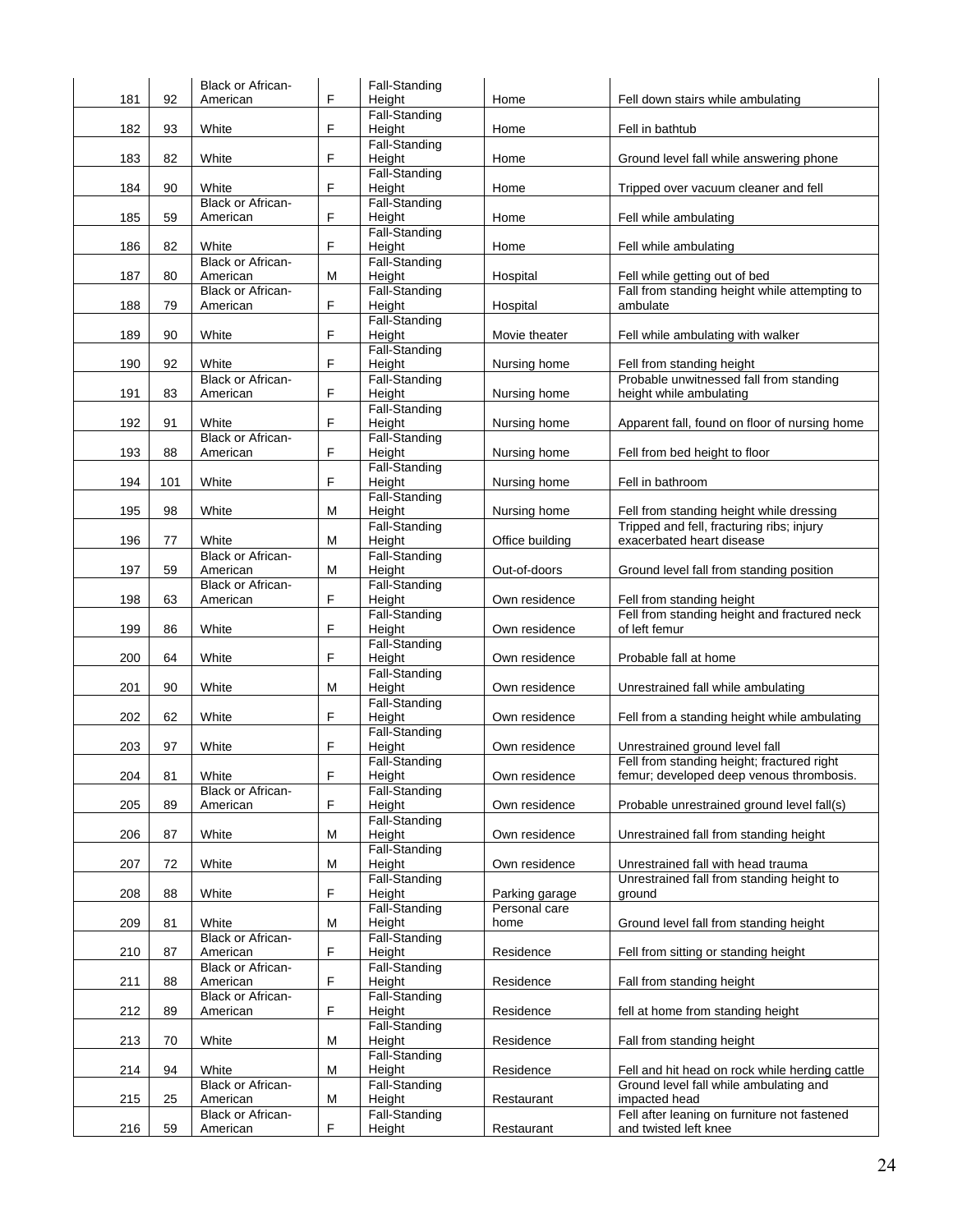|     |     |                                             |                | Fall-Standing             |                     |                                                                                      |
|-----|-----|---------------------------------------------|----------------|---------------------------|---------------------|--------------------------------------------------------------------------------------|
| 217 | 40  | White                                       | M              | Height                    | Temporary habitat   | Probable unrestrained ground level fall                                              |
|     |     |                                             |                | Fall-Standing             |                     |                                                                                      |
| 218 | 53  | White                                       | M              | Height                    | Unknown             | Fall secondary to seizure                                                            |
|     |     | <b>Black or African-</b>                    |                |                           | Abandoned           |                                                                                      |
| 219 | 33  | American                                    | М              | Fire death                | building            | Burned while fighting fire                                                           |
| 220 | 35  | <b>Black or African-</b><br>American        | M              | Fire death                |                     |                                                                                      |
|     |     | <b>Black or African-</b>                    |                |                           | Apartment           | Accidental apartment fire<br>Inhalation of smoke during residential                  |
| 221 | 31  | American                                    | M              | Fire death                | Apartment           | apartment fire                                                                       |
|     |     | <b>Black or African-</b>                    |                |                           |                     | Fire in decedent's residence; reportedly                                             |
| 222 | 56  | American                                    | F              | Fire death                | At own residence    | caused by lit tobacco product                                                        |
|     |     | White                                       | $\overline{F}$ |                           |                     |                                                                                      |
| 223 | 72  | <b>Black or African-</b>                    |                | Fire death                | Home                | Clothes caught fire while using kiln                                                 |
| 224 | 55  | American                                    | F              | Fire death                | Home                | Accidental house fire                                                                |
|     |     |                                             |                |                           |                     | Inhaled products of combustion during a                                              |
| 225 | 49  | White                                       | F              | Fire death                | Own residence       | house fire                                                                           |
|     |     |                                             |                |                           |                     | Inhalation of products of combustion from                                            |
| 226 | 77  | White                                       | M              | Fire death                | Own residence       | house fire                                                                           |
|     |     |                                             |                |                           |                     | Inhaled products of combustion and                                                   |
| 227 | 67  | White                                       | M              | Fire death                | Own residence       | sustained thermal injuries during a house fire                                       |
| 228 | 42  | White                                       | F              | Fire death                | Residence           | Accidental structural fire                                                           |
|     |     |                                             |                |                           |                     |                                                                                      |
| 229 | 34  | White                                       | F              | Fire death                | Residence           | Accidental structural fire                                                           |
|     |     | <b>Black or African-</b>                    |                | Hypothermia-              |                     | Exposure to cold temperatures while<br>intoxicated                                   |
| 230 | 52  | American<br><b>Black or African-</b>        | M              | Exogenous<br>Hypothermia- | Driveway of house   | Natural disease aggravated by exposure to                                            |
| 231 | 57  | American                                    | M              | Exogenous                 | Outdoors            | inclement weather                                                                    |
|     |     | <b>Black or African-</b>                    |                | Hypothermia-              |                     | Exposure to outdoor temperature(s) after                                             |
| 232 | 99  | American                                    | F              | Exogenous                 | Own residence       | wandering from residence after nightfall                                             |
|     |     | <b>Black or African-</b>                    |                | Hypothermia-              |                     | Exposure to cold temperatures which                                                  |
| 233 | 55  | American                                    | M              | Exogenous                 | Temporary habitat   | aggravated organic heart disease                                                     |
|     |     | <b>Black or African-</b>                    |                |                           | Another's           |                                                                                      |
| 234 | 49  | American                                    | M              | MVA-ATV                   | residence           | Driver flipped over on all-terrain vehicle                                           |
|     |     | <b>Black or African-</b>                    |                |                           |                     | Restrained driver of an automobile collided                                          |
| 235 | 32  | American                                    | ${\sf M}$      | <b>MVA-Driver</b>         | Interstate          | with a large truck                                                                   |
| 236 | 48  | White                                       | M              | MVA-Off-Road              | On/near roadway     | Pedestrian struck by moving vehicle                                                  |
|     |     | <b>Black or African-</b>                    |                |                           |                     |                                                                                      |
| 237 | 9   | American                                    | F              | <b>MVA-Pedestrian</b>     | On/near roadway     | Rider of bicycle struck by motor vehicle                                             |
|     |     | <b>Black or African-</b>                    |                |                           |                     |                                                                                      |
| 238 | 20  | American                                    | F              | MVA-Pedestrian            | Roadway             | Pedestrian struck by sports utility vehicle                                          |
|     |     | <b>Black or African-</b>                    |                | Poisoning-CO with         |                     | Inadvertently inhaled carbon monoxide from                                           |
| 239 | 49  | American                                    | М              | no fire                   | Own residence       | a generator operated inside of the home                                              |
|     |     |                                             |                | Pregnancy-                |                     |                                                                                      |
| 240 | W28 | Some other race<br><b>Black or African-</b> | F              | Complication              | Healthcare facility | Precipitous delivery into commode<br>Reported back injury at work in ~1993-94;       |
| 241 | 54  | American                                    | M              | <b>Skeletal Disorder</b>  | Trucking company    | also had degenerative disc disease                                                   |
|     |     |                                             |                |                           |                     |                                                                                      |
| 242 | 31  | White                                       | F              | Thromboemboli             | Nightclub           | Injured left knee while dancing at nightclub                                         |
|     |     | <b>Black or African-</b>                    |                | Treatment                 |                     |                                                                                      |
| 243 | 23  | American<br><b>Black or African-</b>        | M              | Complication<br>Treatment | Dental surgery      | Dental surgery with general anesthesia<br>Aorta punctured during intervertebral disc |
| 244 | 59  | American                                    | F              | Complication              | Hospital            | surgery and spinal fusion procedure                                                  |
|     |     | <b>Black or African-</b>                    |                | Treatment                 |                     |                                                                                      |
| 245 | 54  | American                                    | М              | Complication              | Hospital            | Traumatic insertion of central venous line                                           |
|     |     |                                             |                |                           |                     |                                                                                      |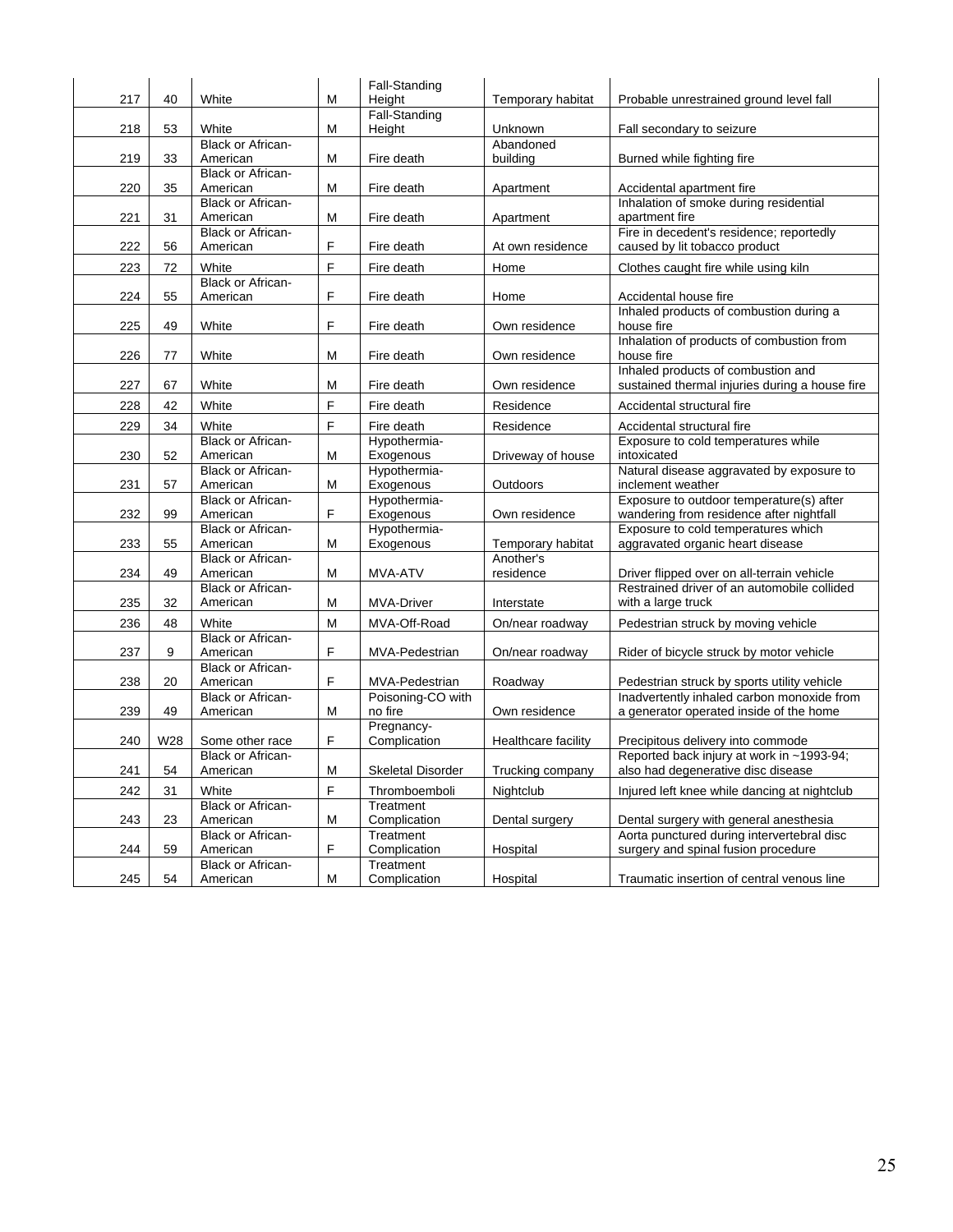## **SECTION IV. MANNER OF DEATH: ACCIDENT (TRAFFIC)**

Figure 11. Number and percentage of certified deaths by Sex (n=132)



Figure 12. Number of certified deaths by Age group (n=132)

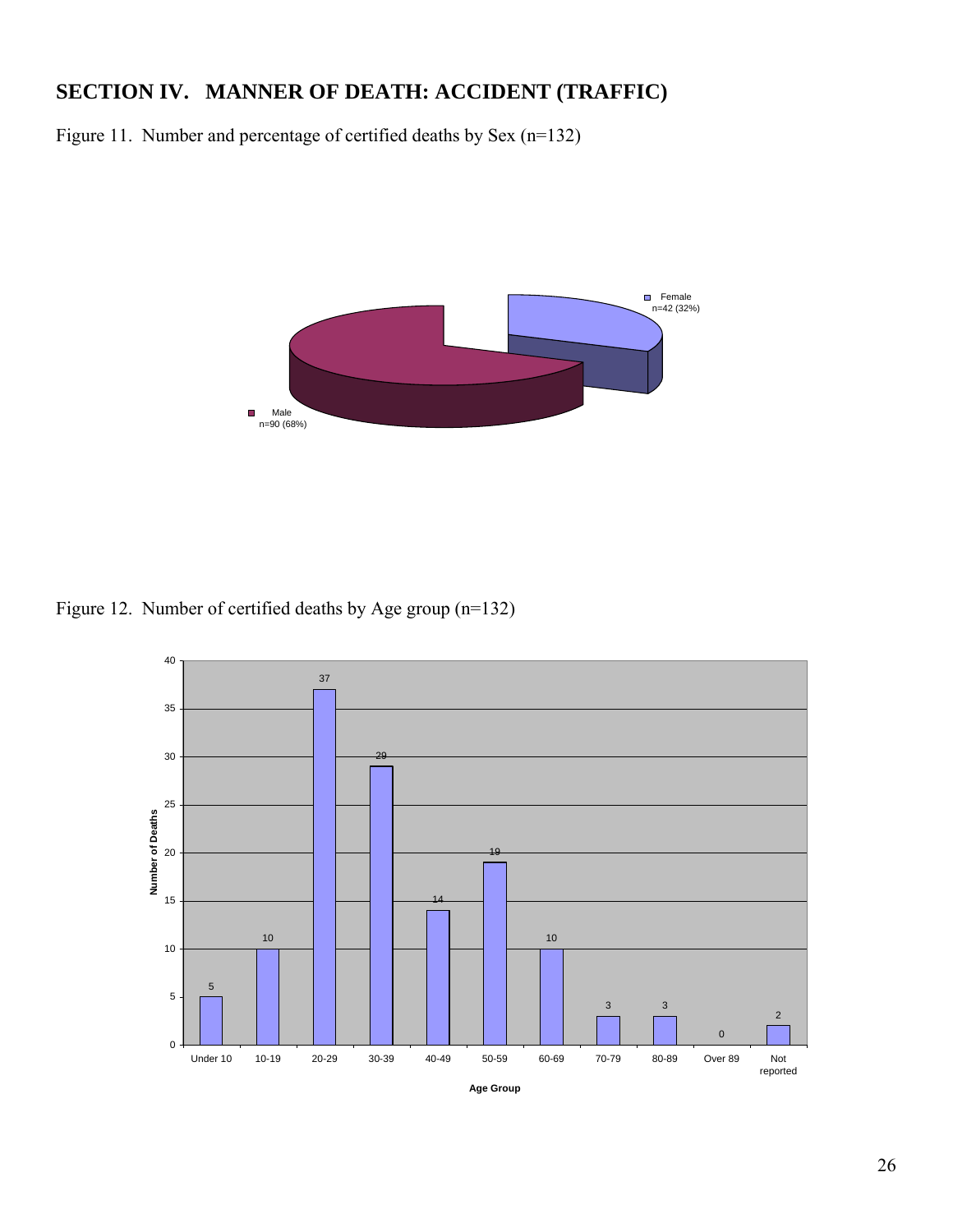Table 9. Race by Sex Cross-Tabulation of certified deaths (n==132) for Traffic Accidents

|                                  | SEX    |      |       |
|----------------------------------|--------|------|-------|
| <b>RACE</b>                      | Female | Male | Total |
| <b>Black or African-American</b> | 26     | 32   | 58    |
| White                            |        |      |       |
| Asian Pacific                    | 3      |      | 14    |
| Some other race                  | 12     | 46   | 58    |
| $Total =$                        | 42     | 90   | 132   |

Table 10. Race by Ethnicity Cross-Tabulation of certified deaths (n=132) for Traffic Accidents

|                                  | <b>HISPANIC</b> |     |       |
|----------------------------------|-----------------|-----|-------|
| RACE                             | <b>YES</b>      | NΟ  | Total |
| <b>Black or African-American</b> |                 | 58  | 58    |
| White                            | 14              |     | 14    |
| Asian Pacific                    |                 | 2   | 2     |
| Some other race                  | 2               | 56  | 58    |
| $Total =$                        | 16              | 116 | 132   |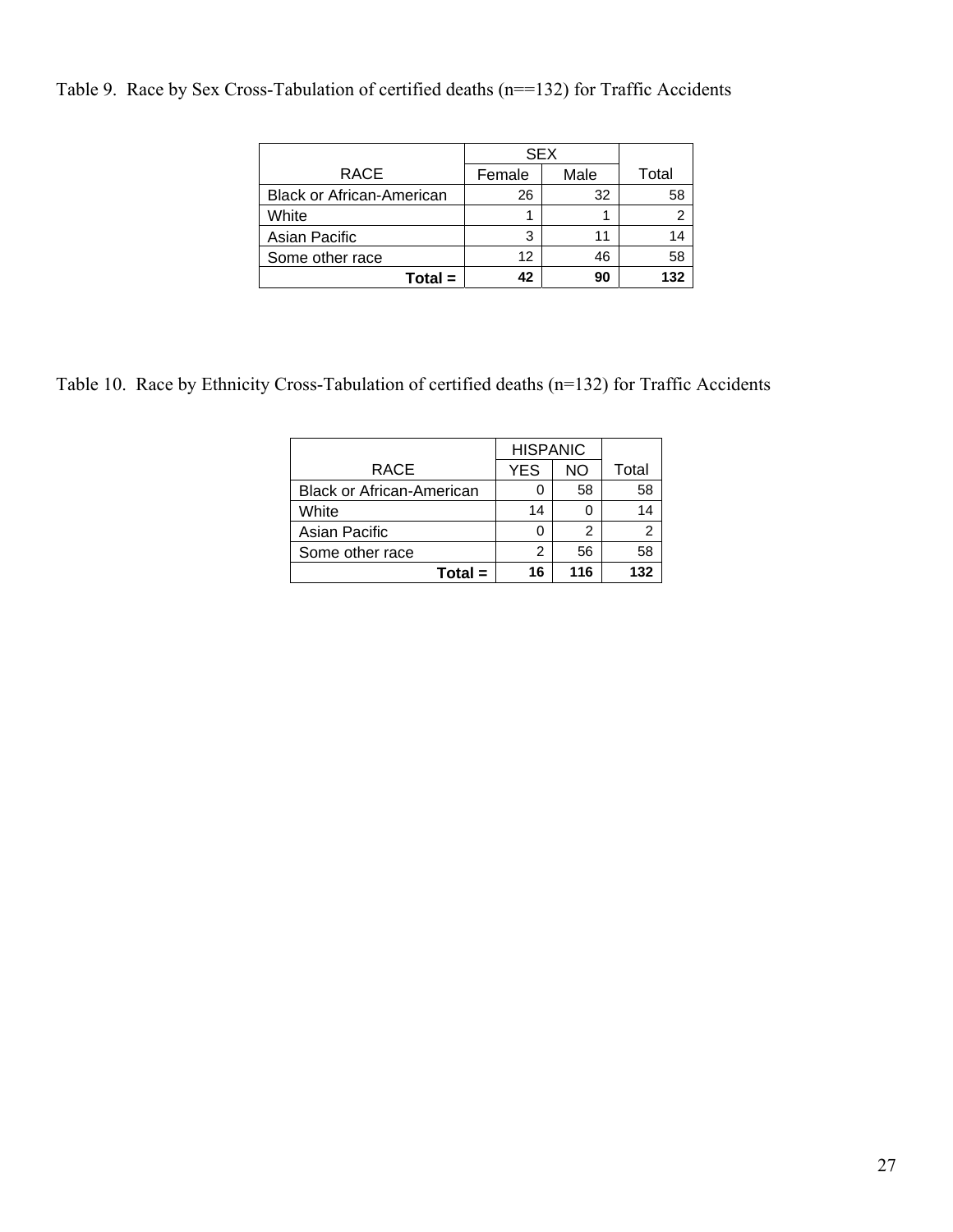| <b>ZIP CODE</b> | Number of Deaths | Percent |
|-----------------|------------------|---------|
| 30004-          | 6                | 4.55    |
| 30005-          | 1                | 0.76    |
| 30022-          | $\overline{2}$   | 1.52    |
| 30075-          | $\overline{c}$   | 1.52    |
| 30076-          | 4                | 3.03    |
| 30213-          | 5                | 3.79    |
| 30268-          | 5                | 3.79    |
| 30291-          | 2                | 1.52    |
| 30303-          | $\overline{2}$   | 1.52    |
| 30305-          | $\overline{1}$   | 0.76    |
| 30308-          | $\overline{1}$   | 0.76    |
| 30309-          | $\overline{2}$   | 1.52    |
| 30310-          | 4                | 3.03    |
| 30311-          | 4                | 3.03    |
| 30312-          | 5                | 3.79    |
| 30314-          | 1                | 0.76    |
| 30315-          | 17               | 12.88   |
| 30316-          | 2                | 1.52    |
| 30318-          | 9                | 6.82    |
| 30319-          | 1                | 0.76    |
| 30324-          | 3                | 2.27    |
| 30328-          | 3                | 2.27    |
| 30331-          | 4                | 3.03    |
| 30336-          | 4                | 3.03    |
| 30337-          | 1                | 0.76    |
| 30342-          | $\overline{2}$   | 1.52    |
| 30344-          | 3                | 2.27    |
| 30349-          | 6                | 4.55    |
| 30350-          | 3                | 2.27    |
| 30354-          | 1                | 0.76    |
| Unknown         | 26               | 19.70   |
| $Total =$       | 132              | 100.00  |

|  |  |  |  |  |  |  |  | Table 11. Number of certified deaths for each Zip Code (Incident) (n=132) for Traffic Accidents |
|--|--|--|--|--|--|--|--|-------------------------------------------------------------------------------------------------|
|--|--|--|--|--|--|--|--|-------------------------------------------------------------------------------------------------|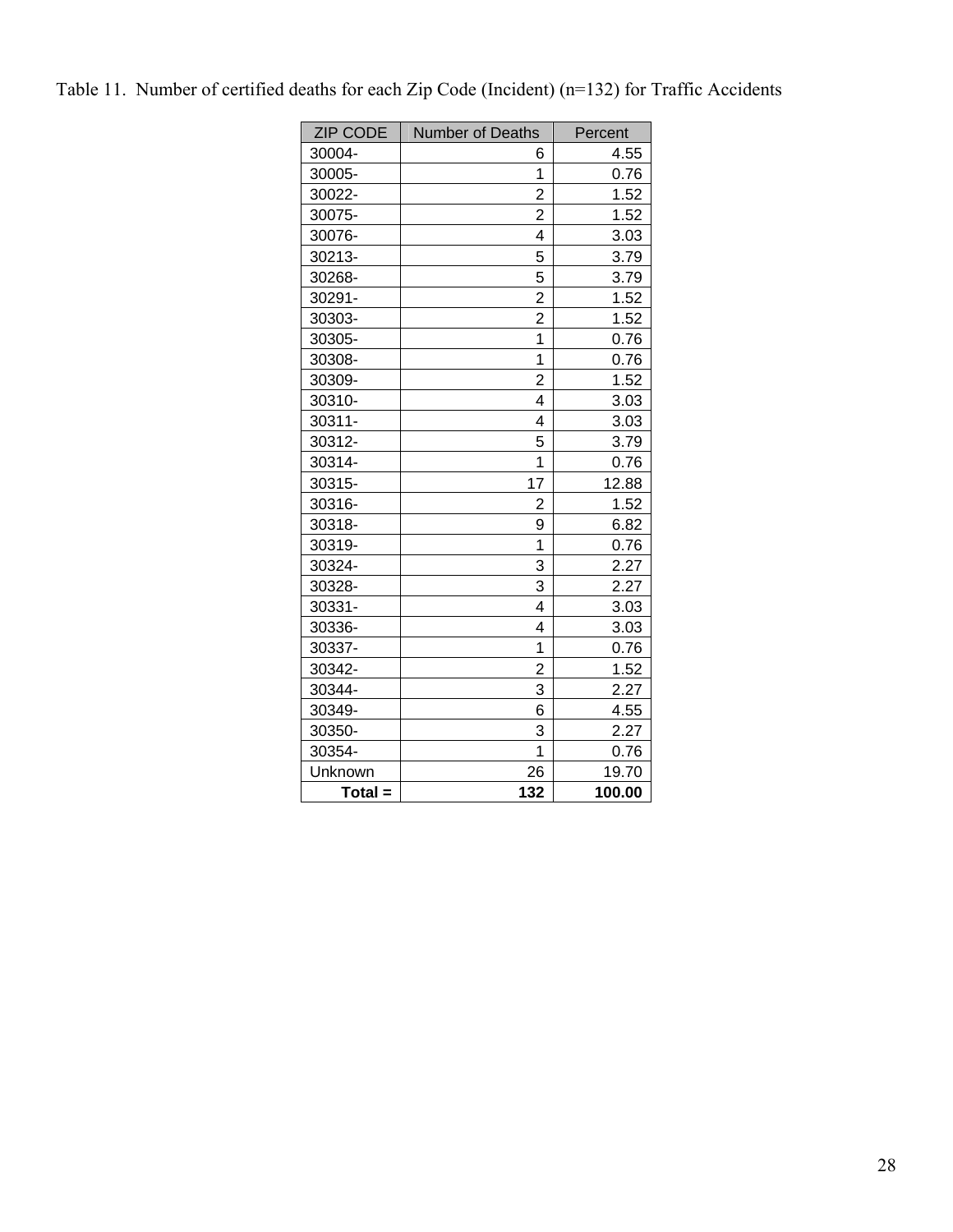Table 12. Number of certified deaths for each Case Code (n=132) for Traffic Accidents

| Case Code                      | <b>Number of Deaths</b> | Per cent |
|--------------------------------|-------------------------|----------|
| <b>MVA-Bicyclist</b>           | 4                       | 3.03     |
| <b>MVA-Motorcyclist Driver</b> | 16                      | 12.12    |
| MVA-Pedestrian                 | 18                      | 13.64    |
| MVA-Occupant                   | 27                      | 20.45    |
| <b>MVA-Driver</b>              | 67                      | 50.76    |
| $Total =$                      | 132                     | 100.00   |

Table 13. Circumstances for road traffic fatalities in 2006, certified deaths (n=132)

|                 |            |                 |            |                   | <b>ZIP</b>     |               |                                             |
|-----------------|------------|-----------------|------------|-------------------|----------------|---------------|---------------------------------------------|
| <b>INCIDENT</b> | <b>AGE</b> | <b>RACE</b>     | <b>SEX</b> | <b>CATEGORY</b>   | <b>CODE</b>    | <b>PLACE</b>  | ADDRESS/LOCATION                            |
|                 |            | Black or        |            |                   |                |               |                                             |
|                 |            | African-        |            | MVA-              |                |               | Intersection of Oak Street, NE and Green    |
| $\mathbf{1}$    | <b>SBN</b> | American        | F          | Occupant          | 30213-         | City street   | Street, NE Fairburn, GA                     |
|                 |            | Some other      |            | MVA-              |                |               |                                             |
| $\mathbf{2}$    | M22        | race            | M          | Pedestrian        | 30354-         | Parking lot   | 480 King Arnold Street, Hapeville, GA       |
|                 |            | Black or        |            |                   |                |               |                                             |
|                 |            | African-        |            | MVA-              |                |               | Intersection of Woods Rd, NW and Baker      |
| 3               | 5          | American        | M          | Bicyclist         | 30318-         | <b>Street</b> | Road, NW Atlanta, GA                        |
|                 |            | Black or        |            |                   |                |               |                                             |
|                 |            | African-        |            | MVA-              |                | <b>State</b>  | Roosevelt Hwy near Wilkerson Mill Rd.       |
| $\overline{4}$  | 6          | American        | F          | Occupant          | 30268-         | highway       | 30268                                       |
|                 |            | Black or        |            |                   |                |               |                                             |
|                 |            | African-        |            | MVA-              |                | <b>State</b>  | Wilkerson Road at Roosevelt Hwy,            |
| 5               | 7          | American        | F          | Occupant          | 30268-         | highway       | Palmetto, GA, 30268                         |
|                 |            | <b>Black or</b> |            |                   |                |               |                                             |
|                 |            | African-        |            | MVA-              |                |               | I-85 Southbound and Hwy 74 Union City,      |
| 6               | 11         | American        | F          | Occupant          | Unknown        | Freeway       | Georgia                                     |
|                 |            |                 |            |                   |                |               | 12780 New Providence Road Alpharetta,       |
| $\overline{7}$  | 16         | White           | M          | <b>MVA-Driver</b> | 30004-         | Road          | Georgia                                     |
|                 |            | Some other      |            | MVA-              |                | Interstate    | Interstate 75 South at Interstate 85 North- |
| 8               | 16         | race            | F          | Occupant          | 30305-         | roadway       | Split, Atlanta, Ga.                         |
|                 |            | Black or        |            | MVA-              |                |               |                                             |
|                 |            | African-        |            | Motorcyclist      |                | On/near       | James Jackson Pkwy & Donald Lee             |
| 9               | 17         | American        | F          | Driver            | 30318-         | roadway       | Hollowell Pkwy, Atlanta, GA 30318           |
|                 |            |                 |            |                   |                |               | 3755 Peachtree Road, NE, Atlanta,           |
| 10              | 17         | White           | M          | MVA-Driver        | 30319-         | <b>Street</b> | Georgia                                     |
|                 |            |                 |            | MVA-              |                | Interstate    | 185N & 1/2 mile South of Buford Highway     |
| 11              | 17         | White           | M          | Occupant          | 30324-         | highway       | Atlanta, GA 30324                           |
|                 |            | <b>Black or</b> |            |                   |                |               |                                             |
|                 |            | African-        |            | MVA-              |                | On/near       | Fulton Industrial Blvd & Wendell Dr.        |
| 12              | 18         | American        | F          | Pedestrian        | 30336-         | roadway       | Atlanta, GA 30336                           |
|                 |            | <b>Black or</b> |            |                   |                |               |                                             |
|                 |            | African-        |            | MVA-              |                | Interstate    |                                             |
| 13              | 19         | American        | F          | Occupant          | 30309-         | system        | 175S & Moores Mill Atlanta, GA 30309        |
|                 |            |                 |            |                   |                | <b>State</b>  | 13580 Birmingham Hwy, Alpharetta,           |
| 14              | 19         | White           | M          | <b>MVA-Driver</b> | 30004-         | highway       | Georgia                                     |
|                 |            |                 |            |                   |                |               | 400 NB at Old Milton Parkway Overpass       |
| 15              | 19         | White           | м          | MVA-Driver        | 30022-         | Expressway    | Alpharetta, GA 30022                        |
|                 |            | Some other      |            | MVA-              |                |               |                                             |
| 16              | 20         | race            | M          | Occupant          | 30315-         | Roadway       | 2161 Moreland Avenue, Atlanta, Georgia      |
|                 |            | Black or        |            | MVA-              |                |               |                                             |
|                 |            | African-        |            | Motorcyclist      |                | On/near       |                                             |
| 17              | 20         | American        | м          | Driver            | 30310-         | roadway       | 1366 Graymont Dr. SW Atlanta, GA 30310      |
|                 |            |                 |            |                   |                |               | Holcomb Bridge Road @ Scott Road            |
| 18              | 20         | White           | F          | <b>MVA-Driver</b> | 30076-         | Road          | Roswell, GA                                 |
|                 |            | <b>Black or</b> |            |                   |                |               |                                             |
|                 |            | African-        |            | MVA-              |                |               |                                             |
|                 |            |                 |            |                   |                | On/near       | 185S & Flatshoals Rd. College Park, GA      |
| 19              | 20         | American        | M          | Pedestrian        | 30349-         | roadway       | 30349                                       |
|                 |            | Black or        |            |                   |                |               |                                             |
|                 |            | African-        |            |                   |                | Interstate    |                                             |
| 20              | 20         | American        | M          | <b>MVA-Driver</b> | 30314-         | highway       | 120W & MLK Dr. Atlanta, GA 30314            |
| 21              | 21         | White           | F          | MVA-              | <b>Unknown</b> | Interstate    | 120 Westbound between H.E. Holmes Dr.       |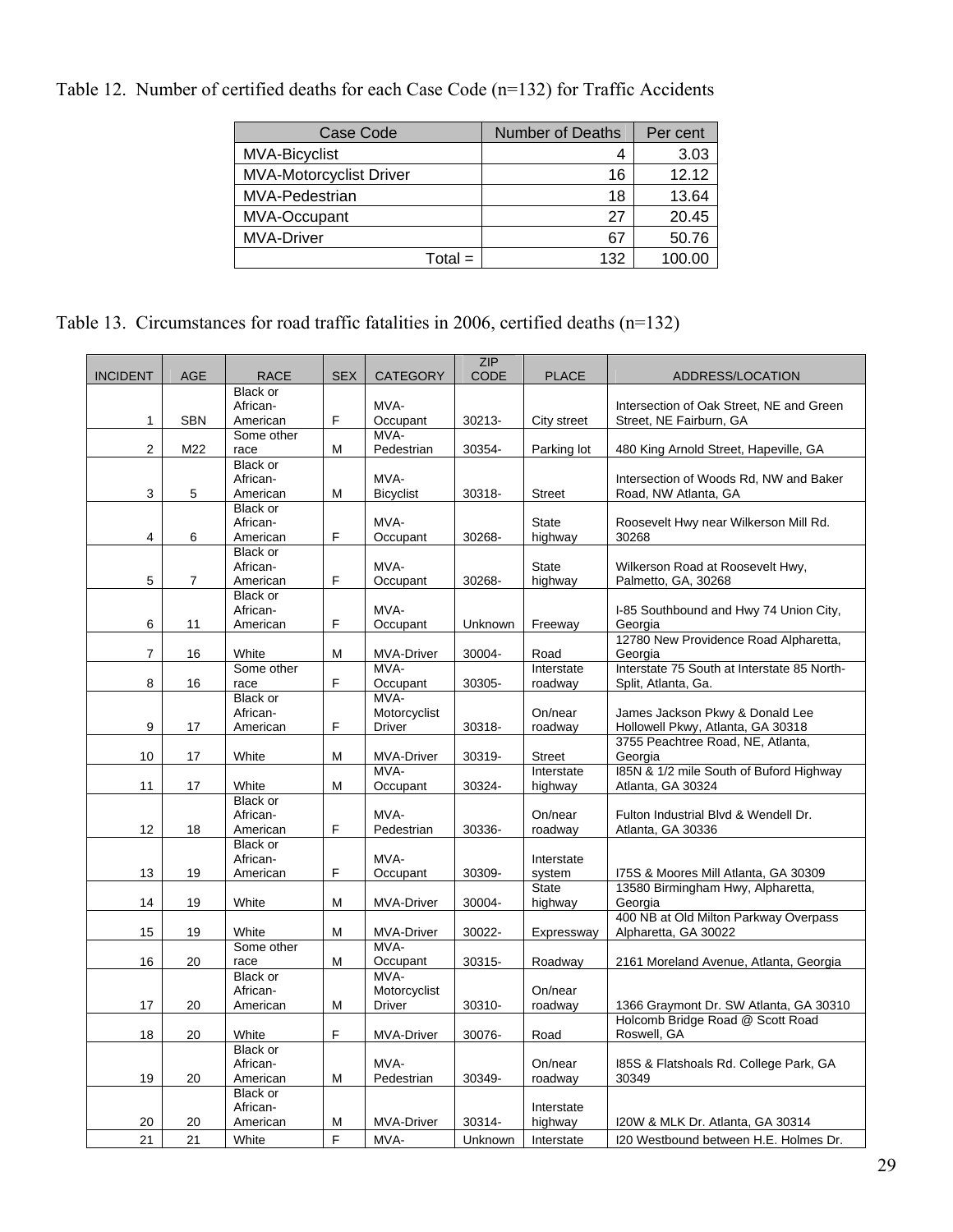|    |    |                      |   | Occupant                  |         | roadway            | and I285                                                            |
|----|----|----------------------|---|---------------------------|---------|--------------------|---------------------------------------------------------------------|
|    |    | Some other           |   | MVA-                      |         |                    |                                                                     |
| 22 | 21 | race                 | м | Occupant                  | 30315-  | Roadway            | 2161 Moreland Avenue, Atlanta, Georgia                              |
| 23 | 21 | Some other<br>race   | M | MVA-<br>Occupant          | 30315-  | Roadway            | 2161 Moreland Avenue, Atlanta, Georgia                              |
|    |    |                      |   |                           |         | On/near            | Windward Parkway & 1,000ft West of                                  |
| 24 | 21 | White                | М | <b>MVA-Driver</b>         | 30005-  | roadway            | Clubhouse Dr. Alph GA 30005                                         |
|    |    |                      |   |                           |         | On/near            | Wendell Drive & Fulton Industrial Blvd.,                            |
| 25 | 21 | White                | М | MVA-Driver                | 30336-  | roadway            | Atlanta, Ga.                                                        |
| 26 | 21 | Some other<br>race   | M | MVA-Driver                | 30004-  | Roadway            | Arnall Mill Road & Green Road, Alpharetta,<br>Ga.                   |
|    |    | <b>Black or</b>      |   |                           |         |                    |                                                                     |
|    |    | African-             |   |                           |         | Interstate         | 120 Westbound at Boulevard, Atlanta, GA                             |
| 27 | 21 | American             | F | <b>MVA-Driver</b>         | 30312-  | roadway            | 30312                                                               |
| 28 | 22 | Some other<br>race   | М | MVA-<br>Occupant          | 30315-  | Roadway            | 2161 Moreland Avenue, Atlanta, Georgia                              |
| 29 | 22 | White                | M | MVA-Driver                | 30076-  | Road               | 1370 Riverside Rd. Roswell, GA 30076                                |
|    |    |                      |   | MVA-                      |         |                    |                                                                     |
|    |    |                      |   | Motorcyclist              |         |                    | I-75/I-85 Off Ramp at Piedmont Road,                                |
| 30 | 22 | White                | M | Driver                    | 30324-  | Highway            | Atlanta, GA                                                         |
| 31 | 22 | White                | F | MVA-Driver                | 30076-  | <b>Street</b>      | 11507 Alpharetta Hwy. Roswell, Ga.                                  |
| 32 | 22 | White                | М | <b>MVA-Driver</b>         | 30350-  | Roadway            | 7650 Nesbit Ferry Road Sandy Springs, GA                            |
|    |    | Black or<br>African- |   |                           |         |                    | Jonesboro Rd. & McWilliam Rd, Atlanta,                              |
| 33 | 22 | American             | M | <b>MVA-Driver</b>         | Unknown | City street        | GА                                                                  |
|    |    |                      |   |                           |         | On/near            | Roswell Rd. & Riverside Rd. Roswell, GA                             |
| 34 | 22 | White                | М | MVA-Driver                | 30075-  | roadway            | 30075                                                               |
| 35 | 23 | White                | F | <b>MVA-Driver</b>         | 30318-  | Freeway            | 175 southbound @ Howell Mill Rd, Atlanta                            |
| 36 | 23 | White                | F | MVA-<br>Occupant          | Unknown | On/near<br>roadway | Champion Green Pkwy. & Nesbit Ferry Rd.<br>Roswell, Ga.             |
|    |    | Black or             |   |                           |         |                    |                                                                     |
|    |    | African-             |   | MVA-                      |         | On/near            | 185S & Flatshoals Rd. College Park, GA                              |
| 37 | 23 | American             | F | Pedestrian<br>MVA-        | 30349-  | roadway            | 30349                                                               |
| 38 | 24 | White                | м | Occupant                  | 30076-  | Road               | 1370 Riverside Rd. Roswell, GA 30076                                |
|    |    |                      |   | MVA-                      |         |                    |                                                                     |
|    |    |                      |   | Motorcyclist              |         | Interstate         | I-85 North at Cleveland Avenue, Atlanta,                            |
| 39 | 25 | Asian                | M | Driver                    | 30315-  | highway            | Georgia                                                             |
|    |    | Black or<br>African- |   |                           |         |                    |                                                                     |
| 40 | 25 | American             | М | <b>MVA-Driver</b>         | 30349-  | Road               | 3845 Thaxton Rd., Atlanta, GA                                       |
|    |    | Black or             |   |                           |         |                    |                                                                     |
| 41 | 26 | African-<br>American | F | MVA-<br>Occupant          | 30311-  | <b>Street</b>      | 2604 Campbellton Road, Atlanta, Georgia<br>30311                    |
|    |    |                      |   | MVA-                      |         |                    |                                                                     |
| 42 | 26 | White                | м | Occupant                  | 30309-  | City street        | 2200 Peachtree St. Atlanta, GA 30309                                |
|    |    |                      |   |                           |         | On/near            | Champion Green Pkwy. & Nesbit Ferry Rd.                             |
| 43 | 26 | White                | M | <b>MVA-Driver</b><br>MVA- | Unknown | roadway            | Roswell, Ga.                                                        |
|    |    |                      |   | Motorcyclist              |         | Another's          |                                                                     |
| 44 | 26 | White                | M | Driver                    | 30315-  | residence          | 634 Boulevard Street, SE, Atlanta, Georgia                          |
| 45 |    | White                |   | MVA-Driver                | 30004-  | Road               | Haygood Road & Bethany Way Alpharetta,<br>GA 30004                  |
|    | 26 | Some other           | M | MVA-                      |         | Interstate         | I-285 W at GA. 400, Sandy Springs, Ga.                              |
| 46 | 26 | race                 | F | Occupant                  | 30328-  | roadway            | 30328                                                               |
|    |    | Some other           |   |                           |         |                    | Roswell Road At Land O Lakes Drive,                                 |
| 47 | 27 | race<br>Black or     | M | <b>MVA-Driver</b><br>MVA- | 30342-  | Street             | Atlanta, Georgia                                                    |
|    |    | African-             |   | Motorcyclist              |         |                    | 2950 Stone Hogan Connector, Atlanta,                                |
| 48 | 27 | American             | M | Driver                    | 30331-  | Street             | Georgia                                                             |
|    |    | Black or             |   |                           |         |                    |                                                                     |
| 49 | 27 | African-<br>American | M | <b>MVA-Driver</b>         | 30315-  | City street        | McDonough Blvd. SE & Gault St. SE<br>Atlanta, GA 30315              |
|    |    | Some other           |   | MVA-                      |         |                    | In front of 836 McDonough Blvd, SE                                  |
| 50 | 27 | race                 | М | Occupant                  | 30315-  | Street             | Atlanta, Georgia 30315                                              |
| 51 | 28 | White                | M | MVA-Driver                | 30315-  | City street        | Intersection of Weymon Avenue, SW and<br>Hank Aaron Drive, SE       |
|    |    | <b>Black or</b>      |   |                           |         |                    |                                                                     |
|    |    | African-             |   |                           |         |                    | Stonewall Tell Rd. (bridge) at Camp Creek,                          |
| 52 | 29 | American             | F | MVA-Driver                | Unknown | Road               | Union City, GA                                                      |
| 53 | 30 | White                | M | <b>MVA-Driver</b>         | 30349-  | On/near<br>roadway | Interstate 85 Southbound near Flat Shoals<br>exit College Park, Ga. |
|    |    |                      |   |                           |         |                    |                                                                     |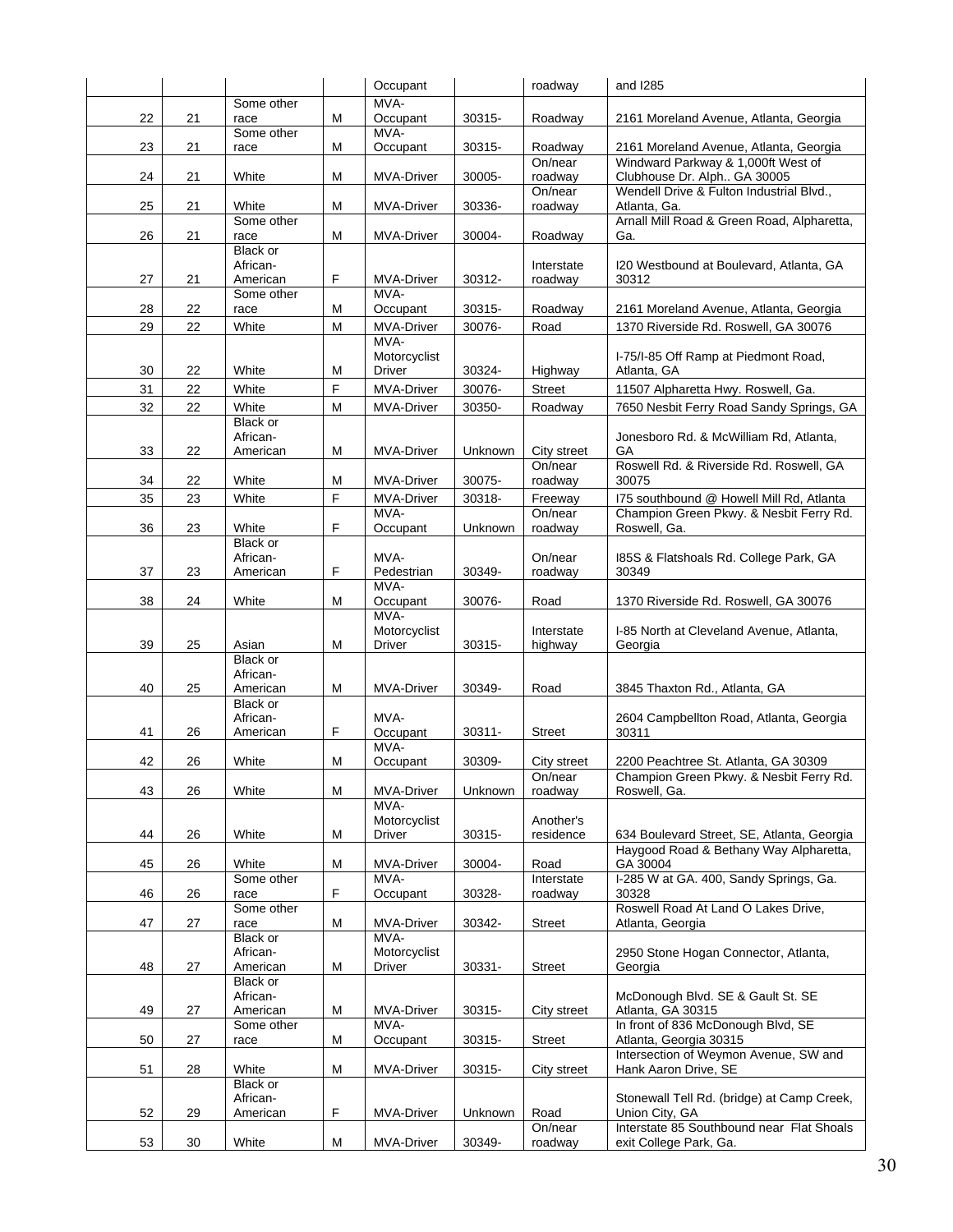|          |          | <b>Black or</b>        |        | MVA-                      |                  |                             |                                                                        |
|----------|----------|------------------------|--------|---------------------------|------------------|-----------------------------|------------------------------------------------------------------------|
| 54       | 30       | African-<br>American   | M      | Motorcyclist<br>Driver    | 30318-           | Street                      | 1468 Chattahoochee Ave., NW, Atlanta,<br>GA,                           |
|          |          | Black or               |        | MVA-                      |                  |                             |                                                                        |
|          |          | African-               |        | Motorcyclist              |                  | On/near                     | 1670 Lakewood Avenue, SE, Atlanta,                                     |
| 55       | 30       | American               | M      | Driver                    | 30315-           | roadway                     | Georgia                                                                |
|          |          | Black or               |        | MVA-                      |                  |                             |                                                                        |
| 56       | 30       | African-<br>American   | M      | Motorcyclist<br>Driver    | 30312-           | On /near<br>roadway         | 175S & 120E Ramp Atlanta, GA 30312                                     |
|          |          | Black or               |        |                           |                  |                             |                                                                        |
|          |          | African-               |        |                           |                  | On/near                     | DeFoors Ferry and Warren Court, Atlanta,                               |
| 57       | 31       | American               | F      | MVA-Driver                | 30318-           | roadway                     | Ga. 30318                                                              |
|          |          | Black or<br>African-   |        | MVA-                      |                  | On/near                     |                                                                        |
| 58       | 31       | American               | F      | Occupant                  | 30303-           | roadway                     | Ellis And Fort St. Atl. Ga.                                            |
|          |          |                        |        |                           |                  |                             | South Fulton Parkway & Campbellton                                     |
| 59       | 31       | White                  | F      | MVA-Driver                | 30268-           | Road                        | <b>Redwine Road</b>                                                    |
|          |          |                        |        |                           |                  |                             | I-20 at Fulton Industrial Blvd, Atlanta,                               |
| 60       | 32       | White<br>Black or      | м      | MVA-Driver                | 30336-           | Interstate                  | Georgia                                                                |
|          |          | African-               |        |                           |                  |                             | I-75 North, one mile north of Cleveland                                |
| 61       | 33       | American               | M      | <b>MVA-Driver</b>         | 30315-           | On roadway                  | Ave., Atlanta, GA                                                      |
|          |          | Black or               |        |                           |                  |                             |                                                                        |
|          |          | African-               |        |                           |                  |                             | Hwy 166 EB in between Maxwell Rd and                                   |
| 62       | 33       | American               | M      | <b>MVA-Driver</b>         | Unknown          | Roadway                     | Delowe Drive Atlanta, GA<br>Hamby Rd. in between Southside Dr. and     |
| 63       | 34       | White                  | F      | MVA-Driver                | Unknown          | Road                        | Hopewell Rd Alpharetta, GA                                             |
|          |          | <b>Black or</b>        |        |                           |                  |                             |                                                                        |
|          |          | African-               |        |                           |                  |                             | Pryor Road at Ridge Avenue, Atlanta,                                   |
| 64       | 34       | American<br>Some other | M      | <b>MVA-Driver</b><br>MVA- | 30315-           | Street                      | Georgia, 30315                                                         |
| 65       | 34       | race                   | м      | Pedestrian                | Unknown          | Roadway                     | MLK @ National Dr., Atlanta, GA                                        |
|          |          | <b>Black or</b>        |        |                           |                  |                             |                                                                        |
|          |          | African-               |        |                           |                  |                             |                                                                        |
| 66       | 34       | American               | M      | <b>MVA-Driver</b><br>MVA- | 30344-           | Roadway                     | 951 Dunlap Ave. East Point, Ga. 30344                                  |
|          |          |                        |        | Motorcyclist              |                  |                             |                                                                        |
| 67       | 34       | White                  | M      | Driver                    | Unknown          | City street                 | N. Highland & Wessynton Atlanta, Ga.                                   |
|          |          | Black or               |        |                           |                  |                             |                                                                        |
| 68       | 35       | African-<br>American   | F      | MVA-<br>Pedestrian        | 30312-           | On/near                     | Highway 92 @ Butner Rd., Fairburn, GA<br>30312                         |
|          |          | <b>Black or</b>        |        |                           |                  | roadway                     |                                                                        |
|          |          | African-               |        |                           |                  |                             | South Fulton Parkway @ Derrick Road,                                   |
| 69       | 35       | American               | F      | <b>MVA-Driver</b>         | 30349-           | Roadway                     | College Park, GA                                                       |
|          |          | Black or               |        |                           |                  |                             |                                                                        |
| 70       | 36       | African-<br>American   | F      | MVA-<br>Occupant          | Unknown          | Interstate                  | State Rd 9 (Hwy 195) and Palmcoast<br>Parkway Palmcoast, Florida       |
|          |          | Black or               |        | MVA-                      |                  |                             |                                                                        |
|          |          | African-               |        | Motorcyclist              |                  | <b>State</b>                | I-20 eastbound at Capitol Avenue, Atlanta,                             |
| 71       | 36       | American               | M      | <b>Driver</b>             | Unknown          | highway                     | Georgia                                                                |
| 72       | 37       | White                  | M      | <b>MVA-Driver</b>         | Unknown          | On/near<br>roadway          | 400 Southbound just before Sidney Marcus<br><b>Blvd Exit</b>           |
|          |          | Black or               |        |                           |                  |                             |                                                                        |
|          |          | African-               |        |                           |                  |                             |                                                                        |
| 73       | 37       | American               | F      | <b>MVA-Driver</b>         | 30311-           | Street                      | 820 Beecher St. S/W, Atlanta, Ga.                                      |
|          |          | Black or               |        |                           |                  |                             |                                                                        |
| 74       | 37       | African-<br>American   | M      | MVA-<br>Pedestrian        | 30312-           | On/near<br>roadway          | Intersection of Northside Drive, NW &<br>Larkin Street, SW Atlanta, GA |
|          |          |                        |        |                           |                  | County                      | Dodson Rd. near Highpoint Rd, Union City,                              |
| 75       |          |                        |        |                           |                  |                             |                                                                        |
|          | 38       | White                  | M      | MVA-Driver                | 30291-           | road                        | GA                                                                     |
|          |          | Black or               |        |                           |                  |                             |                                                                        |
|          |          | African-               |        | MVA-                      |                  | Interstate                  | 75/85 Southbound 1/2 mile South of                                     |
| 76       | 38       | American<br>Some other | F      | Occupant<br>MVA-          | Unknown          | roadway                     | <b>University Avenue</b><br>5555 Roswell Rd. Sandy Springs, GA         |
| 77       | 38       | race                   | F      | Pedestrian                | 30342-           | Roadway                     | 30342                                                                  |
|          |          |                        |        | MVA-                      |                  | On/near                     | Peachtree Road & Peachtree Battle, NE,                                 |
| 78       | 39       | White                  | M      | <b>Bicyclist</b>          | 30324-           | roadway                     | Atlanta, GA 30324                                                      |
|          |          | Black or<br>African-   |        | MVA-                      |                  |                             | 4485 Fulton Industrial Blvd. Atlanta, GA                               |
| 79       | 39       | American               | F      | Pedestrian                | 30331-           | City street                 | 30331                                                                  |
|          |          |                        |        | MVA-                      |                  |                             | Roswell Road @ Sugarmill Road Sandy                                    |
| 80<br>81 | 39<br>39 | White<br>Black or      | F<br>M | Pedestrian<br>MVA-Driver  | 30350-<br>30315- | <b>Street</b><br>Front yard | Springs, Georgia 30350<br>1396 Lakewood Avenue, SE Atlanta,            |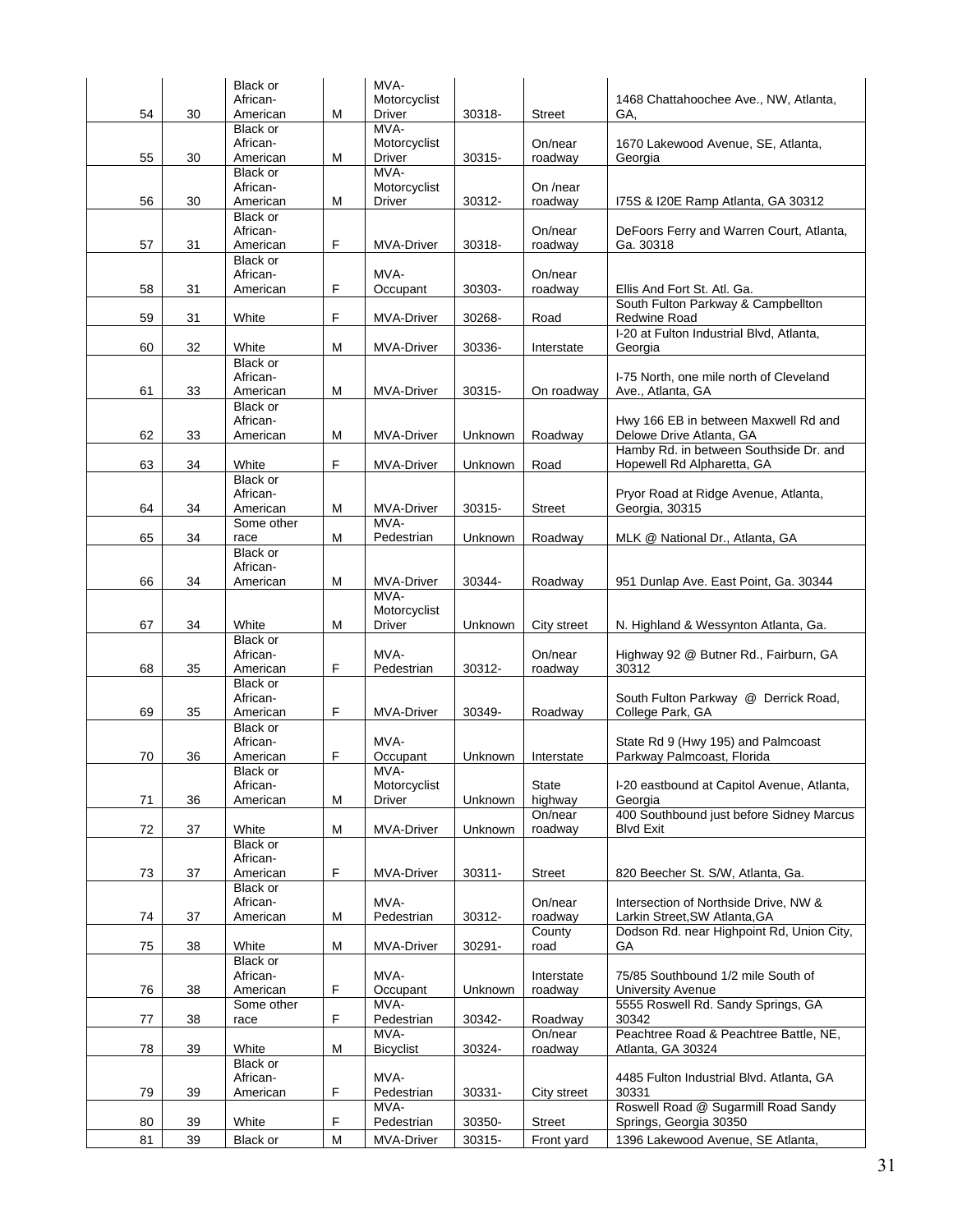|     |    | African-             |   |                           |         | of house              | Georgia 30315                                                        |
|-----|----|----------------------|---|---------------------------|---------|-----------------------|----------------------------------------------------------------------|
|     |    | American             |   | MVA-                      |         |                       |                                                                      |
|     |    |                      |   | Motorcyclist              |         |                       | Campbellton-Redwine Rd and Woodruff                                  |
| 82  | 40 | White                | M | Driver                    | 30268-  | Road                  | Rd., Palmetto, Ga. 30268                                             |
|     |    | Black or             |   |                           |         |                       |                                                                      |
|     |    | African-             |   |                           |         | Interstate            |                                                                      |
| 83  | 41 | American             | M | MVA-Driver                | 30213-  | highway               | I-85 South at Senoia Road, Fairburn, GA                              |
|     |    | Black or             |   |                           |         |                       |                                                                      |
|     |    | African-             |   |                           |         |                       |                                                                      |
| 84  | 41 | American             | F | <b>MVA-Driver</b>         | 30316-  | <b>Street</b>         | DeKalb and Elizabeth Ave. Atl Ga. 30316                              |
| 85  | 42 | White                | M |                           | 30331-  |                       | 3600 blk of Camp Creek Pkwy near Market<br>Place Blvd, Atl, GA 30331 |
|     |    | <b>Black or</b>      |   | MVA-Driver                |         | Road                  |                                                                      |
|     |    | African-             |   | MVA-                      |         | On/near               |                                                                      |
| 86  | 43 | American             | M | Occupant                  | 30344-  | roadway               | 951 Dunlap Ave. East Point, Ga. 30344                                |
|     |    |                      |   |                           |         | <b>State</b>          | Hwy SC 130 (lat. 34.545580; long.                                    |
| 87  | 44 | White                | M | <b>MVA-Driver</b>         | Unknown | highway               | 82.590770) (Oconee Co, SC)                                           |
|     |    | <b>Black or</b>      |   |                           |         |                       |                                                                      |
|     |    | African-             |   | MVA-                      |         | On/near               | 166 Westbound West of Delowe Drive                                   |
| 88  | 44 | American             | M | Pedestrian                | 30311-  | roadway               | Atlanta, Georgia 30311                                               |
| 89  | 45 | White                | M | MVA-<br>Pedestrian        | 30315-  | Interstate            | I-75 Northbound at University Avenue SW,                             |
|     |    | <b>Black or</b>      |   |                           |         | highway               | Atlanta, Georgia 30315                                               |
|     |    | African-             |   |                           |         |                       |                                                                      |
| 90  | 45 | American             | M | <b>MVA-Driver</b>         | 30336-  | Road                  | Hwy 70 & Westgate Parkway 30336                                      |
|     |    |                      |   |                           |         | <b>State</b>          | Campbellton-Fairburn Road @ Rataree                                  |
| 91  | 45 | White                | M | MVA-Driver                | Unknown | highway               | Road Fairburn, Georgia                                               |
|     |    |                      |   | MVA-                      |         |                       |                                                                      |
|     |    |                      |   | Motorcyclist              |         |                       |                                                                      |
| 92  | 45 | White                | M | Driver                    | Unknown | Interstate            | Interstate 85 near Senoia Rd.                                        |
|     |    |                      |   |                           |         |                       | Intersection of Monroe Drive, NE and 8th                             |
| 93  | 46 | White                | M | MVA-Driver                | 30308-  | <b>Street</b>         | Street, NE Atlanta, GA                                               |
|     |    | White                |   | MVA-                      |         |                       |                                                                      |
| 94  | 47 | Black or             | M | Pedestrian                | 30311-  | Interstate            | 1285S & Cascade Rd. Atlanta, GA 30311                                |
|     |    | African-             |   |                           |         |                       |                                                                      |
| 95  | 49 | American             | M | MVA-Driver                | 30318-  | Roadway               | Northside Dr. and Kennedy St. Atl. Ga.                               |
|     |    |                      |   |                           |         |                       | Abernathy Rd and Roswell Rd., Sandy                                  |
| 96  | 50 | White                | M | <b>MVA-Driver</b>         | 30328-  | Parking lot           | Springs, GA 30328                                                    |
|     |    |                      |   | MVA-                      |         | Interstate            | I285N, North of Bolton Road, Atlanta,                                |
| 97  | 50 | White                | M | Pedestrian                | 30331-  | highway               | Georgia                                                              |
|     |    |                      |   |                           |         | Interstate            |                                                                      |
| 98  | 50 | White                | M | <b>MVA-Driver</b><br>MVA- | 30213-  | roadway               | I-85 South at Senoia Road, Fairburn, GA                              |
|     |    |                      |   | Motorcyclist              |         | Near                  | Intersection of Arnold Mill Road and Cox                             |
| 99  | 50 | White                | M | Driver                    | 30004-  | roadway               | Road Alpharetta GA 30004                                             |
|     |    | Black or             |   |                           |         |                       |                                                                      |
|     |    | African-             |   |                           |         |                       |                                                                      |
| 100 | 51 | American             | F | <b>MVA-Driver</b>         | 30349-  | Parking lot           | 5371 Old National Hwy. Atlanta, Ga. 30349                            |
|     |    |                      |   |                           |         |                       | 285 E/B at Riverside, Sandy Springs, GA                              |
| 101 | 53 | White                | M | <b>MVA-Driver</b>         | 30328-  | Roadway               | 30328                                                                |
|     |    |                      |   |                           |         | On/near               | Hamby Rd & Hopewell Rd Alpharetta, GA                                |
| 102 | 53 | White                | M | MVA-Driver                | 30004-  | roadway               | 30004                                                                |
|     |    | Black or<br>African- |   |                           |         |                       | Flat Shoals Road at Interstate I-85, Union                           |
| 103 | 53 | American             | M | <b>MVA-Driver</b>         | 30291-  | Freeway<br>onramp     | City, GA 30291                                                       |
|     |    |                      |   | MVA-                      |         |                       |                                                                      |
|     |    |                      |   | Motorcyclist              |         |                       | "I 20" East, near Fulton Ind. Blvd. entrance                         |
| 104 | 53 | White                | M | Driver                    | Unknown | On roadway            | ramp, Atl., Ga.                                                      |
|     |    | Black or             |   |                           |         |                       |                                                                      |
|     |    | African-             |   | MVA-                      |         |                       | Northside Drive & Kennedy Street, Atlanta,                           |
| 105 | 54 | American             | F | Occupant                  | Unknown | Roadway               | Ga.                                                                  |
|     |    |                      |   | MVA-                      |         |                       |                                                                      |
|     |    |                      |   | Motorcyclist              |         | On/near               | Highway 29 at Strickland Street, Fairburn,                           |
| 106 | 54 | White                | M | Driver                    | 30213-  | roadway<br>Interstate | Ga.                                                                  |
| 107 | 56 | Asian                | F | MVA-Driver                | 30310-  | roadway               | Interstate 20 @ MLK Jr. Dr. 30310                                    |
| 108 | 56 | White                | M | MVA-Driver                | 30075-  | <b>Street</b>         | 12450 Arnold Mill Road, Roswell, GA                                  |
|     |    | Black or             |   |                           |         |                       |                                                                      |
|     |    | African-             |   | MVA-                      |         |                       |                                                                      |
| 109 | 57 | American             | F | Occupant                  | 30315-  | Freeway               | 911 Fairburn Rd., SW Atlanta, GA, 30315                              |
| 110 | 58 | Black or             | F | <b>MVA-Driver</b>         | 30303-  | <b>Street</b>         | Piedmont Ave. NE & Baker St. NE Atlanta,                             |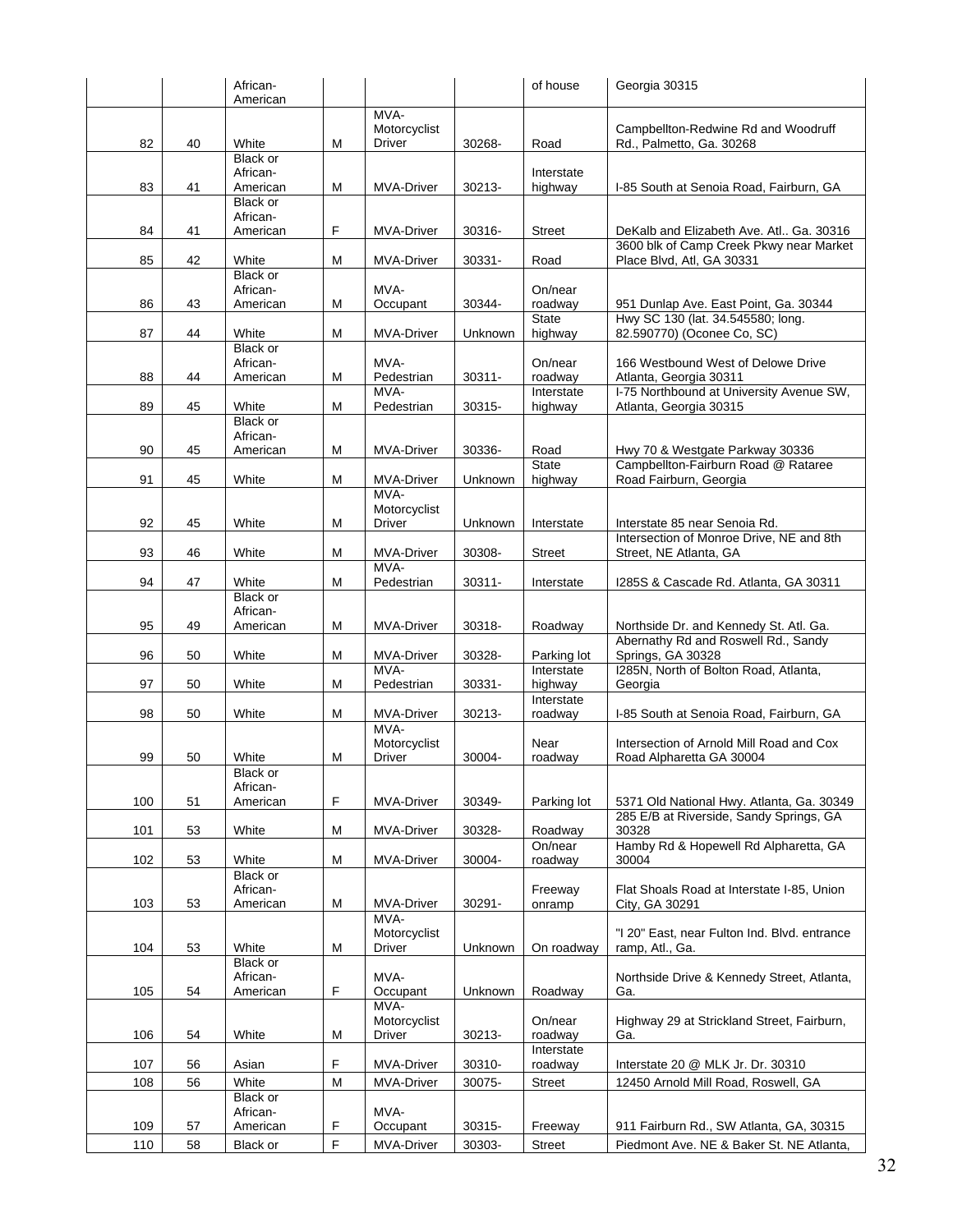|     |           | African-<br>American |   |                    |         |                          | GA 30303                                                                   |
|-----|-----------|----------------------|---|--------------------|---------|--------------------------|----------------------------------------------------------------------------|
|     |           |                      |   |                    |         | Interstate               | 400 Northbound, approx. 1/2 mile from                                      |
| 111 | 59        | White                | F | <b>MVA-Driver</b>  | Unknown | highway                  | Lenox Road Exit                                                            |
|     |           | <b>Black or</b>      |   |                    |         |                          |                                                                            |
|     |           | African-             |   |                    |         |                          | I20 1/2 mile east of Fulton Industrial Blvd,                               |
| 112 | 59        | American             | M | MVA-Driver         | Unknown | Freeway                  | Atlanta, GA                                                                |
|     |           | Black or             |   |                    |         |                          |                                                                            |
|     |           | African-             |   | MVA-               |         |                          |                                                                            |
| 113 | 59        | American             | F | Pedestrian<br>MVA- | Unknown | Roadway<br><b>Street</b> | Hwy 166 and Jonesboro Road, Georgia,                                       |
| 114 | 59        | White                | M | <b>Bicyclist</b>   | 30318-  | intersection             | Bolton Road & Marietta Street, Atlanta, GA<br>30318                        |
|     |           | Black or             |   |                    |         |                          |                                                                            |
|     |           | African-             |   | MVA-               |         |                          | Camp Creek Parkway At Conley St.,                                          |
| 115 | 61        | American             | M | Pedestrian         | 30337-  | <b>Street</b>            | College Park, GA, 30337                                                    |
|     |           |                      |   | MVA-               |         |                          |                                                                            |
| 116 | 62        | White                | F | Occupant           | Unknown | <b>Street</b>            | Tucker, Georgia                                                            |
|     |           |                      |   |                    |         |                          | I-75 North at Pryor Street Overpass,                                       |
| 117 | 62        | White                | м | MVA-Driver         | 30315-  | Freeway                  | Atlanta, GA                                                                |
|     |           |                      |   |                    |         | Interstate               |                                                                            |
| 118 | 63        | White                | M | <b>MVA-Driver</b>  | Unknown | highway                  | I-20 East @ I-285 North                                                    |
|     |           |                      |   | MVA-               |         |                          | Medlock Bridge Road/Medlock Crossing                                       |
| 119 | 63        | White                | M | <b>Bicyclist</b>   | 30022-  | Roadway                  | Pkwy, Alpharetta, Ga., 30022                                               |
| 120 | 64        | White                | м | <b>MVA-Driver</b>  | Unknown | Highway                  | Florida                                                                    |
|     |           | <b>Black or</b>      |   |                    |         |                          |                                                                            |
|     |           | African-             |   | MVA-               |         |                          | Manford Rd, SW & Dill Ave., SW @                                           |
| 121 | 66        | American<br>Black or | M | Pedestrian         | 30310-  | City street              | Metropolitan Pkwy, SW Atlanta, GA                                          |
|     |           | African-             |   |                    |         |                          | Northside Dr. & Jones St. Atlanta, Ga.                                     |
| 122 | 67        | American             | M | <b>MVA-Driver</b>  | 30312-  | <b>Street</b>            | 30312                                                                      |
|     |           | <b>Black or</b>      |   |                    |         |                          |                                                                            |
|     |           | African-             |   | MVA-               |         |                          | 349 Cleveland Avenue, SW, Atlanta, Ga.                                     |
| 123 | 68        | American             | M | Pedestrian         | 30315-  | <b>Street</b>            | 30315                                                                      |
|     |           | Black or             |   |                    |         |                          |                                                                            |
|     |           | African-             |   |                    |         |                          | Campbellton Road S. W. and Wells, S. W.,                                   |
| 124 | 69        | American             | M | MVA-Driver         | 30310-  | Road                     | Atlanta, Ga. 30310                                                         |
|     |           | Black or             |   |                    |         |                          |                                                                            |
|     |           | African-             |   |                    |         | On/near                  | Roosevelt Highway and John Rivers Road,                                    |
| 125 | 74        | American<br>Black or | M | MVA-Driver         | 30213-  | roadway                  | Fairburn, Ga.                                                              |
|     |           | African-             |   |                    |         |                          |                                                                            |
| 126 | 77        | American             | F | <b>MVA-Driver</b>  | 30318-  | Road                     | 1350 West Marietta, St. Atlanta, Ga. 30318                                 |
|     |           |                      |   |                    |         |                          | Highway 411, 10 miles east of Centre PD                                    |
| 127 | 77        | White                | F | <b>MVA-Driver</b>  | Unknown | Highway                  | station, Centre, Alabama                                                   |
|     |           | <b>Black or</b>      |   |                    |         |                          |                                                                            |
|     |           | African-             |   |                    |         | On/near                  | I-20 Eastbound at Moreland Ave, Atlanta,                                   |
| 128 | 83        | American             | M | MVA-Driver         | 30316-  | roadway                  | GA 30316                                                                   |
|     |           |                      |   |                    |         | On/near                  |                                                                            |
| 129 | 85        | White                | M | MVA-Driver         | 30268-  | roadway                  | Cascade-Palmetto Highway, Atlanta, GA                                      |
|     |           |                      |   | MVA-               |         |                          |                                                                            |
| 130 | 88<br>Not | White<br>Some other  | F | Occupant           | 30318-  | <b>Street</b>            | 1140 Marietta Blvd, Atlanta, GA<br>Across the street from 600 Morgan Falls |
| 131 | reported  | race                 | M | <b>MVA-Driver</b>  | 30350-  | <b>Street</b>            | Road Atlanta, GA                                                           |
|     | Not       | Some other           |   | MVA-               |         |                          | 3505 Redwine Road East Point, Georgia                                      |
| 132 | reported  | race                 | M | Occupant           | 30344-  | Road                     | 30344                                                                      |
|     |           |                      |   |                    |         |                          |                                                                            |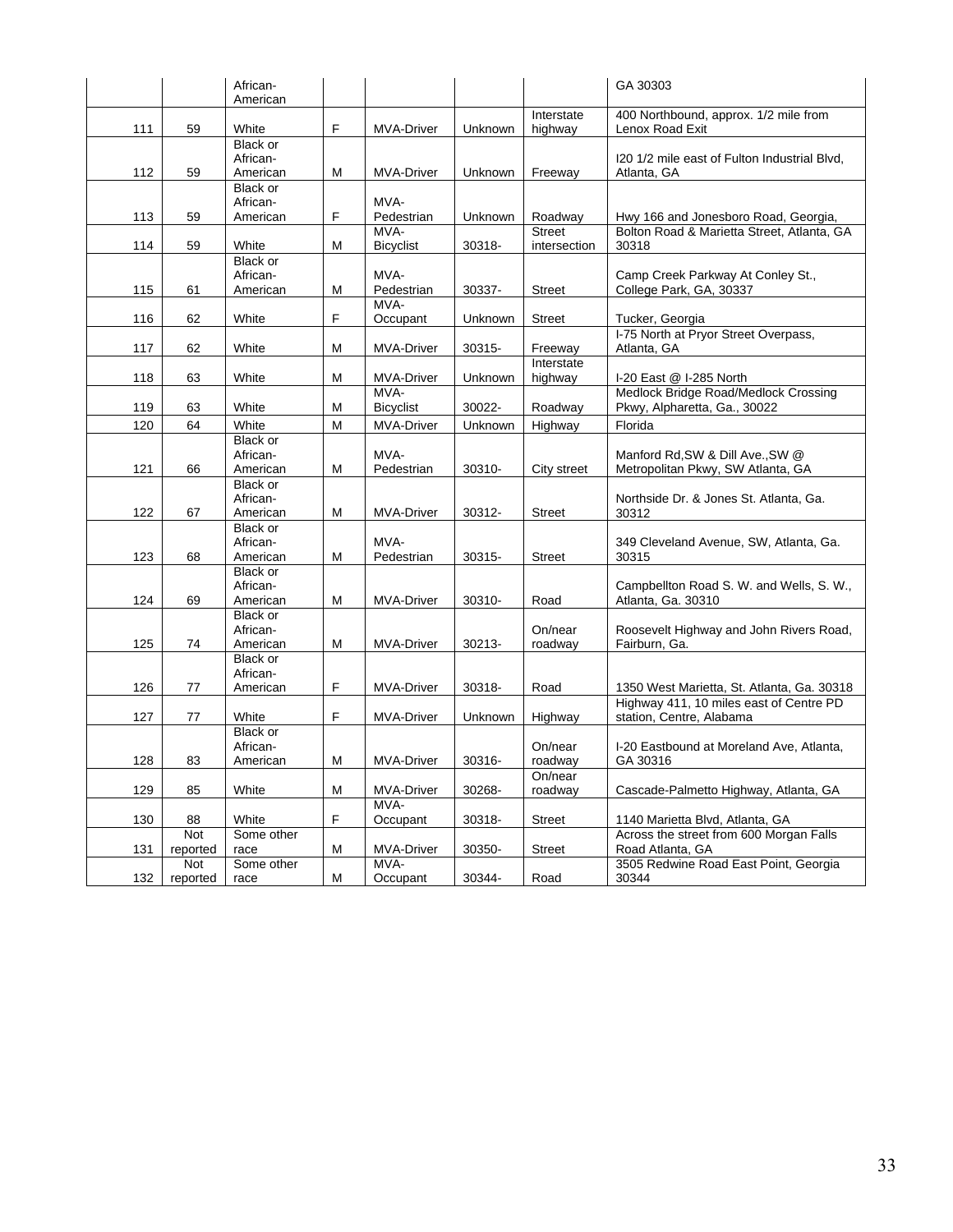# **SECTION V. MANNER OF DEATH: HOMICIDE**

Figure 13. Number and percentage of certified deaths by Sex (n=149)



Figure 14. Number of certified deaths by Age group (n=149)

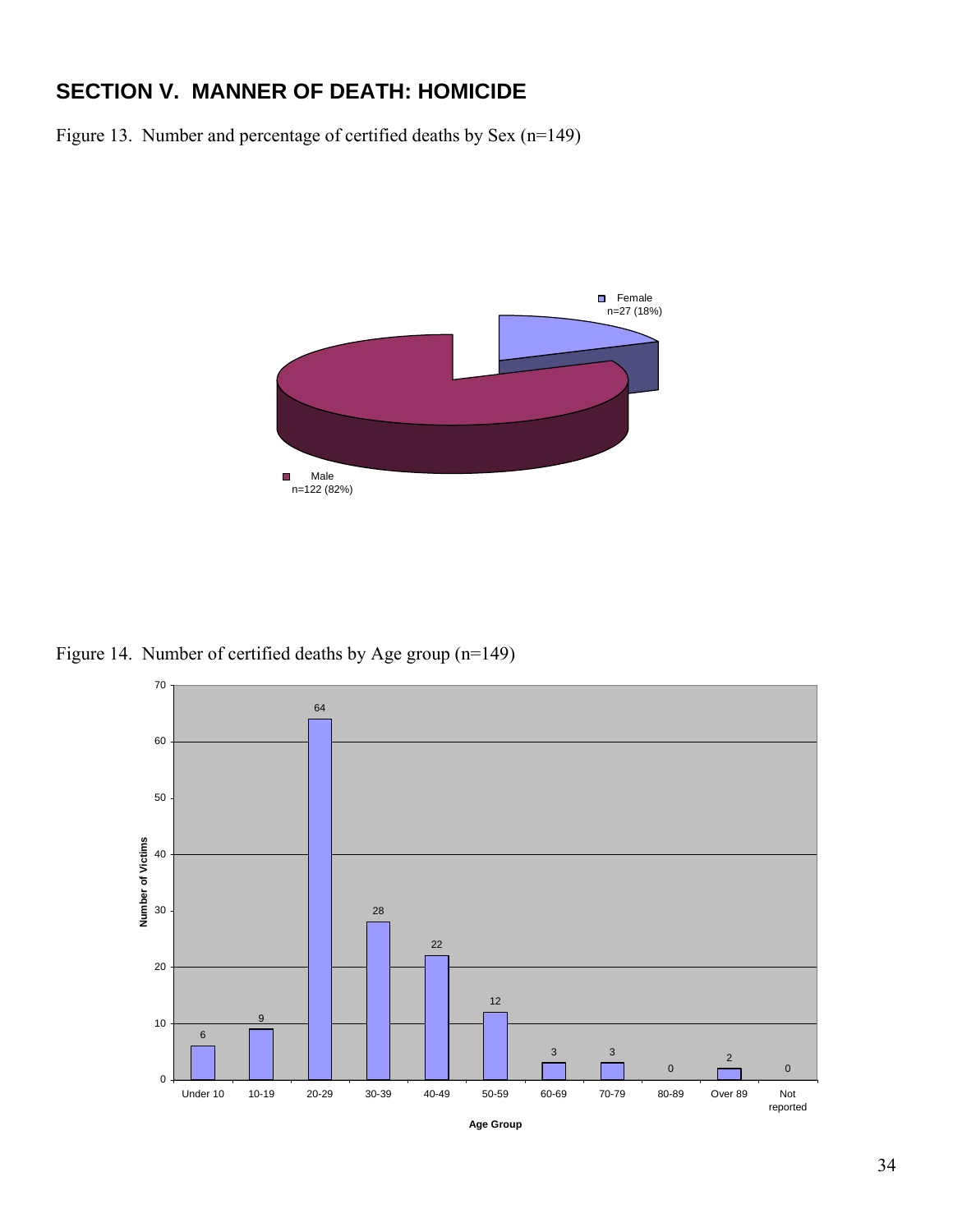Table 14. Race by Sex Cross-Tabulation of certified deaths (n=149) for Homicides

|                            | <b>SEX</b> |      |       |
|----------------------------|------------|------|-------|
| <b>RACE</b>                | Female     | Male | Total |
| Black or African- American | 22         | 105  | 125   |
| White                      |            | 9    |       |
| Some other race            |            |      |       |
| $Total =$                  | 27         | 122  | 149   |

Table 15. Race by Ethnicity Cross-Tabulation of certified deaths (n=149) for Homicides

|                                   | <b>HISPANIC</b> |     |       |
|-----------------------------------|-----------------|-----|-------|
| <b>RACE</b>                       | <b>YES</b>      | NΟ  | Total |
| <b>Black or African- American</b> |                 | 127 | 127   |
| White                             |                 | 10  |       |
| Some other race                   | 11              |     |       |
| $Total =$                         | 12              | 137 | 149   |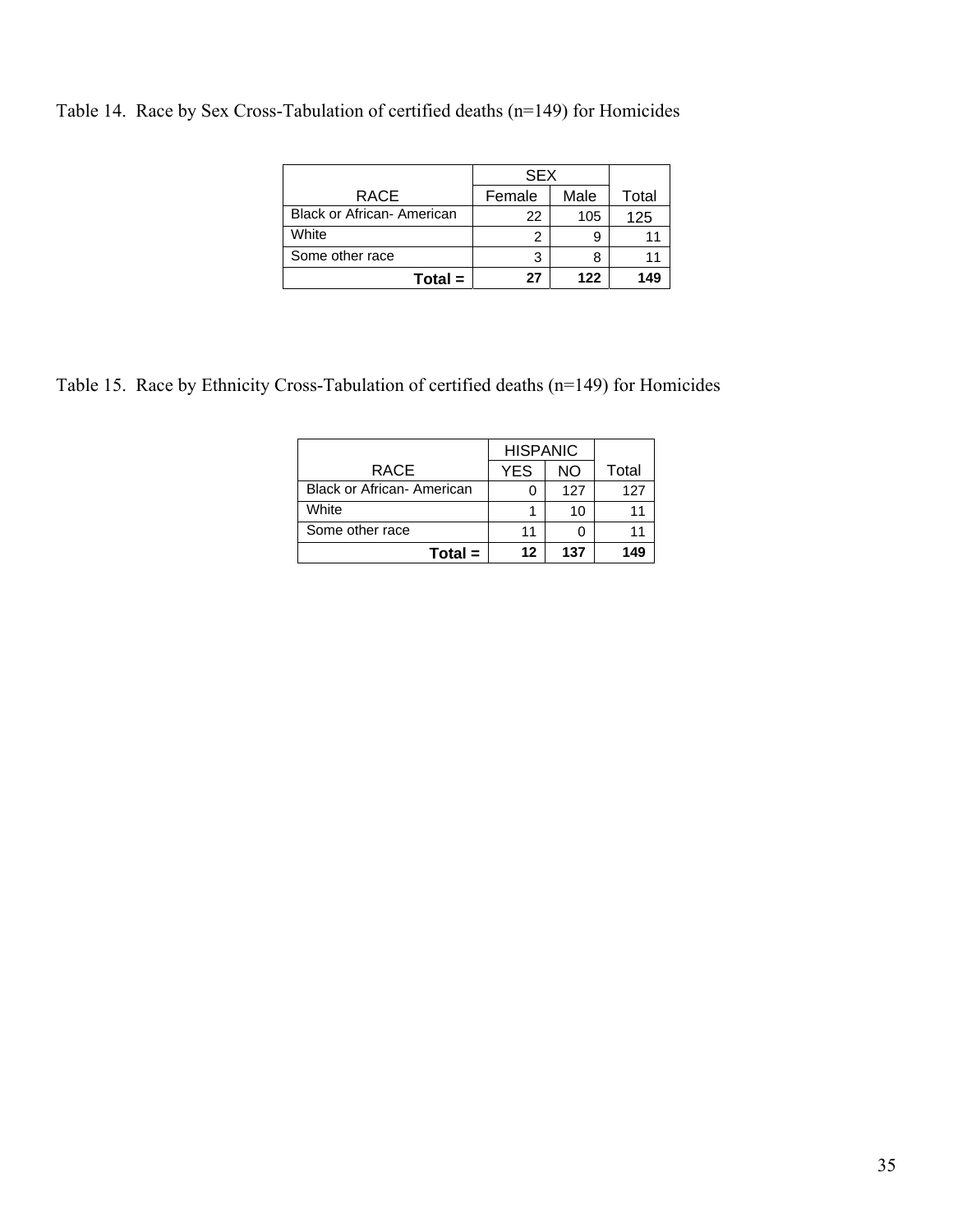| <b>ZIP CODE</b> | <b>Number of Victims</b> | Percent |
|-----------------|--------------------------|---------|
| 30022-          | 1                        | 0.67    |
| 30213-          | $\overline{1}$           | 0.67    |
| 30291-          | 1                        | 0.67    |
| 30296-          | $\overline{1}$           | 0.67    |
| 30303-          | $\overline{2}$           | 1.34    |
| 30305-          | $\overline{2}$           | 1.34    |
| 30307-          | $\overline{1}$           | 0.67    |
| 30308-          | $\overline{7}$           | 4.70    |
| 30309-          | $\overline{2}$           | 1.34    |
| 30310-          | 13                       | 8.72    |
| 30311-          | 6                        | 4.03    |
| 30312-          | 10                       | 6.71    |
| 30314-          | 11                       | 7.38    |
| 30315-          | 14                       | 9.40    |
| 30316-          | 3                        | 2.01    |
| 30318-          | 23                       | 15.44   |
| 30322-          | 1                        | 0.67    |
| 30324-          | $\overline{\mathbf{4}}$  | 2.68    |
| 30328-          | 1                        | 0.67    |
| 30330-          | 1                        | 0.67    |
| 30331-          | 10                       | 6.71    |
| 30336-          | 3                        | 2.01    |
| 30337-          | $\overline{2}$           | 1.34    |
| 30342-          | $\overline{\mathbf{4}}$  | 2.68    |
| 30344-          | 8                        | 5.37    |
| 30349-          | 8                        | 5.37    |
| 30350-          | $\overline{2}$           | 1.34    |
| 30354-          | 4                        | 2.68    |
| Unknown         | 3                        | 2.01    |
| $Total =$       | 149                      | 100.00  |

Table 16. Number of certified deaths for each Zip code (Incident) (n=149)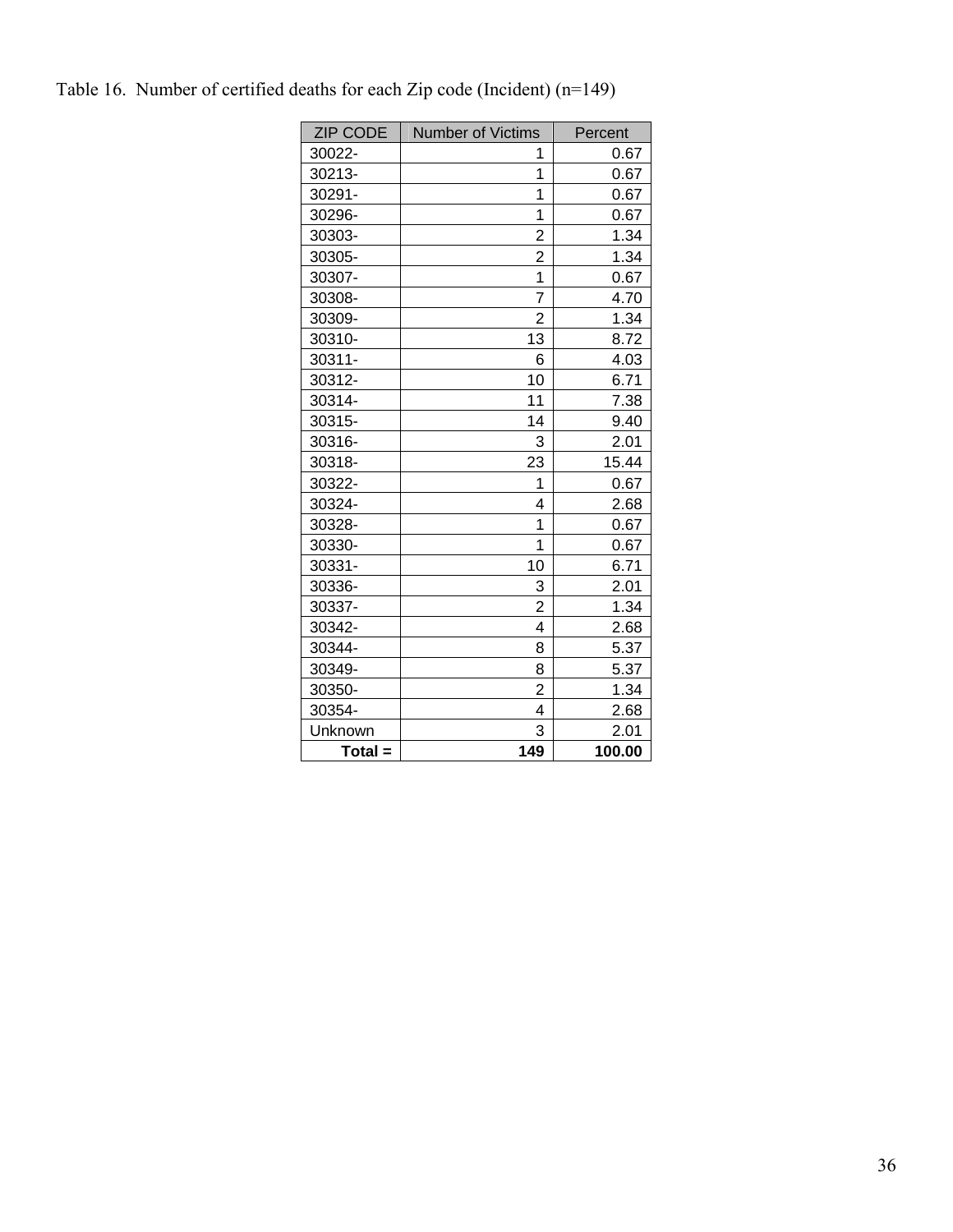Table 17. Number of certified deaths for each cause of homicide death investigated in 2004 (n=149)

| Case Code               | <b>Number of Deaths</b> | Per cent |
|-------------------------|-------------------------|----------|
| Altercation-Exertion    |                         | 0.67     |
| Asphyxia-Strangulation  | 4                       | 2.68     |
| <b>Blunt Force</b>      | 15                      | 10.07    |
| <b>Blunt Force-Chop</b> | 1                       | 0.67     |
| Drug Death-Poisoning    | 1                       | 0.67     |
| Gun                     | 68                      | 45.64    |
| Gun-Assault             | 3                       | 2.01     |
| Gun-Handgun             | 24                      | 16.11    |
| Gun-Pistol              | 8                       | 5.37     |
| Gun-Revolver            | 3                       | 2.01     |
| Gun-Rifle               | 2                       | 1.34     |
| Gun-Shotgun             | 5                       | 3.36     |
| <b>MVA-Driver</b>       | 1                       | 0.67     |
| Restraint-Associated    | 1                       | 0.67     |
| Sharp Instrument        | 5                       | 3.36     |
| Sharp Instrument-Knife  |                         | 4.70     |
| Total =                 | 149                     | 100.00   |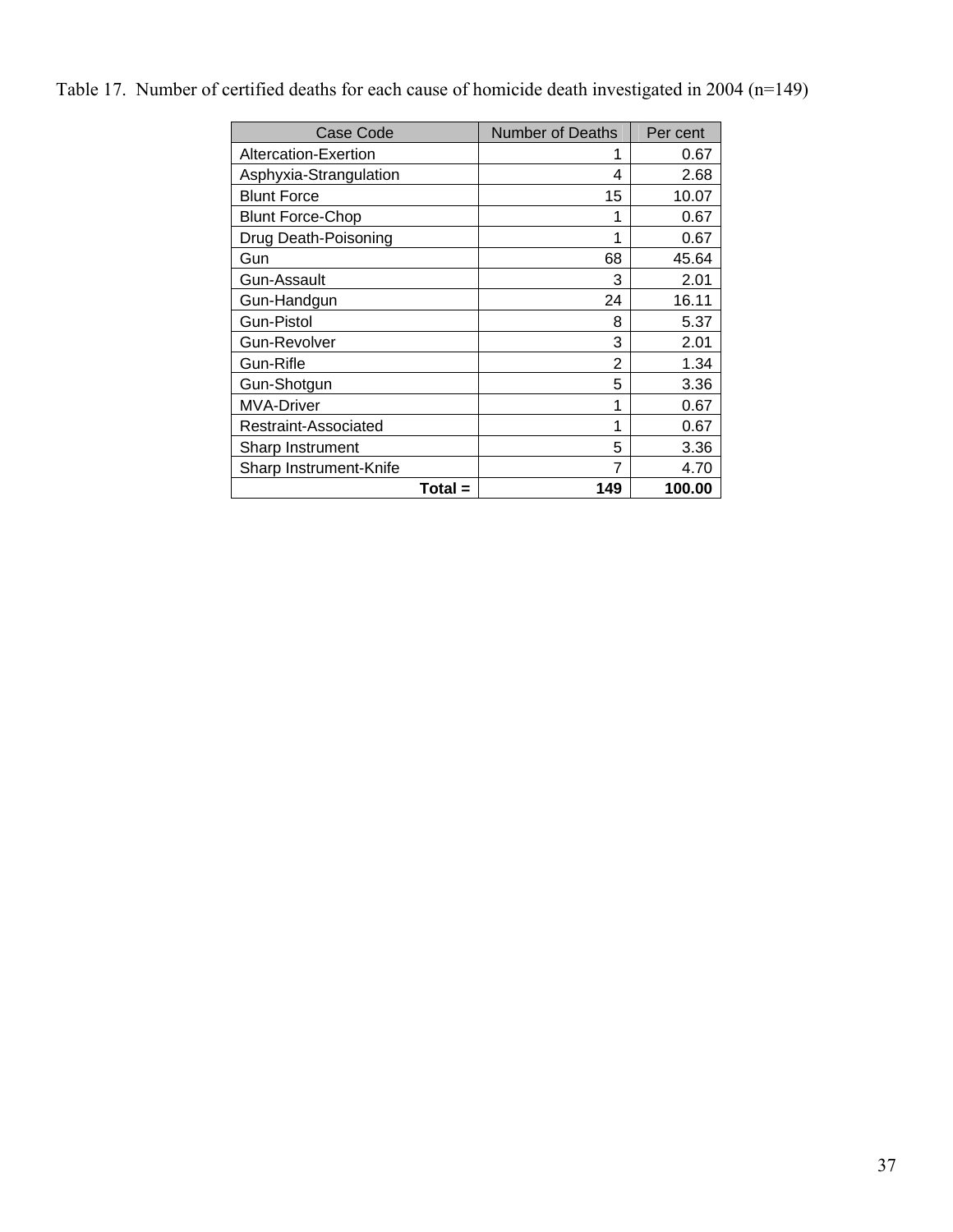# **SECTION VI: MANNER OF DEATH: SUICIDE**

Figure 15. Number and percentage of certified deaths by Sex (n=77)



Figure 16. Number of certified deaths by Age group (n=77)

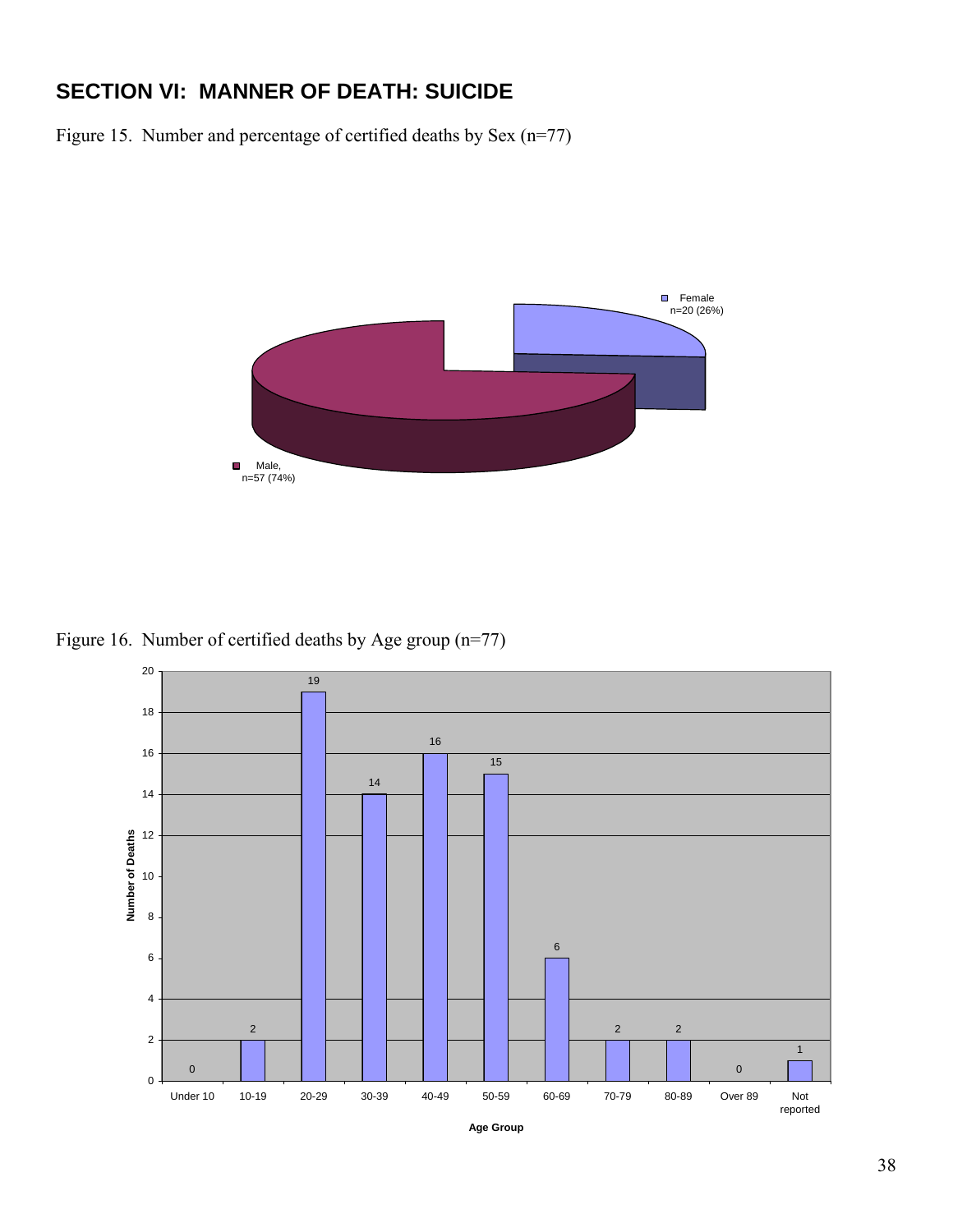Table 18. Race by Sex cross-tabulation of certified deaths (n=77) for Suicides

|                            | <b>SEX</b> |      |       |
|----------------------------|------------|------|-------|
| <b>RACE</b>                | Female     | Male | Total |
| Black or African- American |            | 16   | 20    |
| White                      | 13         | 38   | 51    |
| Asian                      | 2          |      | 3     |
| Some other race            |            | 2    |       |
| $Total =$                  | 20         | 57   |       |

Table 19. Race by Ethnicity cross-tabulation of certified deaths (n=77) for Suicides

|                                   | <b>HISPANIC</b> |    |       |
|-----------------------------------|-----------------|----|-------|
| RACE                              | <b>YES</b>      | ΝO | Total |
| <b>Black or African- American</b> |                 | 20 | 20    |
| White                             | 2               | 49 | 51    |
| Asian                             |                 | 3  |       |
| Some other race                   | 3               |    |       |
| $Total =$                         | 5               | 72 | 77    |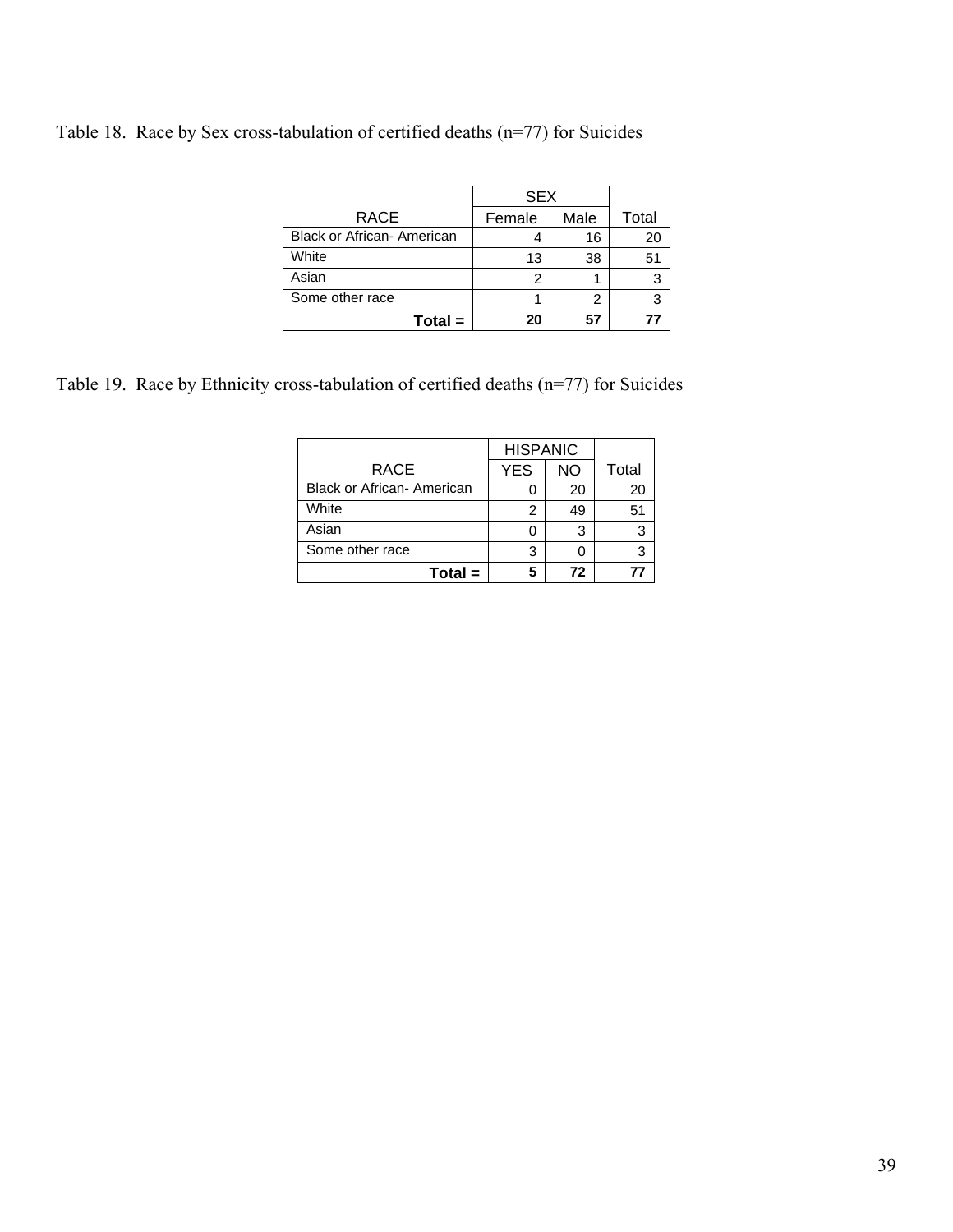| <b>ZIP CODE</b> | Number of Deaths        | Percent |
|-----------------|-------------------------|---------|
| 30004-          | 4                       | 5.19    |
| 30005-          | 1                       | 1.30    |
| 30022-          | $\overline{1}$          | 1.30    |
| 30024-          | $\overline{1}$          | 1.30    |
| 30075-          | $\overline{2}$          | 2.60    |
| 30076-          | $\overline{\mathbf{4}}$ | 5.19    |
| 30090-          | 1                       | 1.30    |
| 30213-          | 1                       | 1.30    |
| 30303-          | 1                       | 1.30    |
| 30305-          | $\overline{2}$          | 2.60    |
| 30306-          | $\overline{2}$          | 2.60    |
| 30307-          | $\overline{1}$          | 1.30    |
| 30308-          | 4                       | 5.19    |
| 30309-          | 4                       | 5.19    |
| 30310-          | 4                       | 5.19    |
| 30311-          | 3                       | 3.90    |
| 30312-          | 1                       | 1.30    |
| 30314-          | 1                       | 1.30    |
| 30315-          | $\overline{2}$          | 2.60    |
| 30316-          | $\overline{2}$          | 2.60    |
| 30318-          | 3                       | 3.90    |
| 30319-          | 1                       | 1.30    |
| 30324-          | 8                       | 10.39   |
| 30327-          | 1                       | 1.30    |
| 30328-          | $\overline{2}$          | 2.60    |
| 30330-          | $\overline{1}$          | 1.30    |
| 30331-          | $\overline{1}$          | 1.30    |
| 30336-          | $\overline{2}$          | 2.60    |
| 30337-          | 3                       | 3.90    |
| 30342-          | 4                       | 5.19    |
| 30344-          | $\overline{1}$          | 1.30    |
| 30349-          | $\overline{1}$          | 1.30    |
| 30350-          | $\overline{7}$          | 9.09    |
| $Total =$       | 77                      | 100.00  |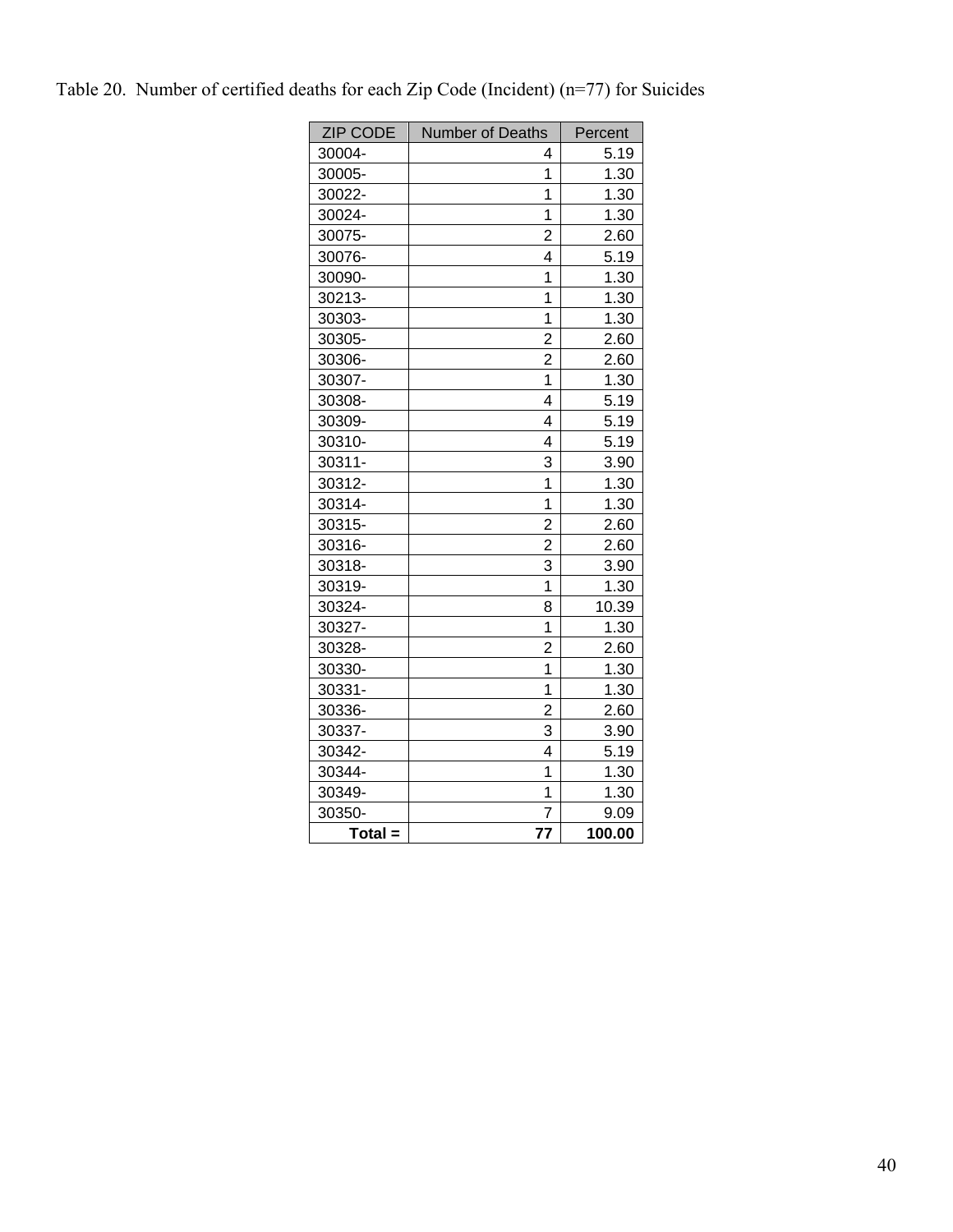# Table 21. Number of certified deaths for each method of suicide (n=77) for Suicides

| Case Code                 | <b>Number of Deaths</b> | Per cent |
|---------------------------|-------------------------|----------|
| Asphyxia-Hanging          | 15                      | 19.48    |
| Asphyxia-Suffocation      | 2                       | 2.60     |
| Drowning-River            | 1                       | 1.30     |
| Drug Death-Poisoning      | 10                      | 12.99    |
| Gun                       | 3                       | 3.90     |
| Gun-Handgun               | 17                      | 22.08    |
| <b>Gun-Pistol</b>         | 2                       | 2.60     |
| Gun-Revolver              | 10                      | 12.99    |
| Gun-Rifle                 | 1                       | 1.30     |
| Jump before vehicle       | 1                       | 1.30     |
| Jump from Height          | 4                       | 5.19     |
| Poisoning-CO with no fire | 4                       | 5.19     |
| Poisoning-Not Drug or CO  | 3                       | 3.90     |
| Sharp Instrument          | 2                       | 2.60     |
| <b>Train-Commercial</b>   | 2                       | 2.60     |
| Total =                   | 77                      | 100.00   |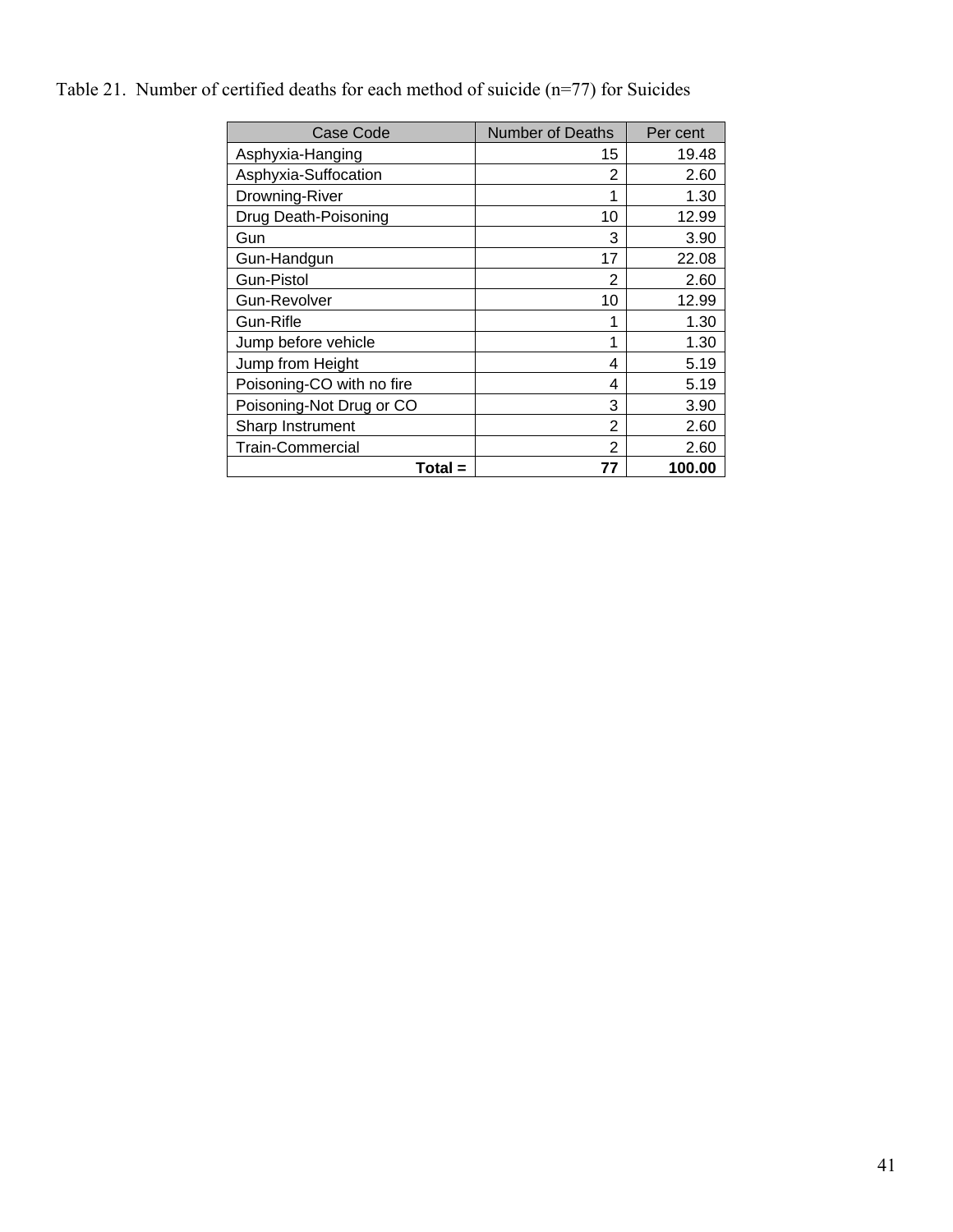# **SECTION VII. MANNER OF DEATH: UNDETERMINED**

Figure 17. Number and percentage of certified deaths by Sex (n=34)



Figure 18. Number of certified deaths by Age group (n=34)

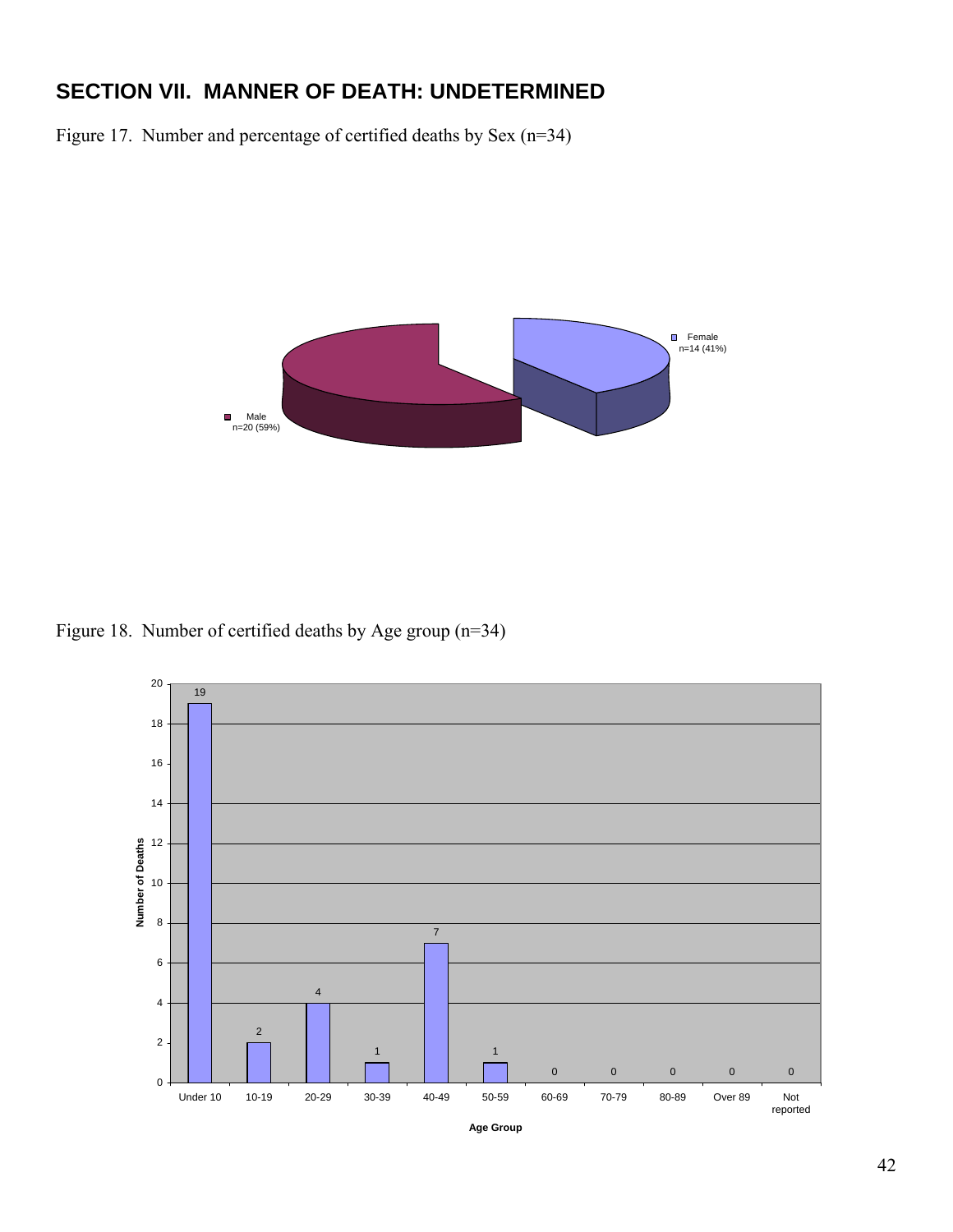Table 22. Race by Sex cross-tabulation of certified deaths (n=34)

|                                   | <b>SEX</b> |      |       |
|-----------------------------------|------------|------|-------|
| <b>RACE</b>                       | Female     | Male | Total |
| <b>Black or African- American</b> | 10         | 16   | 26    |
| White                             |            |      |       |
| $Total =$                         | 14         | 20   | 34    |

Table 23. Race by Ethnicity cross-tabulation of certified deaths (n=34)

|                                   | <b>HISPANIC</b> |    |       |
|-----------------------------------|-----------------|----|-------|
| <b>RACE</b>                       | <b>YES</b>      | NΟ | Total |
| <b>Black or African- American</b> |                 | 25 | 26    |
| White                             |                 |    |       |
| $Total =$                         |                 | 33 | 34    |

Table 24. Number of certified deaths for each Zip Code (Incident) (n=34) for manner Undetermined

| <b>ZIP CODE</b> | Number of Deaths | Percent |
|-----------------|------------------|---------|
| 30075-          | 2                | 5.88    |
| 30291-          | 1                | 2.94    |
| 30309-          | 3                | 8.82    |
| 30310-          | 5                | 14.71   |
| 30311-          | 1                | 2.94    |
| 30312-          | 2                | 5.88    |
| 30313-          | 1                | 2.94    |
| 30314-          | 2                | 5.88    |
| 30315-          | 4                | 11.76   |
| 30318-          | 3                | 8.82    |
| 30328-          | 1                | 2.94    |
| 30331-          | 2                | 5.88    |
| 30336-          | 1                | 2.94    |
| 30342-          | 1                | 2.94    |
| 30349-          | 3                | 8.82    |
| 30354-          | 2                | 5.88    |
| $Total =$       | 34               | 100.00  |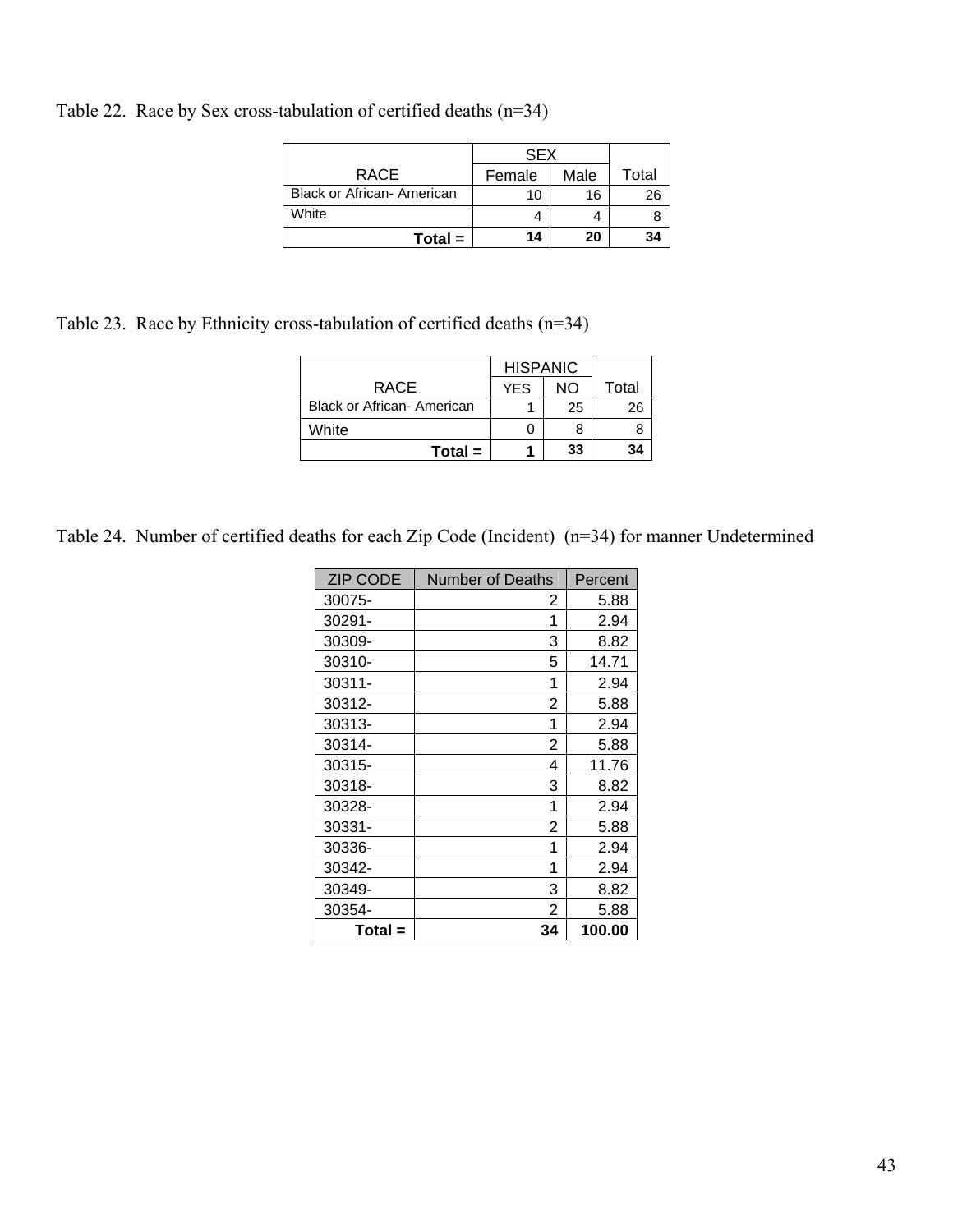|  |  |  | Table 25. Number of certified deaths for each case code $(n=34)$ for manner Undetermined |
|--|--|--|------------------------------------------------------------------------------------------|
|  |  |  |                                                                                          |

| Case Code                    | <b>Number of Deaths</b> | Per cent |
|------------------------------|-------------------------|----------|
| <b>Blunt Force</b>           |                         | 2.94     |
| Cardiac-ASCVD-IHD            | 1                       | 2.94     |
| Drowning-Other               | 1                       | 2.94     |
| Drug Death-Poisoning         | 1                       | 2.94     |
| Drug Death-Poisoning+Disease | $\overline{2}$          | 5.88     |
| Fall-From Height             | 2                       | 5.88     |
| Gun-Handgun                  | 1                       | 2.94     |
| MVA-Occupant                 | 1                       | 2.94     |
| MVA-Pedestrian               | 1                       | 2.94     |
| SIDSOID-Classic              | 2                       | 5.88     |
| SIDSOID-Disease              | 2                       | 5.88     |
| SIDSOID-Not SIDS             | 1                       | 2.94     |
| SIDSOID-Stressor             | 11                      | 32.35    |
| Undetermined                 | 7                       | 20.59    |
| Total =                      | 34                      | 100.00   |

\*It is office policy in SIDS-like cases to certify the manner of death as undetermined rather than natural unless another manner of death is identified. "Stressor" indicates some risk factor was present such as soft bedding. "Disease" means that disease was present but significance in causing death is unknown. "Both" means that disease and a stressor were present. "Classic" means that neither disease nor a stressor was identified. "Not SIDS" means that the circumstances were not consistent with SIDS but a specific cause of death was not determined.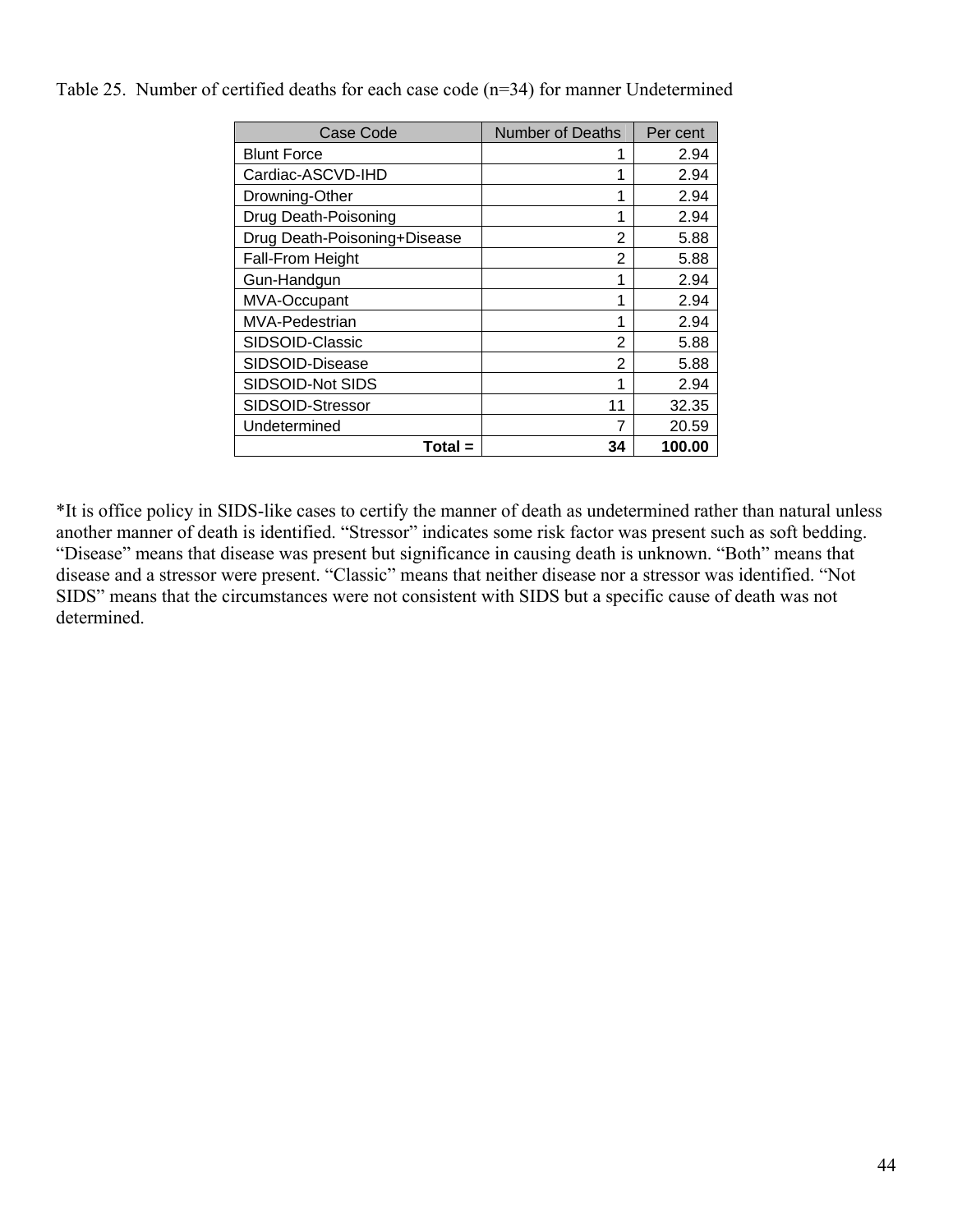#### **SECTION VIII. MANNER OF DEATH: NATURAL**

Figure 19. Number and percentage of certified deaths by Sex (n=761) for Natural Deaths



Figure 20. Number of certified deaths by Age group (n=761) for Natural Deaths



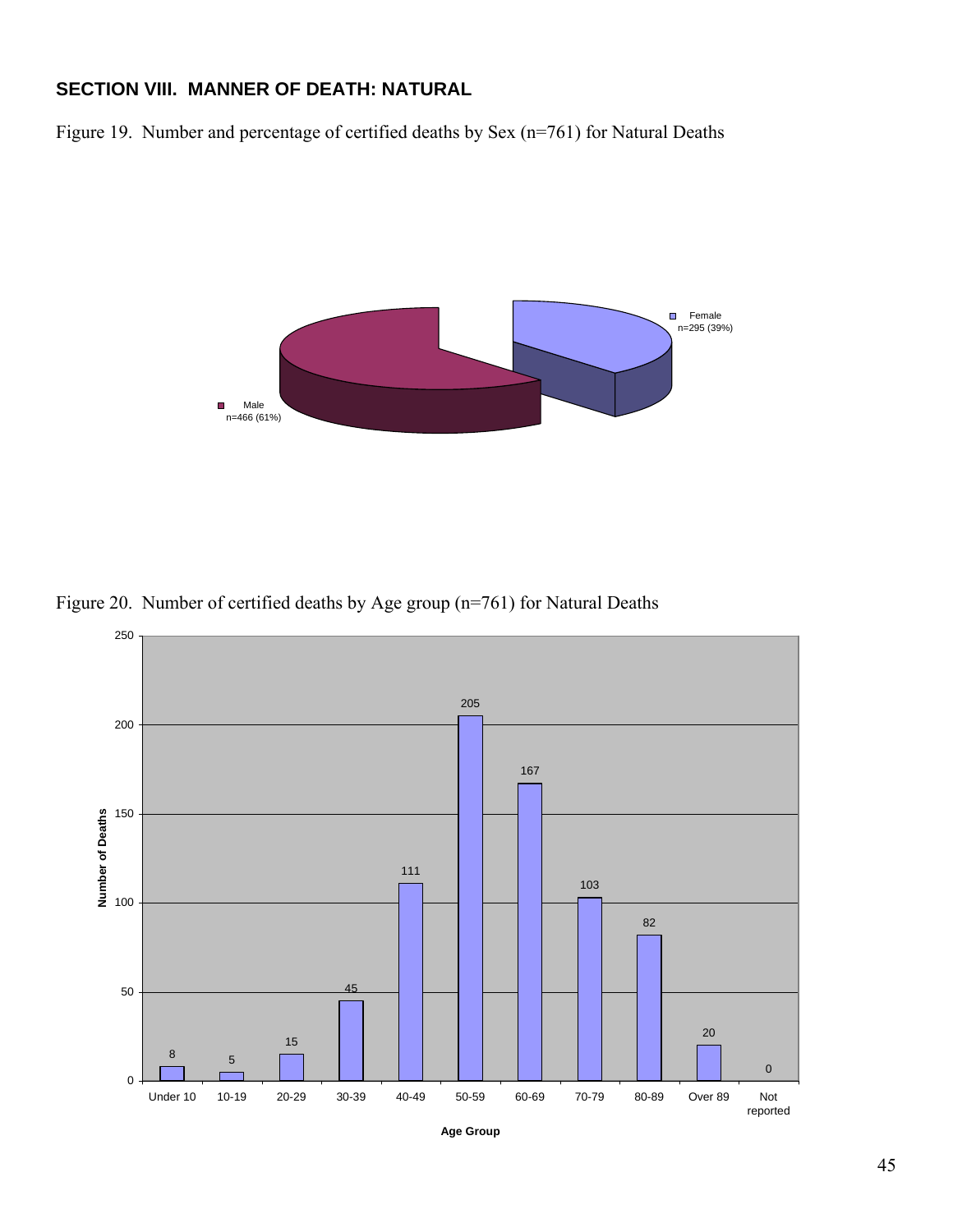Table 26. Race by Sex cross-tabulation of certified deaths (n=761) for Natural Deaths

|                            | <b>SEX</b> |      |       |
|----------------------------|------------|------|-------|
| <b>RACE</b>                | Female     | Male | Total |
| Black or African- American | 221        | 311  | 532   |
| White                      | 69         | 146  | 215   |
| Asian                      | 3          | 5    |       |
| Some other race            |            | 4    | 5     |
| Not reported               |            |      |       |
| $Total =$                  | 295        | 466  | 761   |

Table 27. Race by Ethnicity cross-tabulation of certified deaths (n=761) for Natural Deaths

| <b>RACE</b>                       | <b>YES</b> | <b>NO</b> | Not Reported | Total |
|-----------------------------------|------------|-----------|--------------|-------|
| <b>Black or African- American</b> |            | 532       |              |       |
| White                             | 2          | 213       |              |       |
| Asian                             |            | 8         |              |       |
| Some other race                   | 5          | O         |              |       |
| Not reported                      |            |           |              |       |
| $Total =$                         |            | 753       |              |       |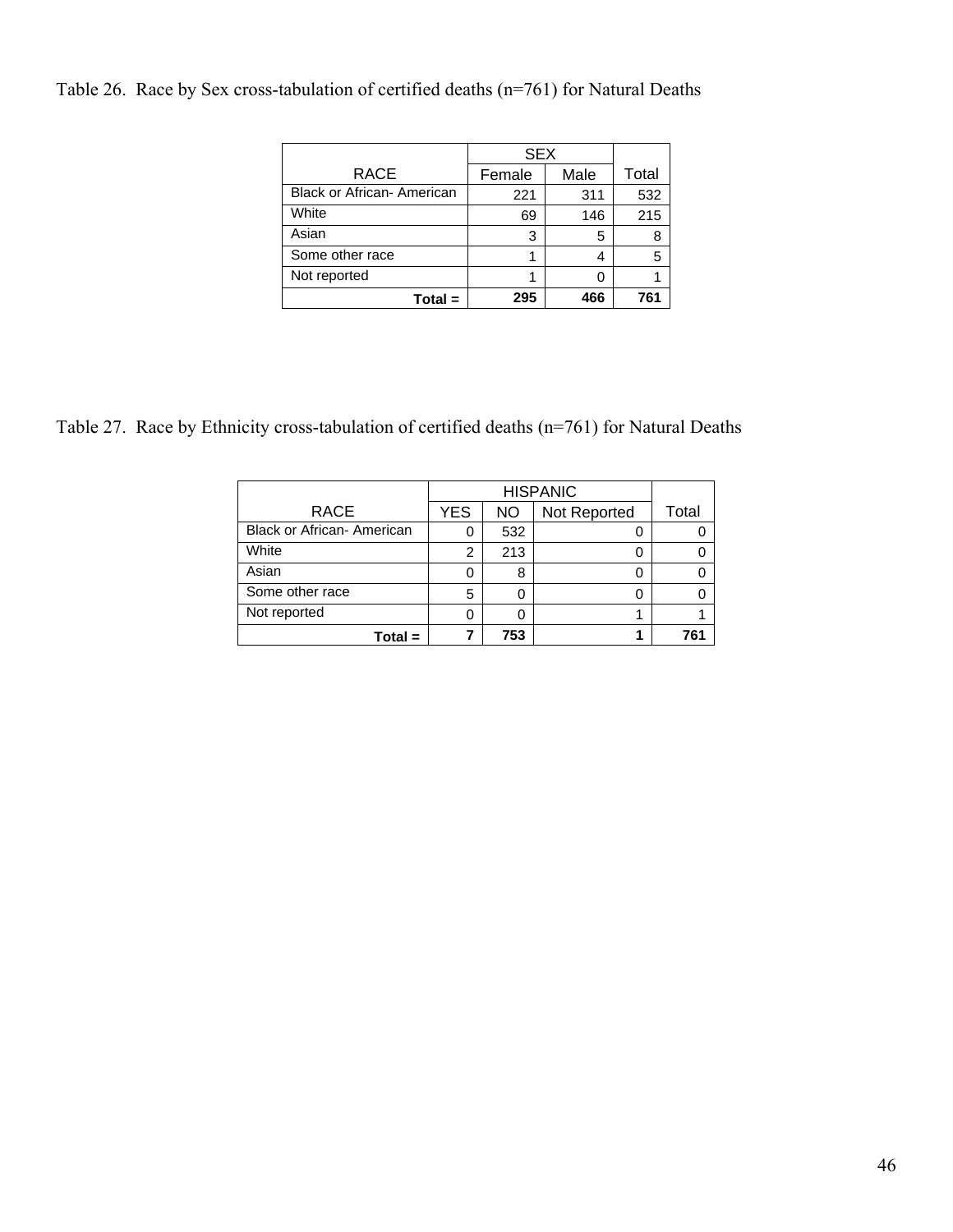| <b>ZIP</b>  | Number of      |         | <b>ZIP</b>  | Number of      |         |
|-------------|----------------|---------|-------------|----------------|---------|
| <b>CODE</b> | Deaths         | Percent | <b>CODE</b> | Deaths         | Percent |
| 30004-      | 18             | 2.37    | 30315-      | 50             | 6.57    |
| 30005-      | 6              | 0.79    | 30316-      | $\overline{7}$ | 0.92    |
| 30009-      | 1              | 0.13    | 30317-      | 1              | 0.13    |
| 30022-      | 11             | 1.45    | 30318-      | 77             | 10.12   |
| 30024-      | 1              | 0.13    | 30319-      | $\mathbf{1}$   | 0.13    |
| 30028-      | $\mathbf{1}$   | 0.13    | 30324-      | 16             | 2.1     |
| 30030-      | 1              | 0.13    | 30326-      | 3              | 0.39    |
| 30069-      | $\mathbf 1$    | 0.13    | 30327-      | 12             | 1.58    |
| 30075-      | 14             | 1.84    | 30328-      | 16             | 2.1     |
| 30076-      | 15             | 1.97    | 30330-      | 1              | 0.13    |
| 30097-      | 4              | 0.53    | 30331-      | 48             | 6.31    |
| 30213-      | 9              | 1.18    | 30334-      | $\overline{2}$ | 0.26    |
| 30229-      | 1              | 0.13    | 30335-      | 1              | 0.13    |
| 30268-      | 5              | 0.66    | 30336-      | 8              | 1.05    |
| 30291-      | 23             | 3.02    | 30337-      | 15             | 1.97    |
| 30296-      | $\mathbf{1}$   | 0.13    | 30338-      | 1              | 0.13    |
| 30303-      | 18             | 2.37    | 30342-      | 13             | 1.71    |
| 30305-      | 13             | 1.71    | 30344-      | 52             | 6.83    |
| 30306-      | $\overline{7}$ | 0.92    | 30345-      | $\mathbf{1}$   | 0.13    |
| 30307-      | $\overline{2}$ | 0.26    | 30349-      | 48             | 6.31    |
| 30308-      | 17             | 2.23    | 30350-      | 9              | 1.18    |
| 30309-      | 9              | 1.18    | 30354-      | 30             | 3.94    |
| 30310-      | 56             | 7.36    | 30365-      | 1              | 0.13    |
| 30311-      | 26             | 3.42    | 30378-      | 1              | 0.13    |
| 30312-      | 36             | 4.73    | 30380-      | 1              | 0.13    |
| 30313-      | 6              | 0.79    | Unknown     | 13             | 1.71    |
| 30314-      | 31             | 4.07    | $Total =$   | 761            | 100     |

| <b>ZIP</b><br><b>CODE</b> | Number of<br>Deaths | Percent | <b>ZIP</b><br><b>CODE</b> | Number of<br><b>Deaths</b> | Percent |
|---------------------------|---------------------|---------|---------------------------|----------------------------|---------|
| 30004-                    | 18                  | 2.37    | 30315-                    | 50                         | 6.57    |
| 30005-                    | 6                   | 0.79    | 30316-                    | 7                          | 0.92    |
| 30009-                    | $\mathbf{1}$        | 0.13    | 30317-                    | 1                          | 0.13    |
| 30022-                    | 11                  | 1.45    | 30318-                    | 77                         | 10.12   |
| 30024-                    | 1                   | 0.13    | 30319-                    | 1                          | 0.13    |
| 30028-                    | $\mathbf{1}$        | 0.13    | 30324-                    | 16                         | 2.1     |
| 30030-                    | $\mathbf{1}$        | 0.13    | 30326-                    | 3                          | 0.39    |
| 30069-                    | $\mathbf{1}$        | 0.13    | 30327-                    | 12                         | 1.58    |
| 30075-                    | 14                  | 1.84    | 30328-                    | 16                         | 2.1     |
| 30076-                    | 15                  | 1.97    | 30330-                    | 1                          | 0.13    |
| 30097-                    | 4                   | 0.53    | 30331-                    | 48                         | 6.31    |
| 30213-                    | 9                   | 1.18    | 30334-                    | $\overline{2}$             | 0.26    |
| 30229-                    | 1                   | 0.13    | 30335-                    | 1                          | 0.13    |
| 30268-                    | 5                   | 0.66    | 30336-                    | 8                          | 1.05    |
| 30291-                    | 23                  | 3.02    | 30337-                    | 15                         | 1.97    |
| 30296-                    | 1                   | 0.13    | 30338-                    | 1                          | 0.13    |
| 30303-                    | 18                  | 2.37    | 30342-                    | 13                         | 1.71    |
| 30305-                    | 13                  | 1.71    | 30344-                    | 52                         | 6.83    |
| 30306-                    | $\overline{7}$      | 0.92    | 30345-                    | 1                          | 0.13    |
| 30307-                    | $\overline{2}$      | 0.26    | 30349-                    | 48                         | 6.31    |
| 30308-                    | 17                  | 2.23    | 30350-                    | 9                          | 1.18    |
| 30309-                    | 9                   | 1.18    | 30354-                    | 30                         | 3.94    |
| 30310-                    | 56                  | 7.36    | 30365-                    | 1                          | 0.13    |
| 30311-                    | 26                  | 3.42    | 30378-                    | 1                          | 0.13    |
| 30312-                    | 36                  | 4.73    | 30380-                    | 1                          | 0.13    |
| 30313-                    | 6                   | 0.79    | Unknown                   | 13                         | 1.71    |
| 30314-                    | 31                  | 4.07    | $Total =$                 | 761                        | 100     |

|  |  |  |  | Table 28. Number of certified deaths for each Zip code (Incident) (n=761) for Natural Deaths |  |
|--|--|--|--|----------------------------------------------------------------------------------------------|--|
|  |  |  |  |                                                                                              |  |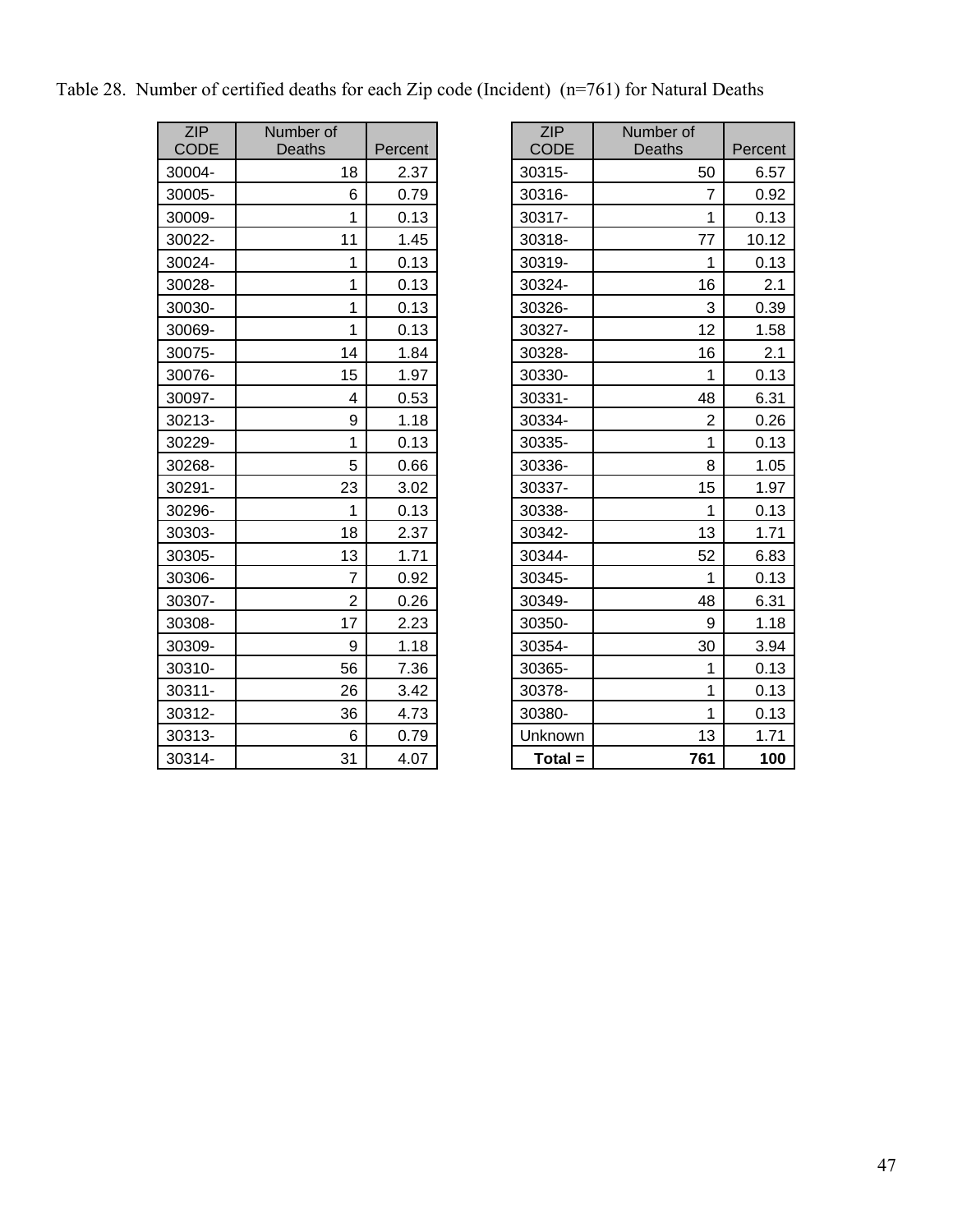## Table 29. Number of certified deaths for each cause of natural death investigated in 2004 (n=761)

| Case Code                                      | Number of<br>Deaths | Per cent     |  |  |
|------------------------------------------------|---------------------|--------------|--|--|
| Aneurysm Rupture                               | 3                   | 0.39         |  |  |
| Aorta Dissection                               | 5                   | 0.66         |  |  |
| Bone disease                                   | 1                   | 0.13         |  |  |
| Cardiac                                        | 47                  | 6.18         |  |  |
| Cardiac-Anomaly                                | 3                   | 0.39         |  |  |
| Cardiac-ASCVD-IHD                              | 203                 | 26.68        |  |  |
|                                                |                     |              |  |  |
| Cardiac-Cardiomyopathy<br>Cardiac-Endocarditis | 21<br>1             | 2.76<br>0.13 |  |  |
| Cardiac-Hypertension                           | 192                 | 25.23        |  |  |
| Dementia-Alzheimers                            | 3                   | 0.39         |  |  |
|                                                | 1                   |              |  |  |
| Dementia-NOS                                   |                     | 0.13         |  |  |
| <b>Diabetes</b>                                | 9                   | 1.18         |  |  |
| Diabetes-IDDM                                  | 6                   | 0.79         |  |  |
| Diabetes-Ketoacidosis                          | 6                   | 0.79         |  |  |
| Diabetes-NIDDM                                 | 1                   | 0.13         |  |  |
| Drug Death-Poisoning+Injury                    | 1                   | 0.13         |  |  |
| Drug-Death-Chronic Abuse                       | 42                  | 5.52         |  |  |
| <b>Endocrine Disease</b>                       | 2                   | 0.26         |  |  |
| Fracture-Pathologic                            | 1                   | 0.13         |  |  |
| <b>GI Tract Disease</b>                        | 9                   | 1.18         |  |  |
| Hematologic Disorder                           | 2                   | 0.26         |  |  |
| <b>Hepatobiliary Disease</b>                   | 2                   | 0.26         |  |  |
| Heritable-Genetic-Congenital                   | 8                   | 1.05         |  |  |
| Infection                                      | 2                   | 0.26         |  |  |
| Infection-HIV-AIDS                             | 15                  | 1.97         |  |  |
| Infection-Lung                                 | 20                  | 2.63         |  |  |
| Infection-Nervous System                       | 3                   | 0.39         |  |  |
| Infection-TB                                   | 1                   | 0.13         |  |  |
| Neoplasm                                       | 26                  | 3.42         |  |  |
| Nervous System                                 | 5                   | 0.66         |  |  |
| Nervous System- Stroke                         | 1                   | 0.13         |  |  |
| Nervous System-Hemorrhage                      | 4                   | 0.53         |  |  |
| Nervous System-Hemorrhage-HBP                  | 4                   | 0.53         |  |  |
| Nonspecific Natural                            | 28                  | 3.68         |  |  |
| <b>Obesity</b>                                 | 2                   | 0.26         |  |  |
| Pancreatitis                                   | 1                   | 0.13         |  |  |
| Pregnancy-Complication                         | 2                   | 0.26         |  |  |
| Prematurity                                    | 1                   | 0.13         |  |  |
| Psychiatric Disorder                           | 7                   | 0.92         |  |  |
| Pulmonary                                      | 2                   | 0.26         |  |  |
| Pulmonary-Asthma                               | 5                   | 0.66         |  |  |
| Pulmonary-COPD                                 | 11                  | 1.45         |  |  |
| <b>Renal Disease</b>                           | 14                  | 1.84         |  |  |
| Sarcoidosis                                    | 2                   | 0.26         |  |  |
| Seizure Disorder                               | 2                   | 0.26         |  |  |
| Seizure Disorder-Idiopathic                    | 5                   | 0.66         |  |  |
| Skeletal Disorder                              | 1                   | 0.13         |  |  |
| Thromboemboli                                  | 23                  | 3.02         |  |  |
| <b>Treatment Complication</b>                  | 5                   | 0.66         |  |  |
| Total =                                        | 761                 | 100          |  |  |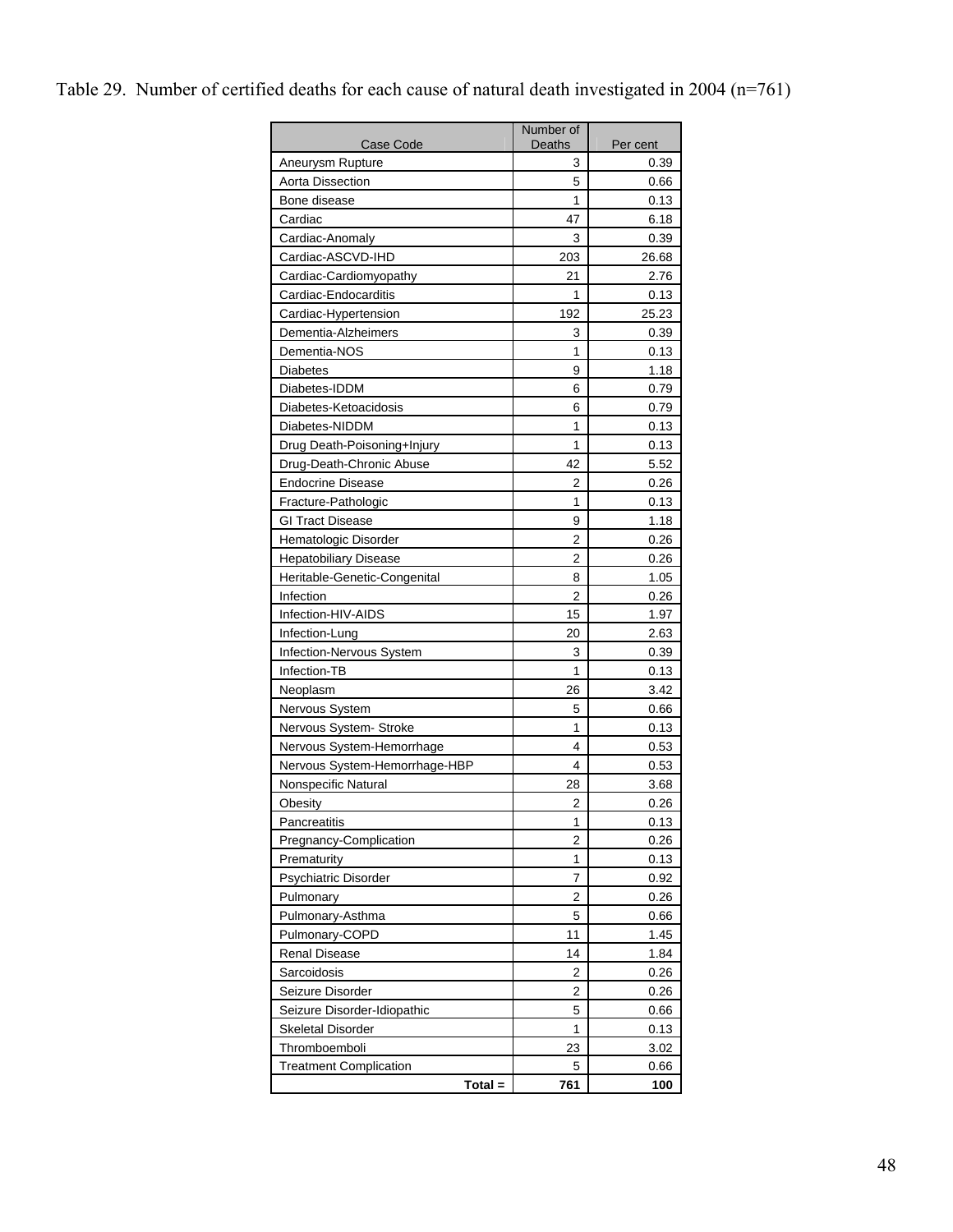## **SECTION IX: Special Topics**

## **Table 30: Deaths Among the Homeless**

|                     |                             |                |                |                | <b>Total</b>     |                |                |                  | <b>Total</b>     | All                      |
|---------------------|-----------------------------|----------------|----------------|----------------|------------------|----------------|----------------|------------------|------------------|--------------------------|
|                     |                             | <b>Female</b>  |                |                | <b>Female</b>    | <b>Male</b>    |                |                  | <b>Male</b>      | <b>Cases</b>             |
|                     |                             |                |                |                |                  |                |                |                  |                  | <b>All</b>               |
| <b>MANNER</b>       | <b>Cause Code</b>           | B              | W              | $\mathbf{o}$   | <b>All Races</b> | $\mathbf B$    | W              | $\mathbf{o}$     | <b>All Races</b> | <b>Races</b>             |
| <b>ACCIDENT</b>     | <b>Burn-Clothing Fire</b>   | $\overline{0}$ | $\mathbf{0}$   | 0              | $\mathbf 0$      | 1              | $\mathbf 0$    | $\Omega$         | 1                | 1                        |
|                     | Cardiac-Hypertension        | $\overline{0}$ | $\overline{0}$ | $\overline{0}$ | $\overline{0}$   | $\overline{1}$ | $\overline{0}$ | $\overline{0}$   | $\overline{1}$   | $\overline{1}$           |
|                     | <b>Drug Death-Poisoning</b> | $\overline{0}$ | $\overline{0}$ | $\overline{0}$ | $\overline{0}$   | 3              | $\overline{0}$ | $\Omega$         | 3                | 3                        |
|                     | Drug Death-                 |                |                |                |                  |                |                |                  |                  |                          |
|                     | Poisoning+Disease           | $\mathbf 0$    | $\mathbf{0}$   | $\mathbf 0$    | $\overline{0}$   | 3              | 1              | $\mathbf{0}$     | 4                | $\overline{\mathcal{A}}$ |
|                     | Hypothermia-Exogenous       | $\overline{0}$ | $\mathbf 0$    | $\mathbf 0$    | $\boldsymbol{0}$ | $\overline{2}$ | $\mathbf 0$    | $\boldsymbol{0}$ | $\overline{2}$   | $\overline{2}$           |
|                     | $Total =$                   | $\bf{0}$       | $\bf{0}$       | $\mathbf{0}$   | $\bf{0}$         | 10             | 1              | $\mathbf{0}$     | 11               | 11                       |
|                     |                             |                |                |                |                  |                |                |                  |                  |                          |
| <b>ACCIDENT (T)</b> | <b>MVA-Pedestrian</b>       | $\overline{1}$ | $\mathbf{0}$   |                | $\mathbf 0$      | 1              | $\mathbf 0$    |                  | $\boldsymbol{0}$ | $\overline{2}$           |
|                     | $Total =$                   | $\overline{1}$ | $\bf{0}$       |                | $\mathbf{0}$     | $\overline{1}$ | $\bf{0}$       |                  | $\mathbf{0}$     | $\overline{2}$           |
|                     |                             |                |                |                |                  |                |                |                  |                  |                          |
| <b>HOMICIDE</b>     | Asphyxia-Strangulation      | 1              | $\mathbf{0}$   |                | $\overline{1}$   | $\Omega$       | $\mathbf 0$    | $\overline{0}$   | $\mathbf 0$      | 1                        |
|                     | <b>Sharp Instrument</b>     | $\overline{0}$ | $\overline{0}$ | $\mathbf 0$    | $\mathbf{0}$     | $\overline{1}$ | $\overline{0}$ |                  | $\overline{1}$   | $\mathbf{1}$             |
|                     | $Total =$                   | $\overline{1}$ | $\mathbf{0}$   | $\bf{0}$       | $\overline{1}$   | 1              | $\bf{0}$       | $\mathbf{0}$     | $\overline{1}$   | $\overline{2}$           |
|                     |                             |                |                |                |                  |                |                |                  |                  |                          |
| <b>NATURAL</b>      | Cardiac-ASCVD-IHD           | $\mathbf{0}$   | $\mathbf 0$    | $\mathbf 0$    | $\boldsymbol{0}$ | 1              | $\mathbf{0}$   | $\overline{0}$   | $\overline{1}$   | $\overline{1}$           |
|                     | Cardiac-Hypertension        | $\overline{0}$ | $\overline{0}$ | $\overline{0}$ | $\overline{0}$   | $\overline{2}$ | $\overline{1}$ | $\overline{0}$   | 3                | 3                        |
|                     | Drug-Death-Chronic Abuse    | $\overline{0}$ | $\overline{0}$ | $\overline{0}$ | $\overline{0}$   | 1              | 0              | $\overline{0}$   | $\mathbf{1}$     | $\overline{1}$           |
|                     | <b>GI Tract Disease</b>     | $\overline{0}$ | $\overline{0}$ | $\overline{0}$ | $\overline{0}$   | $\overline{1}$ | $\overline{0}$ | $\overline{0}$   | $\overline{1}$   | $\overline{1}$           |
|                     | Infection-HIV-AIDS          | $\overline{0}$ | $\overline{0}$ | $\overline{0}$ | $\overline{0}$   | 3              | $\overline{0}$ | $\overline{0}$   | 3                | $\overline{3}$           |
|                     | Infection-Lung              | $\overline{0}$ | $\overline{0}$ | $\overline{0}$ | $\overline{0}$   | $\overline{1}$ | $\overline{1}$ | $\overline{1}$   | 3                | 3                        |
|                     | $Total =$                   | $\mathbf 0$    | $\mathbf{0}$   | $\mathbf 0$    | $\bf{0}$         | 9              | $\overline{2}$ | $\overline{1}$   | 12               | 12                       |
|                     |                             |                |                |                |                  |                |                |                  |                  |                          |
| <b>SUICIDE</b>      | Jump from Height            |                | 1              |                | 1                | 0              | 0              | $\overline{0}$   |                  | 1                        |
|                     | Poisoning-CO with no fire   | $\overline{0}$ | $\overline{0}$ |                | $\overline{0}$   | $\Omega$       | $\mathbf{1}$   | $\overline{0}$   | 1                | $\overline{1}$           |
|                     | <b>Train-Commercial</b>     |                |                |                |                  | $\Omega$       | $\overline{1}$ | $\overline{0}$   | $\overline{1}$   | $\overline{1}$           |
|                     | $Total =$                   | $\mathbf{0}$   | $\overline{1}$ | $\mathbf{0}$   | $\overline{1}$   | $\bf{0}$       | $\overline{2}$ | $\mathbf 0$      | $\overline{2}$   | $\overline{3}$           |
|                     |                             |                |                |                |                  |                |                |                  |                  |                          |
|                     | Seizure Disorder-Post-      |                |                |                |                  |                |                |                  |                  |                          |
| <b>UNDETERMINED</b> | Trauma                      | $\overline{0}$ | $\overline{0}$ |                | $\boldsymbol{0}$ | $\overline{1}$ |                |                  | 1                | 1                        |
|                     | Undetermined                | $\overline{0}$ | $\overline{0}$ |                | $\mathbf 0$      | $\overline{1}$ |                |                  | $\overline{1}$   | $\overline{1}$           |
|                     | $Total =$                   | $\mathbf{0}$   | $\mathbf{0}$   | $\mathbf{0}$   | $\bf{0}$         | $\overline{2}$ | $\bf{0}$       | $\bf{0}$         | $\overline{2}$   | $\overline{2}$           |

Certified (AJ) deaths among the homeless, manner and cause code by sex and race\*, 2006 (n=32)

\*Race: B=Black or African-American; W=White; O=Some other race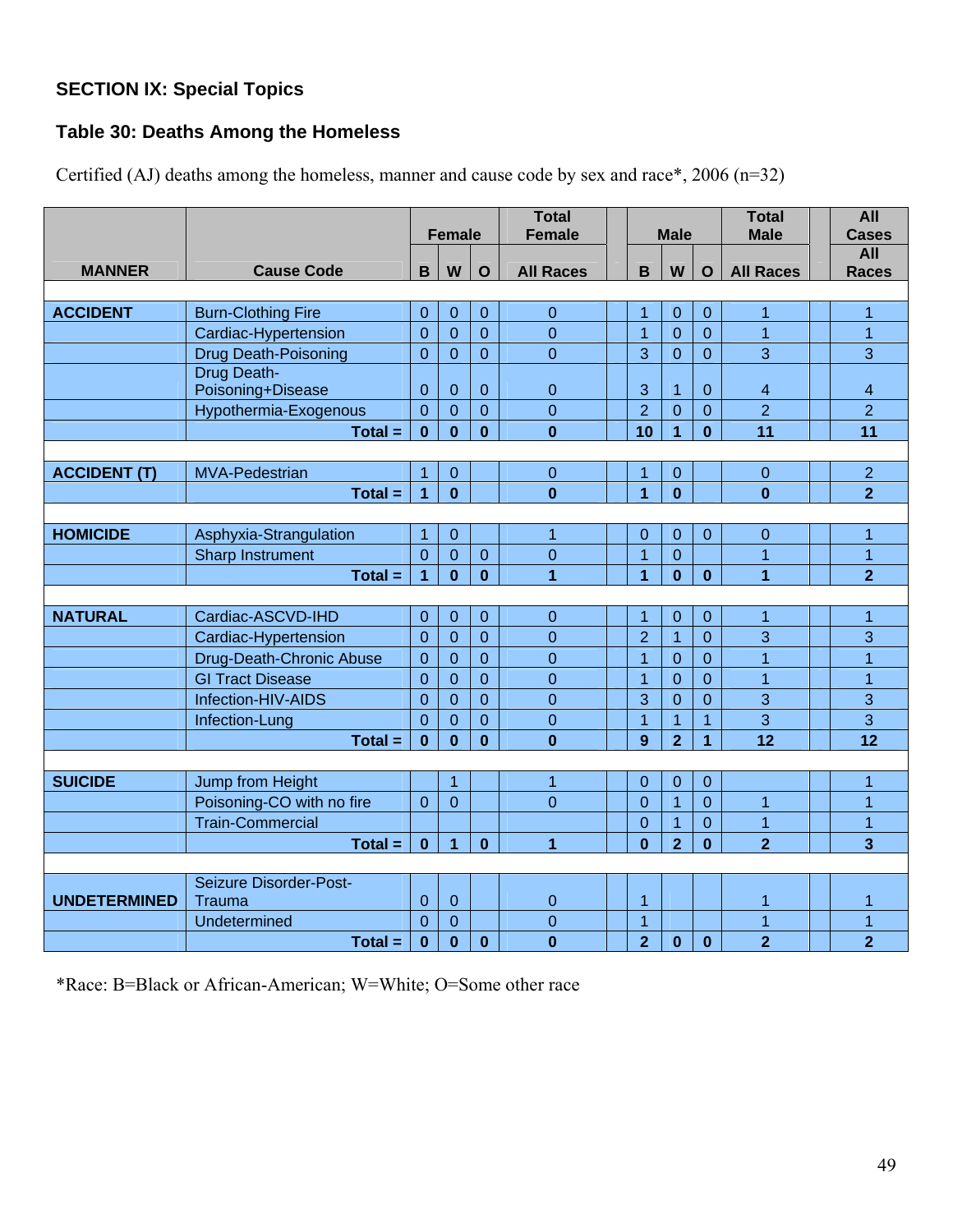## **Table 31: Deaths Among Persons of Old Age**

Certified deaths among persons of old age: manner of death by sex and race,  $\ge$  = 75 years old, 2006 (n=215)

|                     |              |                  |                         |                            |                  | <b>Total</b>     |                  |                         |                  |                  | <b>Total</b>            | All                 |
|---------------------|--------------|------------------|-------------------------|----------------------------|------------------|------------------|------------------|-------------------------|------------------|------------------|-------------------------|---------------------|
|                     |              |                  |                         | <b>Female</b>              |                  | <b>Female</b>    |                  |                         | <b>Male</b>      |                  | <b>Male</b>             | <b>Cases</b>        |
| <b>Manner</b>       | Age<br>Group | B                | W                       | A/P                        | $\mathbf{o}$     | <b>All Races</b> | $\mathbf B$      | W                       | A/P              | $\mathbf{o}$     | <b>All Races</b>        | All<br><b>Races</b> |
|                     |              |                  |                         |                            |                  |                  |                  |                         |                  |                  |                         |                     |
| Accident*           | 75-79        | $\mathbf{1}$     | $\overline{1}$          | $\boldsymbol{0}$           | $\mathbf{0}$     | $\overline{2}$   | $\mathbf 0$      | $\overline{2}$          | $\mathbf 0$      | $\boldsymbol{0}$ | $\overline{2}$          | $\overline{4}$      |
|                     | 80-84        | $\overline{2}$   | $6\phantom{1}6$         | $\mathbf 0$                | $\mathbf{0}$     | $\overline{8}$   | $\overline{2}$   | $\overline{7}$          | $\mathbf{0}$     | $\mathbf 0$      | 9                       | 17                  |
|                     | 85-89        | $\,6\,$          | 5                       | $\mathbf 0$                | $\mathbf 0$      | 11               | 1                | $\overline{\mathbf{4}}$ | $\mathbf 0$      | $\mathbf 0$      | 5                       | 16                  |
|                     | 90-94        | $\overline{2}$   | $\overline{9}$          | $\mathbf 0$                | $\mathbf{0}$     | 11               | $\overline{1}$   | 3                       | $\mathbf 0$      | $\boldsymbol{0}$ | $\overline{4}$          | 15                  |
|                     | 95-99        | $\overline{1}$   | $\overline{2}$          | $\mathbf 0$                | $\boldsymbol{0}$ | $\overline{3}$   | $\overline{1}$   | $\overline{1}$          | $\overline{0}$   | $\mathbf 0$      | $\overline{2}$          | 5                   |
|                     | 100-104      | $\mathbf 0$      | $\overline{1}$          | $\mathbf 0$                | $\mathbf{0}$     | $\overline{1}$   | $\mathbf 0$      | $\boldsymbol{0}$        | $\mathbf 0$      | $\pmb{0}$        | $\overline{0}$          | $\overline{1}$      |
|                     | $Total =$    | 12               | 24                      | $\bf{0}$                   | $\bf{0}$         | 36               | 5                | 17                      | $\bf{0}$         | $\bf{0}$         | 22                      | 58                  |
| <b>Accident (T)</b> | 75-79        | $\overline{1}$   | $\overline{1}$          | $\mathbf{0}$               | $\mathbf 0$      | $\overline{2}$   | $\overline{0}$   | $\overline{0}$          | $\overline{0}$   | $\mathbf 0$      | $\mathbf 0$             | $\overline{2}$      |
| (MVA)               | 80-84        | $\mathbf 0$      | $\mathbf 0$             | $\overline{0}$             | $\mathbf 0$      | $\overline{0}$   | $\overline{1}$   | $\boldsymbol{0}$        | $\mathbf 0$      | $\boldsymbol{0}$ | $\overline{1}$          | $\overline{1}$      |
|                     | 85-89        | $\mathbf 0$      | $\overline{1}$          | $\mathbf 0$                | $\boldsymbol{0}$ | $\overline{1}$   | $\mathbf 0$      | $\overline{1}$          | $\mathbf 0$      | $\mathbf 0$      | $\overline{1}$          | $\overline{2}$      |
|                     | 90-94        | $\mathbf 0$      | $\mathbf 0$             | $\mathbf 0$                | $\mathbf 0$      | $\mathbf 0$      | $\overline{0}$   | $\mathbf 0$             | $\overline{0}$   | $\mathbf 0$      | $\mathbf 0$             | $\mathbf 0$         |
|                     | 95-99        | $\mathbf 0$      | $\mathbf 0$             | $\mathbf 0$                | $\mathbf 0$      | $\mathbf 0$      | $\overline{0}$   | $\mathbf 0$             | $\mathbf 0$      | $\mathbf 0$      | $\boldsymbol{0}$        | $\mathbf 0$         |
|                     | 100-104      | $\mathbf 0$      | $\mathbf{0}$            | $\mathbf 0$                | $\mathbf{0}$     | $\overline{0}$   | $\overline{0}$   | $\mathbf 0$             | $\overline{0}$   | $\mathbf 0$      | $\mathbf 0$             | $\mathbf 0$         |
|                     | $Total =$    | $\overline{1}$   | $\overline{\mathbf{2}}$ | $\bf{0}$                   | $\bf{0}$         | 3                | 1                | 1                       | $\bf{0}$         | $\bf{0}$         | $\overline{\mathbf{2}}$ | 5                   |
| <b>Homicide</b>     | 75-79        | $\mathbf 0$      | $\mathbf 0$             | $\mathbf 0$                | $\mathbf 0$      | $\overline{0}$   | $\overline{0}$   | $\overline{0}$          | $\mathbf 0$      | $\boldsymbol{0}$ | $\mathbf 0$             | $\overline{0}$      |
|                     | 80-84        | $\mathbf 0$      | $\mathbf{0}$            | $\mathbf 0$                | $\mathbf{0}$     | $\mathbf 0$      | $\mathbf 0$      | $\mathbf 0$             | $\mathbf 0$      | $\boldsymbol{0}$ | $\boldsymbol{0}$        | $\mathbf 0$         |
|                     | 85-89        | $\mathbf 0$      | $\mathbf{0}$            | $\mathbf 0$<br>$\mathbf 0$ |                  | $\mathbf 0$      | $\mathbf 0$      | $\mathbf 0$             | $\mathbf 0$      | $\mathbf 0$      | $\boldsymbol{0}$        | $\mathbf 0$         |
|                     | 90-94        | $\overline{1}$   | $\mathbf 0$             | $\mathbf 0$                | $\boldsymbol{0}$ | $\overline{1}$   | $\overline{1}$   | $\boldsymbol{0}$        | $\overline{0}$   | $\mathbf 0$      | $\overline{1}$          | $\overline{2}$      |
|                     | 95-99        | $\mathbf 0$      | $\mathbf 0$             | $\overline{0}$             | $\mathbf{0}$     | $\pmb{0}$        | $\overline{0}$   | $\boldsymbol{0}$        | $\mathbf 0$      | $\mathbf 0$      | $\pmb{0}$               | $\mathbf 0$         |
|                     | 100-104      | $\overline{0}$   | $\mathbf 0$             | $\overline{0}$             | $\mathbf 0$      | $\overline{O}$   | $\overline{0}$   | $\overline{0}$          | $\overline{0}$   | $\mathbf 0$      | $\mathbf 0$             | $\overline{0}$      |
|                     | $Total =$    | $\mathbf{1}$     | $\bf{0}$                | $\bf{0}$                   | $\bf{0}$         | 1                | 1                | $\bf{0}$                | $\bf{0}$         | $\bf{0}$         | 1                       | $\overline{2}$      |
| <b>Natural</b>      | 75-79        | $9$              | 10                      | $\mathbf 0$                | $\mathbf 0$      | 19               | 19               | 6                       | $\mathbf 0$      | $\mathbf 0$      | 25                      | 44                  |
|                     | 80-84        | 14               | $\overline{7}$          | $\overline{1}$             | $\mathbf{0}$     | 22               | 11               | 5                       | $\overline{1}$   | $\boldsymbol{0}$ | 17                      | 39                  |
|                     | 85-89        | 12               | 11                      | $\mathbf 0$                | $\pmb{0}$        | 23               | 11               | $\boldsymbol{9}$        | $\mathbf 0$      | $\mathbf 0$      | 20                      | 43                  |
|                     | 90-94        | $\overline{4}$   | $\overline{\mathbf{4}}$ | $\mathbf 0$                | $\mathbf 0$      | $\boldsymbol{8}$ | 6                | $\overline{2}$          | $\mathbf{0}$     | $\boldsymbol{0}$ | $\bf 8$                 | 16                  |
|                     | 95-99        | $\mathbf 0$      | $\overline{1}$          | $\overline{1}$             | $\mathbf 0$      | $\overline{2}$   | 1                | 1                       | $\mathbf 0$      | $\mathbf 0$      | $\overline{2}$          | $\overline{4}$      |
|                     | 100-104      | $\overline{0}$   | $\mathbf 0$             | $\mathbf 0$                | $\mathbf 0$      | $\overline{0}$   | $\overline{0}$   | $\overline{0}$          | $\boldsymbol{0}$ | $\boldsymbol{0}$ | $\overline{0}$          | $\overline{0}$      |
|                     | $Total =$    | 39               | 33                      | $\overline{\mathbf{2}}$    | $\bf{0}$         | 74               | 48               | 23                      | $\overline{1}$   | $\bf{0}$         | 72                      | 146                 |
| <b>Suicide</b>      | 75-79        | $\mathbf 0$      | $\overline{2}$          | $\mathbf 0$                | $\boldsymbol{0}$ | $\overline{2}$   | $\mathbf 0$      | $\boldsymbol{0}$        | $\boldsymbol{0}$ | $\boldsymbol{0}$ | $\pmb{0}$               | $\overline{2}$      |
|                     | 80-84        | 0                | 0                       | 0                          | 0                | 0                | 0                | 0                       | 0                | 0                | 0                       | 0                   |
|                     | 85-89        | $\boldsymbol{0}$ | $\overline{0}$          | $\mathbf 0$                | $\overline{0}$   | $\boldsymbol{0}$ | $\mathbf 0$      | $\overline{2}$          | $\mathbf 0$      | $\mathbf 0$      | $\overline{2}$          | $\overline{2}$      |
|                     | 90-94        | $\mathbf 0$      | $\mathbf 0$             | $\boldsymbol{0}$           | $\mathbf 0$      | $\overline{0}$   | $\boldsymbol{0}$ | $\boldsymbol{0}$        | $\mathbf 0$      | $\boldsymbol{0}$ | $\boldsymbol{0}$        | $\mathbf 0$         |
|                     | 95-99        | $\mathbf 0$      | $\mathbf 0$             | $\overline{0}$             | $\mathbf 0$      | $\overline{0}$   | $\boldsymbol{0}$ | $\mathbf 0$             | $\mathbf 0$      | $\boldsymbol{0}$ | $\pmb{0}$               | $\mathbf 0$         |
|                     | 100-104      | $\mathbf 0$      | $\pmb{0}$               | $\mathbf 0$                | $\bf 0$          | $\pmb{0}$        | $\mathbf 0$      | $\pmb{0}$               | $\pmb{0}$        | $\pmb{0}$        | $\pmb{0}$               | 0                   |
|                     | $Total =$    | $\bf{0}$         | $\overline{\mathbf{2}}$ | $\bf{0}$                   | $\bf{0}$         | $\overline{2}$   | $\bf{0}$         | $\overline{\mathbf{2}}$ | $\bf{0}$         | $\bf{0}$         | $\overline{\mathbf{2}}$ | 4                   |
| <b>Undetermined</b> | 75-79        | $\boldsymbol{0}$ | $\boldsymbol{0}$        | $\mathbf 0$                | $\mathbf{0}$     | $\boldsymbol{0}$ | $\boldsymbol{0}$ | $\pmb{0}$               | $\boldsymbol{0}$ | $\pmb{0}$        | $\pmb{0}$               | $\mathbf 0$         |
|                     | 80-84        | $\mathbf 0$      | $\mathbf 0$             | $\boldsymbol{0}$           | $\mathbf 0$      | $\boldsymbol{0}$ | $\boldsymbol{0}$ | $\boldsymbol{0}$        | $\mathbf 0$      | $\mathbf 0$      | $\boldsymbol{0}$        | $\mathbf 0$         |
|                     | 85-89        | $\mathbf 0$      | $\mathbf 0$             | $\overline{0}$             | $\mathbf 0$      | $\pmb{0}$        | $\boldsymbol{0}$ | $\mathbf 0$             | $\mathbf 0$      | $\pmb{0}$        | $\pmb{0}$               | $\mathbf 0$         |
|                     | 90-94        | $\boldsymbol{0}$ | $\mathbf 0$             | $\mathbf 0$                | $\mathbf 0$      | $\boldsymbol{0}$ | $\mathbf 0$      | $\boldsymbol{0}$        | $\boldsymbol{0}$ | $\pmb{0}$        | $\pmb{0}$               | $\mathbf 0$         |
|                     | 95-99        | $\mathbf 0$      | $\mathbf 0$             | $\boldsymbol{0}$           | $\mathbf{0}$     | $\pmb{0}$        | $\boldsymbol{0}$ | $\pmb{0}$               | $\mathbf 0$      | $\pmb{0}$        | $\pmb{0}$               | $\boldsymbol{0}$    |
|                     | 100-104      | $\theta$         | $\mathbf 0$             | $\boldsymbol{0}$           | $\pmb{0}$        | $\boldsymbol{0}$ | $\pmb{0}$        | $\pmb{0}$               | $\mathbf 0$      | $\pmb{0}$        | $\pmb{0}$               | 0                   |
|                     | $Total =$    | $\pmb{0}$        | $\bf{0}$                | $\mathbf 0$                | $\bf{0}$         | $\bf{0}$         | $\mathbf{0}$     | $\mathbf{0}$            | $\pmb{0}$        | $\bf{0}$         | $\pmb{0}$               | $\bf{0}$            |

**\* 54 of the 58 Accidental Deaths involved a fall, usually while ambulating**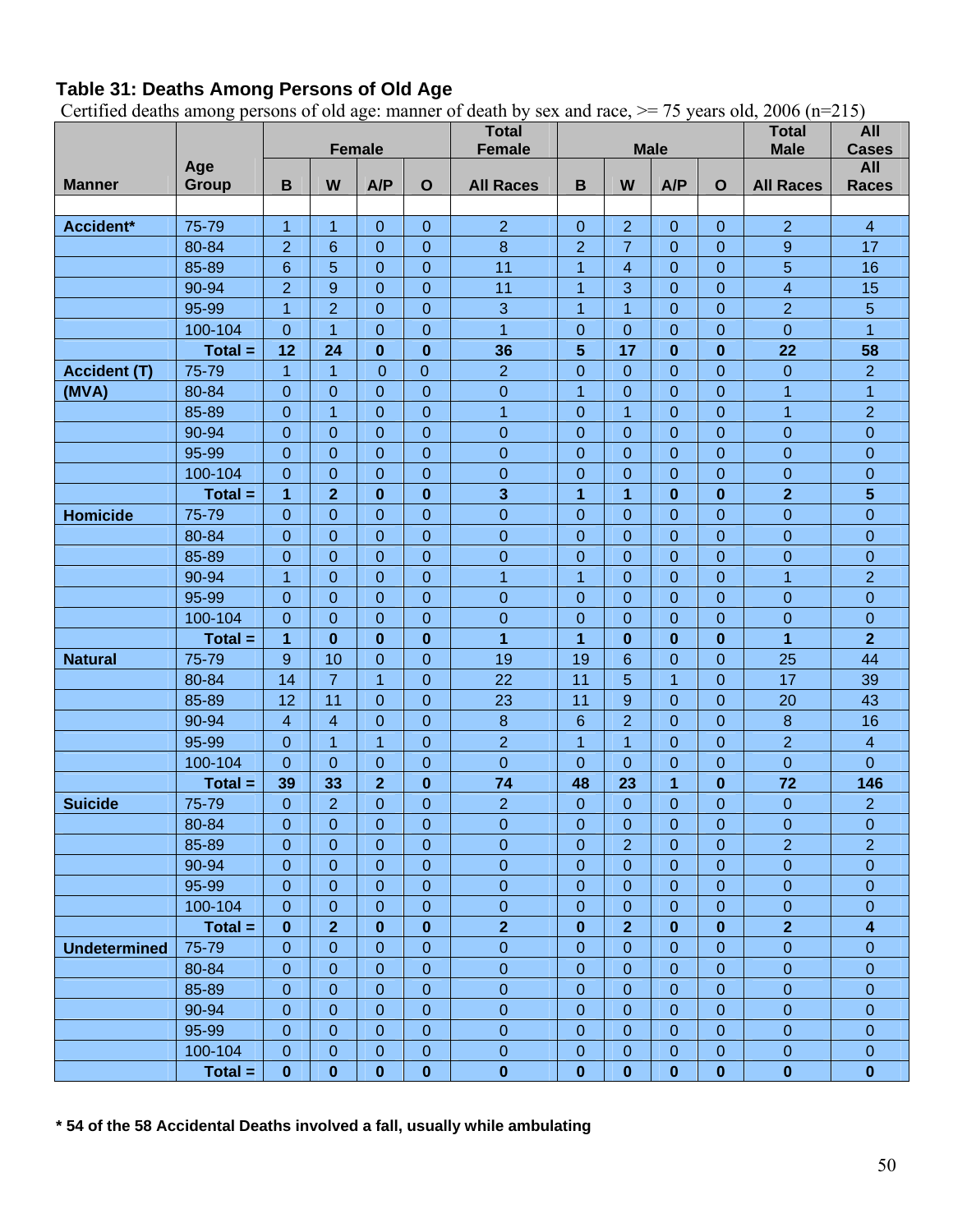## **Table 32: Deaths Among Children**

Certified (AJ) deaths among children by age group, cause & manner of death, 15 years old and younger, 2006  $(n=46)$ 

| <b>Age Group</b><br>(years) | <b>CaseCode</b>                                      | <b>MANNER</b>                          | <b>Number of</b><br>cases |
|-----------------------------|------------------------------------------------------|----------------------------------------|---------------------------|
|                             |                                                      |                                        |                           |
| $\leq 1$                    | <b>Blunt Force</b>                                   | <b>HOMICIDE</b><br><b>NATURAL</b>      | 1<br>1                    |
|                             | Infection                                            | <b>NATURAL</b>                         | 1                         |
|                             | <b>Infection-Nervous System</b>                      |                                        | $\overline{1}$            |
|                             | <b>MVA-Occupant</b><br><b>Pregnancy-Complication</b> | <b>ACCIDENT (T)</b><br><b>ACCIDENT</b> | 1                         |
|                             | <b>Pregnancy-Complication</b>                        | <b>NATURAL</b>                         | $\overline{1}$            |
|                             | Prematurity                                          | <b>NATURAL</b>                         | $\mathbf{1}$              |
|                             | SIDSOID-Classic                                      | <b>UNDETERMINED</b>                    | $\overline{2}$            |
|                             | SIDSOID-Disease                                      | <b>UNDETERMINED</b>                    | 1                         |
|                             |                                                      | <b>UNDETERMINED</b>                    | $\overline{1}$            |
|                             | SIDSOID-Not SIDS<br>SIDSOID-Stressor                 | <b>UNDETERMINED</b>                    | 11                        |
|                             | <b>Stillbirth</b>                                    | <b>STILLBORN</b>                       | $\overline{1}$            |
|                             |                                                      | $Total =$                              | 23                        |
|                             |                                                      |                                        |                           |
| $1 - 5$                     | <b>Blunt Force</b>                                   | <b>HOMICIDE</b>                        | 3                         |
|                             | <b>Drug Death-Poisoning</b>                          | <b>HOMICIDE</b>                        | 1                         |
|                             | Heritable-Genetic-Congenital                         | <b>NATURAL</b>                         | $\overline{2}$            |
|                             | Infection-Lung                                       | <b>NATURAL</b>                         | $\overline{2}$            |
|                             | <b>MVA-Bicyclist</b>                                 | <b>ACCIDENT (T)</b>                    | 1                         |
|                             | <b>MVA-Pedestrian</b>                                | <b>ACCIDENT (T)</b>                    | 1                         |
|                             | SIDSOID-Disease                                      | <b>UNDETERMINED</b>                    | $\overline{1}$            |
|                             | Undetermined                                         | <b>UNDETERMINED</b>                    | 3                         |
|                             |                                                      | $Total =$                              | 14                        |
|                             |                                                      |                                        |                           |
| $6-9$                       | <b>Blunt Force-Chop</b>                              | <b>HOMICIDE</b>                        | 1                         |
|                             | <b>MVA-Occupant</b>                                  | <b>ACCIDENT (T)</b>                    | $\overline{2}$            |
|                             | <b>MVA-Pedestrian</b>                                | <b>ACCIDENT</b>                        | 1                         |
|                             |                                                      | $Total =$                              | $\overline{\mathbf{4}}$   |
|                             |                                                      |                                        |                           |
| $10 - 15$                   | Fall-From moving object                              | <b>ACCIDENT</b>                        | 1                         |
|                             | Heritable-Genetic-Congenital                         | <b>NATURAL</b>                         | $\overline{2}$            |
|                             | Infection                                            | <b>NATURAL</b>                         | $\overline{1}$            |
|                             | <b>MVA-Occupant</b>                                  | <b>ACCIDENT (T)</b>                    | $\overline{1}$            |
|                             |                                                      | $Total =$                              | $\overline{\mathbf{5}}$   |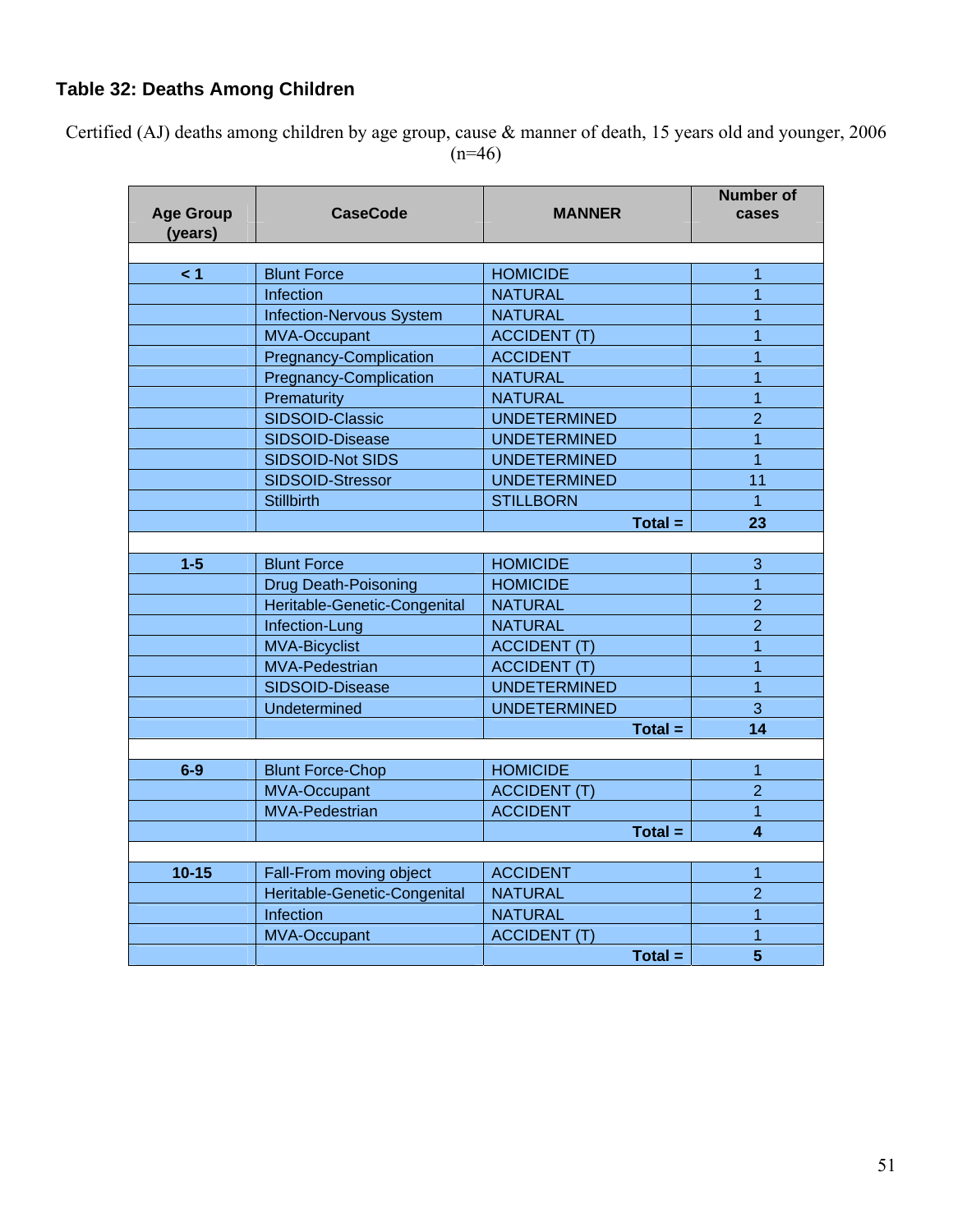# **Table 33: Deaths Caused by Drugs and Poisons**

| <b>MANNER OF</b><br><b>DEATH</b> | <b>DRUGS/POISONS INVOLVED</b>                             | <b>NUMBER OF</b><br><b>DEATHS</b> |
|----------------------------------|-----------------------------------------------------------|-----------------------------------|
| <b>ACCIDENT</b>                  | Acetaminophen                                             |                                   |
|                                  | Acetaminophen and Alcohol                                 | 1                                 |
|                                  | Alcohol and Oxycodone                                     | 1                                 |
|                                  | Alprazolam, Citalopram, and Hydrocodone                   |                                   |
|                                  | Amitriptyline, Nortriptyline, and Alprazolam              |                                   |
|                                  | Amitriptyline, Oxycodone and Morphine                     |                                   |
|                                  | Amphetamines                                              | 1                                 |
|                                  | Amphetamines, Opiates, Alcohol, and Cocaine               | 1                                 |
|                                  | Barbiturate, Benzodiazepines, and Opioids                 | 1                                 |
|                                  | Carbon Monoxide                                           | 1                                 |
|                                  | Cocaine                                                   | 51                                |
|                                  | <b>Cocaine and Ethanol</b>                                | 9                                 |
|                                  | <b>Cocaine and Opiate</b>                                 | $\overline{2}$                    |
|                                  | Cocaine, Hydrocodone and Oxycodone                        |                                   |
|                                  | Cocaine, Methadone, and Benzodiazepines                   |                                   |
|                                  | Cocaine, Methamphetamine, and Alprazolam                  |                                   |
|                                  | Cocaine, Morphine and Ethanol                             |                                   |
|                                  | Cocaine, Opiates, Ethanol, and Amitriptyline              |                                   |
|                                  | <b>Combined Toxic Effects of Prescription Medications</b> | 1                                 |
|                                  | Diazepam, Methylenedioxymethamphetamine, Paroxetine, and  |                                   |
|                                  | Fentanyl                                                  |                                   |
|                                  | Ethanol                                                   | 4                                 |
|                                  | <b>Ethanol and Multiple Prescription Medications</b>      |                                   |
|                                  | Ethanol, Citalopram and Quetiapine                        | 1                                 |
|                                  | Meprobamate, Benzodiazepines, and Opiate                  |                                   |
|                                  | Methadone and Alprazolam                                  |                                   |
|                                  | Methadone and Benzodiazepines                             |                                   |
|                                  | Methadone and Morphine                                    | 1                                 |
|                                  | Methadone, Cocaine, and Alprazolam                        | 1                                 |
|                                  | Methamphetamine                                           | $\overline{2}$                    |
|                                  | Methamphetamine and Ketamine                              | 1                                 |
|                                  | Mixed drug poisoning                                      | 1                                 |
|                                  | Morphine and Cocaine                                      | 1                                 |
|                                  | Morphine and Fluoxetine                                   |                                   |
|                                  | Morphine and Oxycodone                                    | 1                                 |
|                                  | Morphine, Methadone and Cocaine                           | 1                                 |
|                                  | Opiate                                                    | $\overline{2}$                    |
|                                  | Opiate and Ethyl Alcohol                                  | $\overline{2}$                    |
|                                  | Opiates and Alprazolam                                    |                                   |
|                                  | Opiates and Citalopram                                    |                                   |
|                                  | <b>Opiates and Cocaine</b>                                | 1                                 |
|                                  | Opiates and Ethanol                                       | 1                                 |
|                                  | Oxycodone                                                 |                                   |
|                                  | Oxycodone, Hydrocodone, and Tramadol                      |                                   |
|                                  | Oxycodone, Hydrocodone, and Zolpidem                      |                                   |
|                                  | Oxycodone, Sertraline and Quetiapine                      |                                   |
|                                  | <b>Prescription Medication Drug Reaction</b>              | 1                                 |
|                                  | Propoxyphene and Diazepam                                 | 1                                 |
|                                  | Propoxyphene and Fluoxetine                               |                                   |
|                                  | $Total =$                                                 | 113                               |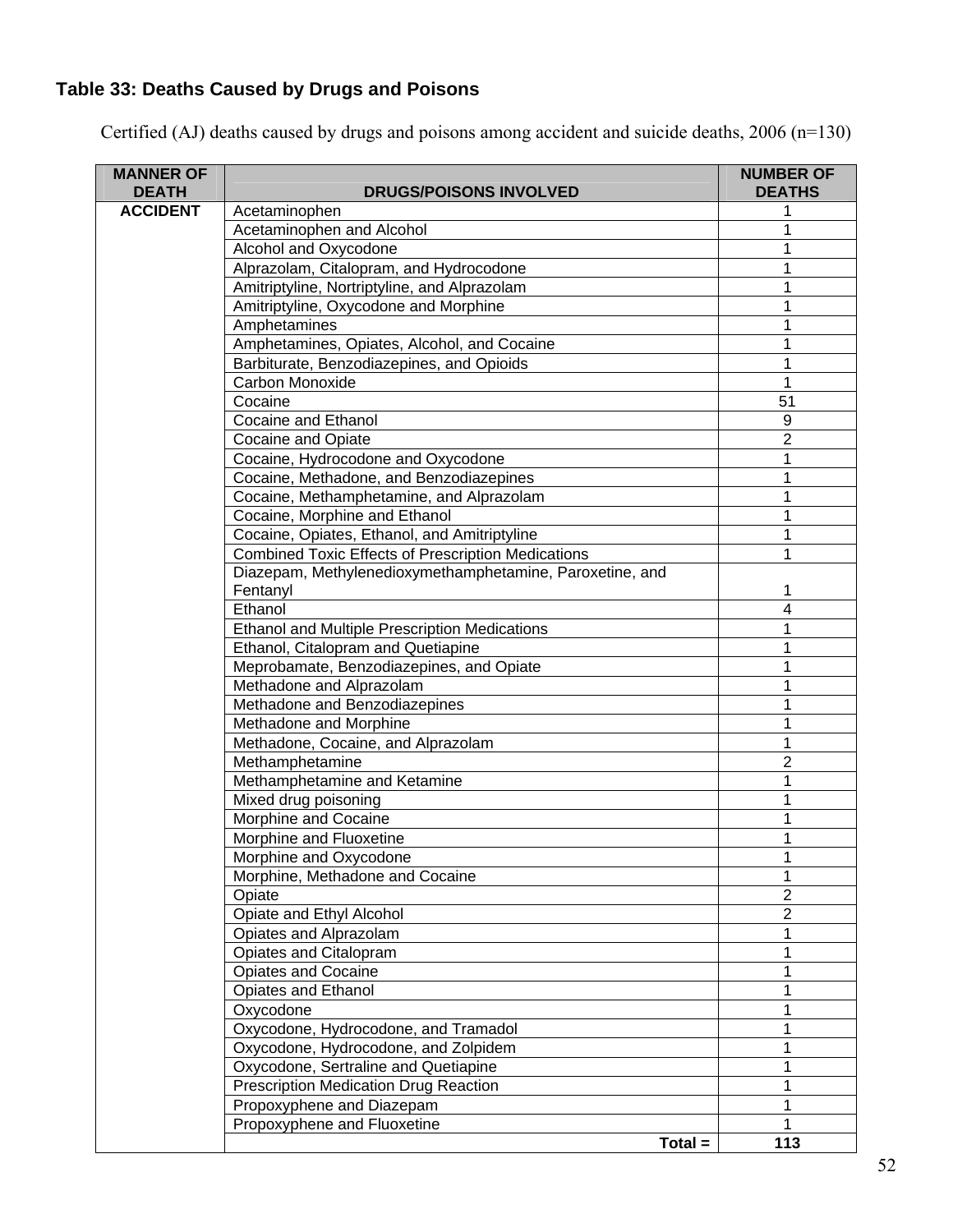| <b>SUICIDE</b> | Amitriptyline                                             |   |
|----------------|-----------------------------------------------------------|---|
|                | Automobile exhaust inhalation, Opiates and Alprazolam     |   |
|                | Carbon Monoxide                                           | 3 |
|                | Diphenhydramine                                           |   |
|                | Diphenhydramine and Acetaminophen                         |   |
|                | <b>Ethylene Glycol Poisoning</b>                          | 3 |
|                | Ethylene glycol, Cocaine, and Ethanol                     |   |
|                | Hydrocodone, Oxycodone, Diazepam, Alprazolam, Quetiapine, |   |
|                | Cocaine and Ethanol                                       |   |
|                | Mixed drug overdose                                       |   |
|                | Mixed drug overdose (Temazepam and probably Insulin)      |   |
|                | Multiple opioids                                          |   |
|                | Oxycodone                                                 |   |
|                | Probable Insulin Toxicity                                 |   |
|                | Total =                                                   |   |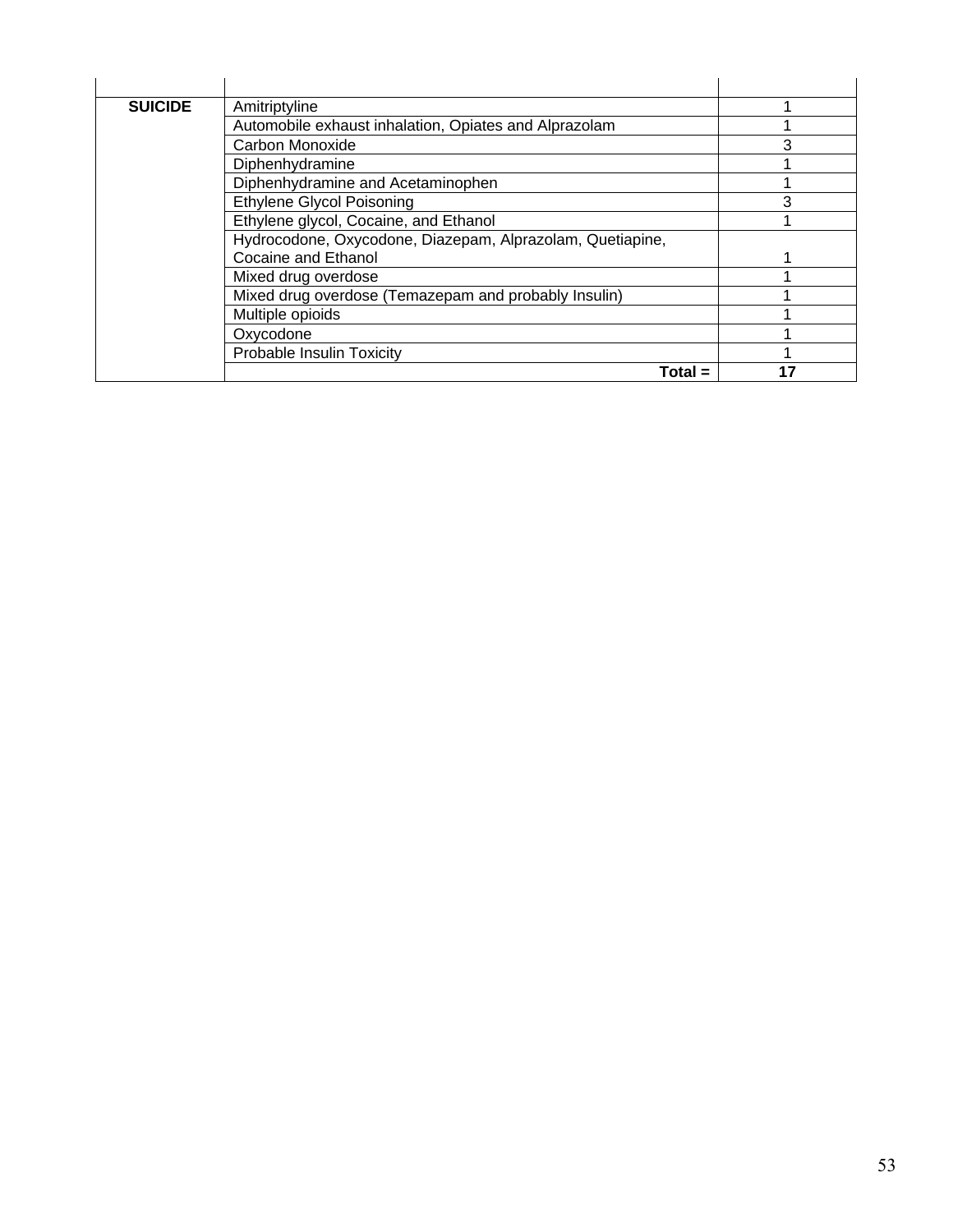#### **Summary, Trends, and Emerging Issues**

A brief summary of basic operational data for 2006 is as follows:

| $\bullet$ | Total case reports received                                   | 2212 |                                |
|-----------|---------------------------------------------------------------|------|--------------------------------|
| $\bullet$ | Non-human cases                                               | 8    |                                |
| $\bullet$ | Duplicate reports                                             | 3    |                                |
| $\bullet$ | Relics                                                        | 3    |                                |
| ٠         | Total human deaths reported                                   | 2198 |                                |
| $\bullet$ | Cased declined, natural death with certifier, or other county | 799  |                                |
| $\bullet$ | Cases accepted for full investigation and certification       | 1399 |                                |
| $\bullet$ | Natural deaths                                                | 761  |                                |
| $\bullet$ | Homicides                                                     | 149  |                                |
| $\bullet$ | <b>Suicides</b>                                               | 77   |                                |
| ٠         | Accidents (excluding traffic fatalities)                      | 245  |                                |
| $\bullet$ | Road-traffic related Accidental Deaths                        | 132  |                                |
| $\bullet$ | Undetermined manner of death                                  | 34   |                                |
| ٠         | Stillborn                                                     |      |                                |
| ٠         | On-scene death investigations                                 | 890  |                                |
| $\bullet$ | Bodies transported to the office                              | 1385 |                                |
| ٠         | Cases certified without bodily examination by MD              | 130  |                                |
| ٠         | External examination (Views + External Exams) by MD           | 436  |                                |
| ٠         | Complete autopsies by MD                                      | 921  |                                |
| $\bullet$ | Partial (Limited) Autopsies by MD                             | 0    |                                |
| $\bullet$ | Bodies examined by investigator, not MD                       | 138  |                                |
| ٠         | Total bodies examined by MD or investigator                   | 1495 |                                |
| $\bullet$ | Certified death but autopsy performed at hospital             | 6    |                                |
| $\bullet$ | Cases submitted to GBI for toxicology                         | 1129 |                                |
| ٠         | 2006 cases remaining unidentified as of 6/2007                | 2    |                                |
| $\bullet$ | Unclaimed bodies/remains                                      | 20   |                                |
| $\bullet$ | County burials on year 2005 cases                             | 32   |                                |
| $\bullet$ | Exhumations                                                   | 0    |                                |
|           | Organ and tissue donations                                    |      | 7 organ cases, 50 tissue cases |

Starting in January 2006, FCMEO implemented the FCMED-X project (Appendix D) in collaboration with the Georgia Division of Public Health (GDPH). Fulton County MED-X was designed to track the investigation and status of deaths that may be due to potential bioterrorism agents or unusual emerging infectious diseases that may have public health importance. For routine bacteriologic laboratory tests, specimens were submitted to Grady Memorial Hospital; for other special tests, specimens were sent to the Georgia Public Health Laboratory and/or the Centers for Disease Control and Prevention – Infectious Disease Activity Branch. There were 5 FCMED-X cases identified in 2006.

The number of homicides and the homicide rate in 2006 remained relatively low compared with the past. For 2006 data, there were 149 homicide deaths. Consistent with past years, most homicides (76%) involve guns. The number and rate of suicide has remained more constant although other studies show in increasing rate in young people including minorities. Prior to the 1990s, suicides were committed with guns in about 65% of cases and by hanging or jumping in about 15% of cases, while in 2006, only 43% involved guns and 26% involved hanging or jumping. Most accidental deaths in the elderly are due to falls while ambulating or form other low places such as beds or chairs. Nearly one-half (46%) of accidental deaths that are not related to traffic accidents result from intoxications with prescribed drugs, illicit drugs, or poisons.

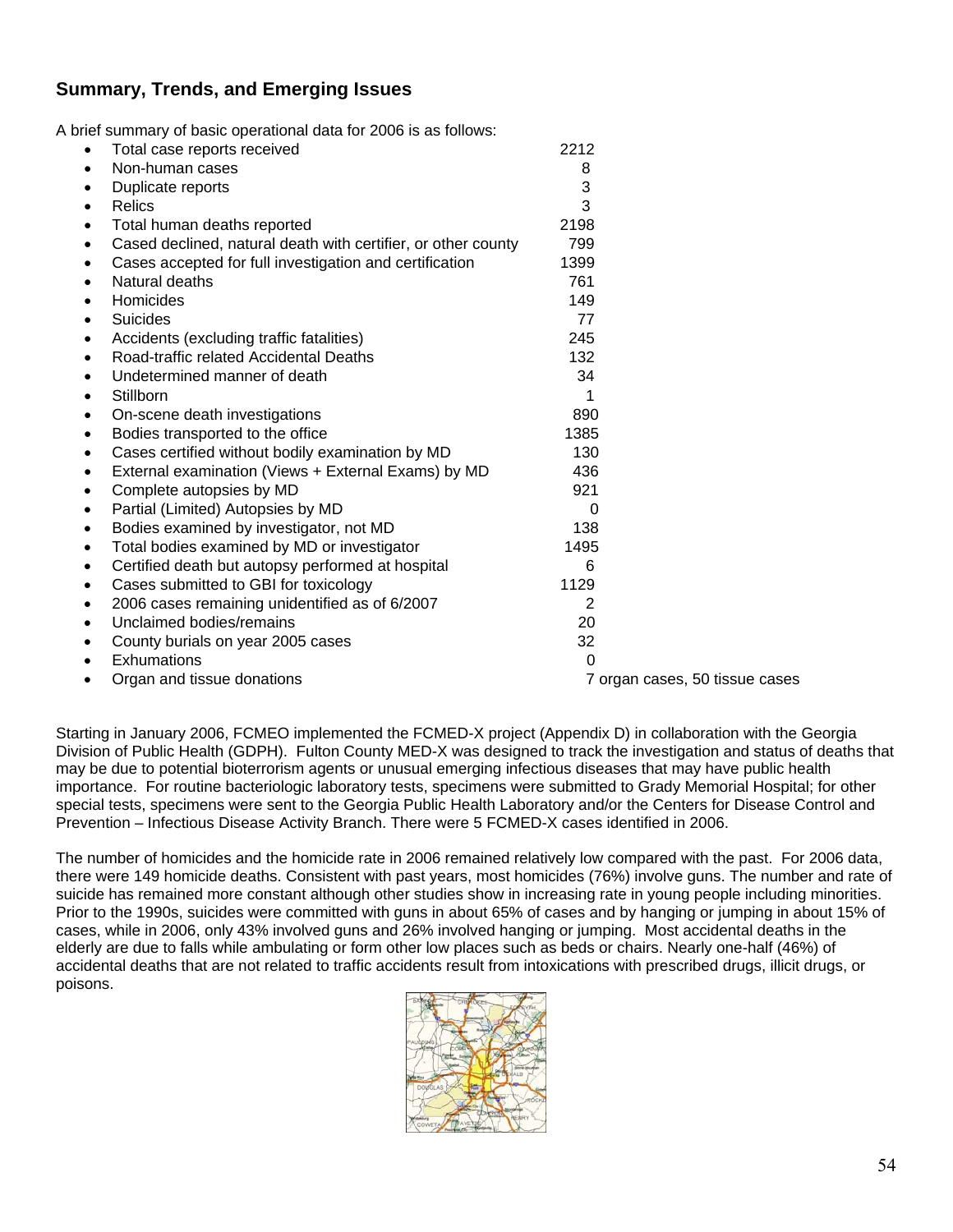#### **SECTION X: Appendices**

#### **APPENDIX A Map of Fulton County**

(Source: Department of Health & Wellness, Fulton County Department of Health)

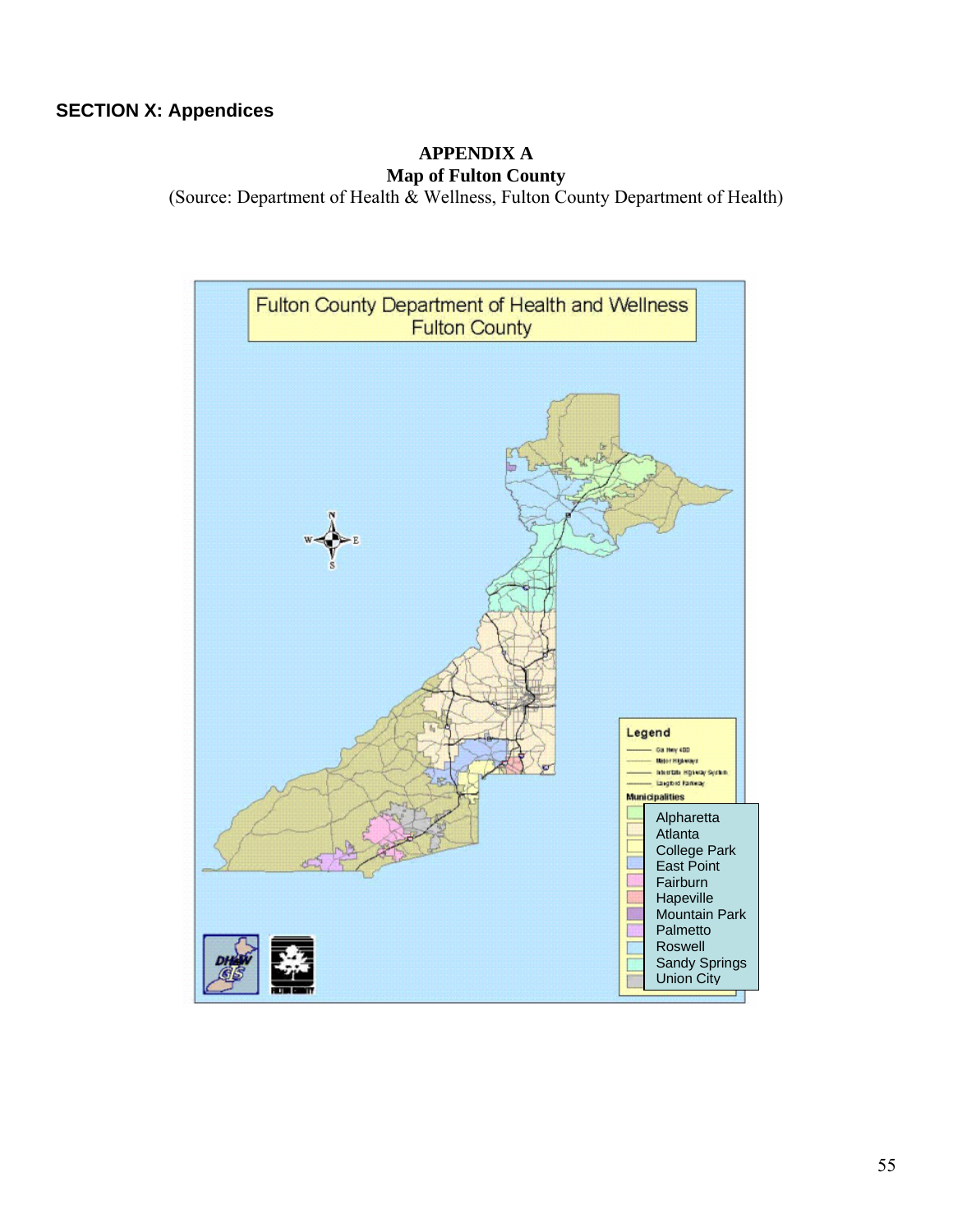#### **APPENDIX B Fulton County Demographic Characteristics: 2005**

United States | Georgia | **Fulton County**

#### **Fulton County, Georgia**

#### [Narrative Profile](http://factfinder.census.gov/servlet/NPTable?_bm=y&-geo_id=05000US13121&-qr_name=ACS_2005_EST_G00_NP01&-ds_name=&-redoLog=false) | Reference Map **2005 American Community Survey**

**Data Profile Highlights:** 

Note: The 2005 American Community Survey universe is limited to the household population and excludes the population living in institutions, college dormitories, and other group quarters.

| General Characteristics - show more >>                                       | <b>Estimate</b> | <b>Percent</b> | U.S.        | <b>Margin of Error</b> |  |
|------------------------------------------------------------------------------|-----------------|----------------|-------------|------------------------|--|
| Total population                                                             | 884,079         |                |             |                        |  |
| Male                                                                         | 433,560         | 49.0           | 49.0%       | $+/-383$               |  |
| Female                                                                       | 450,519         | 51.0           | 51.0%       | $+/-383$               |  |
| Median age (years)                                                           | 34.8            | (X)            | 36.4        | $+/-0.1$               |  |
| Under 5 years                                                                | 69,441          | 7.9            | 7.0%        | $+/-275$               |  |
| 18 years and over                                                            | 657,204         | 74.3           | 74.6%       | $+/-402$               |  |
| 65 years and over                                                            | 65,796          | 7.4            | 12.1%       | $+/-913$               |  |
| One race                                                                     | 872,568         | 98.7           | 98.1%       | $+/-2,499$             |  |
| White                                                                        | 427,951         | 48.4           | 74.7%       | $+/-6,636$             |  |
| <b>Black or African American</b>                                             | 373,933         | 42.3           | 12.1%       | $+/-2,772$             |  |
| American Indian and Alaska Native                                            | 2,017           | 0.2            | 0.8%        | $+/-1,060$             |  |
| Asian                                                                        | 36,434          | 4.1            | 4.3%        | $+/-788$               |  |
| Native Hawaiian and Other Pacific Islander                                   | 83              | 0.0            | 0.1%        | $+/-138$               |  |
| Some other race                                                              | 32,150          | 3.6            | 6.0%        | $+/-6,512$             |  |
| Two or more races                                                            | 11,511          | 1.3            | 1.9%        | $+/-2,499$             |  |
| Hispanic or Latino (of any race)                                             | 66,252          | 7.5            | 14.5%       | *****                  |  |
| Household population                                                         | 884,079         |                |             | *****                  |  |
| Group quarters population                                                    | (X)             | (X)            | (X)         | (X)                    |  |
| Average household size                                                       | 2.54            | (X)            | 2.60        | $+/-0.04$              |  |
| Average family size                                                          | 3.34            | (X)            | 3.18        | $+/-0.07$              |  |
| Total housing units                                                          | 405,173         |                |             | *****                  |  |
| Occupied housing units                                                       | 348,350         | 86.0           | 89.2        | $+/-4,812$             |  |
| Owner-occupied housing units                                                 | 193,629         | 55.6           | 66.9        | $+/-4,700$             |  |
| Renter-occupied housing units                                                | 154,721         | 44.4           | 33.1        | $+/-6,444$             |  |
| Vacant housing units                                                         | 56,823          | 14.0           | 10.8        | $+/-4,812$             |  |
| Social Characteristics - show more >>                                        | <b>Estimate</b> | <b>Percent</b> | U.S.        | <b>Margin of Error</b> |  |
| Population 25 years and over                                                 | 584,042         |                |             | $+/-511$               |  |
| High school graduate or higher                                               | (X)             | 88.1           | 84.2%       | (X)                    |  |
| Bachelor's degree or higher                                                  | (X)             | 47.3           | 27.2%       | (X)                    |  |
| Civilian veterans (civilian population 18                                    | 52,024          | 7.9            | 10.9%       | $+/-4,076$             |  |
| years and over)                                                              |                 |                |             |                        |  |
| Disability status (population 5 years and<br>over)                           | 81,674          | 10.0           | 14.9%       | $+/-6,019$             |  |
| Foreign born                                                                 | 103,360         | 11.7           | 12.4%       | $+/-6,808$             |  |
| Male, Now married, except separated                                          |                 | 46.3           |             |                        |  |
| (population 15 years and over)                                               | 155,453         |                | 55.9%       | $+/-6,189$             |  |
| Female, Now married, except separated                                        | 151,008         | 42.4           | 51.0%       | $+/-5,859$             |  |
| (population 15 years and over)                                               |                 |                |             |                        |  |
| Speak a language other than English at<br>home (population 5 years and over) | 121,770         | 14.9           | 19.4%       | $+/-7,177$             |  |
|                                                                              |                 |                |             |                        |  |
| <b>Economic Characteristics - show more &gt;&gt;</b>                         | <b>Estimate</b> | <b>Percent</b> | <b>U.S.</b> | <b>Margin of Error</b> |  |
| In labor force (population 16 years and over)                                | 484,652         | 71.3           | 65.9%       | $+/-5,638$             |  |
| Mean travel time to work in minutes (workers                                 | 28.0            | (X)            | 25.1        | $+/-0.8$               |  |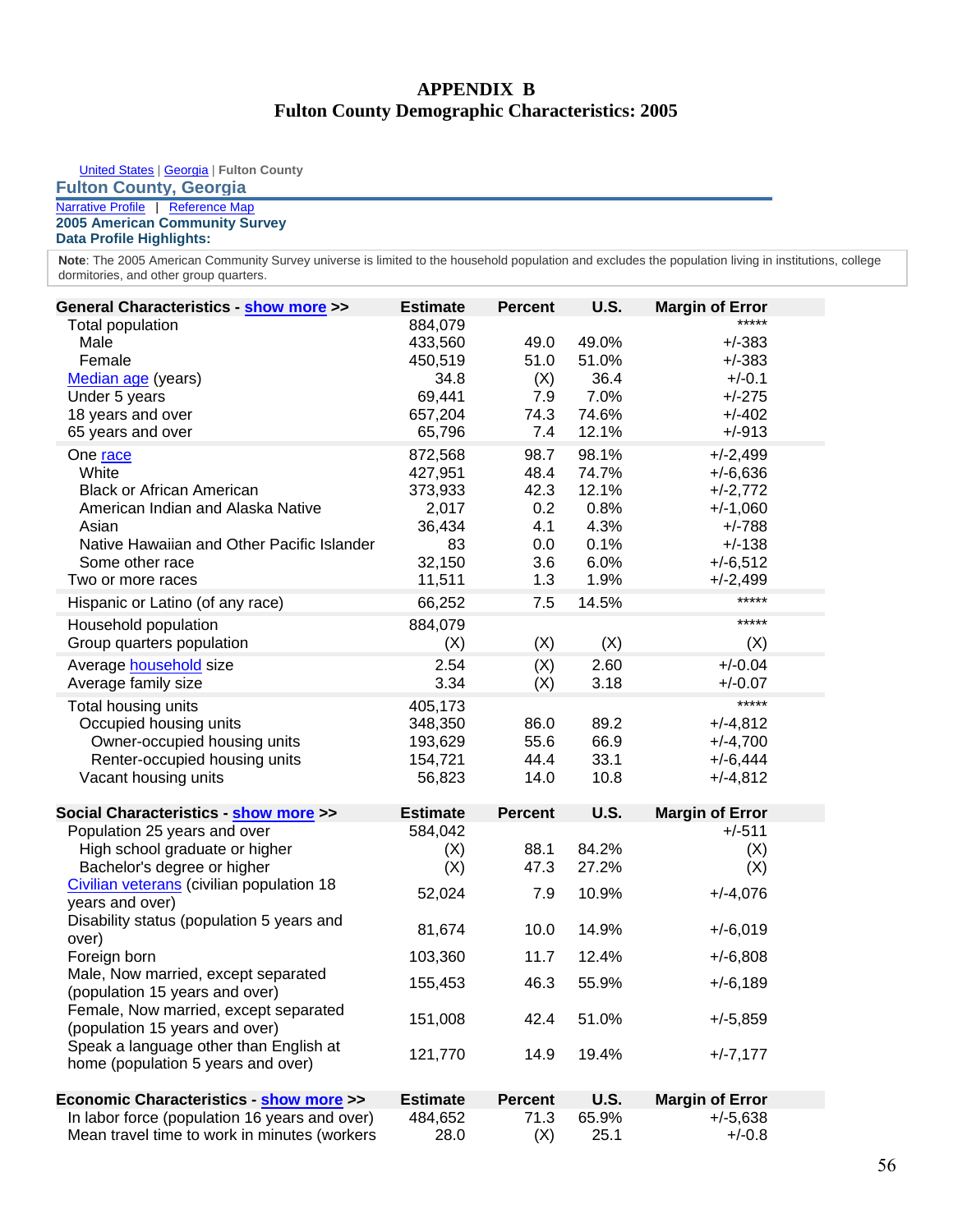| 52,465          | (X)            | 46,242  | $+/-2,490$             |                              |
|-----------------|----------------|---------|------------------------|------------------------------|
| 66,091          | (X)            | 55,832  | $+/-2,663$             |                              |
| 35,795          | (X)            | 25,035  | $+/-1,199$             |                              |
|                 | 12.4           | 10.2    |                        |                              |
| (X)             | 15.4           | 13.3    | (X)                    |                              |
| <b>Estimate</b> | <b>Percent</b> | U.S.    | <b>Margin of Error</b> |                              |
|                 |                |         |                        |                              |
|                 |                |         |                        |                              |
| 243,600         | (X)            | 167,500 | $+/-7,046$             |                              |
|                 |                |         |                        |                              |
| 1,694           | (X)            | 1,295   | $+/-43$                |                              |
|                 | (X)            |         |                        | (X)<br>$+/-4,700$<br>193,629 |

Source: U.S. Census Bureau, 2005 American Community Survey

Explanation of Symbols:

'\*\*\*' - The median falls in the lowest interval or upper interval of an open-ended distribution. A statistical test is not appropriate.

'\*\*\*\*\*' - The estimate is controlled. A statistical test for sampling variability is not appropriate.

'N' - Data for this geographic area cannot be displayed because the number of sample cases is too small.

'(X)' - The value is not applicable or not available.

**Census Bureau Links:** [Home](http://www.census.gov/) **·** [Search](http://www.census.gov/main/www/srchtool.html) **·** [Subjects A-Z](http://www.census.gov/main/www/subjects.html) **·** [FAQs](http://ask.census.gov/) **·** [Data Tools](http://www.census.gov/main/www/access.html) **·** [Catalog](https://censuscatalog.mso.census.gov/esales/start.swe?SWECmd=Start) **·** [Census 2000](http://www.census.gov/main/www/cen2000.html) **·** [Quality](http://www.census.gov/qdocs/www/) **·** [Privacy Policy](http://www.census.gov/privacy/) **·** [Contact Us](http://www.census.gov/main/www/contacts.html)

#### USCENSUSBUREAU

Helping You Make Informed Decisions

Source:

[http://factfinder.census.gov/servlet/ACSSAFFFacts?\\_event=Search&geo\\_id=&\\_geoContext=&\\_street=&\\_county=fulton&\\_cityTown](http://factfinder.census.gov/servlet/ACSSAFFFacts?_event=Search&geo_id=&_geoContext=&_street=&_county=fulton&_cityTown=fulton&_state=04000US13&_zip=&_lang=en&_sse=on&pctxt=fph&pgsl=010) [=fulton&\\_state=04000US13&\\_zip=&\\_lang=en&\\_sse=on&pctxt=fph&pgsl=010](http://factfinder.census.gov/servlet/ACSSAFFFacts?_event=Search&geo_id=&_geoContext=&_street=&_county=fulton&_cityTown=fulton&_state=04000US13&_zip=&_lang=en&_sse=on&pctxt=fph&pgsl=010) May 3, 2007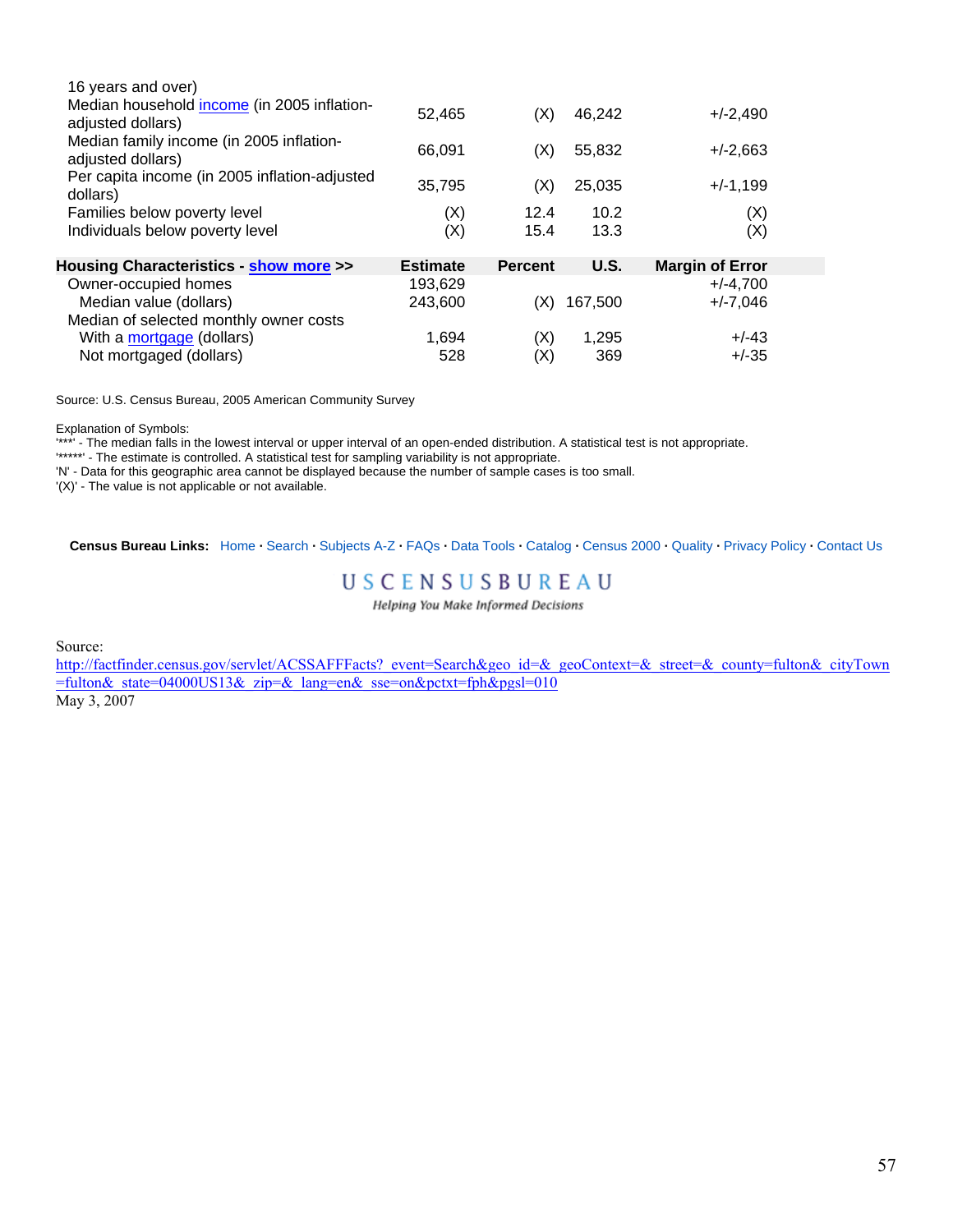#### **APPENDIX C FCME VISION AND MISSION STATEMENT**



#### **The Fulton County Government Vision, Mission, and Values** are:

*Vision*: People, Families, Neighborhoods *Mission*: To serve, protect, and govern in concert with local municipalities. *Values*: People, customer service, ethics, innovation, resource management, equal opportunity.

#### **The Fulton County Medical Examiner Mission is:**

To serve the citizens of Fulton County, the public, and the justice system, and to foster public health, safety, and well-being by conducting death investigation in accordance with the law and professional standards.

#### **The Fulton County Medical Examiner Vision is:**

*Guiding Philosophy*: Death Investigation uses knowledge, experience, skill, and technology, and when performed with intellectual honesty, fosters truth, justice, health, and safety**.** 

*Purpose*: We strive to safeguard personal liberty and public well-being.

*Goals*: Relying upon knowledge, experience, skill, professionalism, technology, and evidentiary principles, we will conduct death investigation that is above reproach and worthy of the public trust. Judges, attorneys, and juries will understand our work and testimony and will use it to find the truth. Our work will assist in bringing the culpable to appropriate and expedient justice; in vindicating the wrongly accused; in advancing knowledge; and in safeguarding the public. The public will be informed and educated through our work. The courts, media, and public will understand and appreciate the value of our work. Every person affected by our work will know that it is done with integrity and that outcomes based on our work will be fair, just, and appropriate.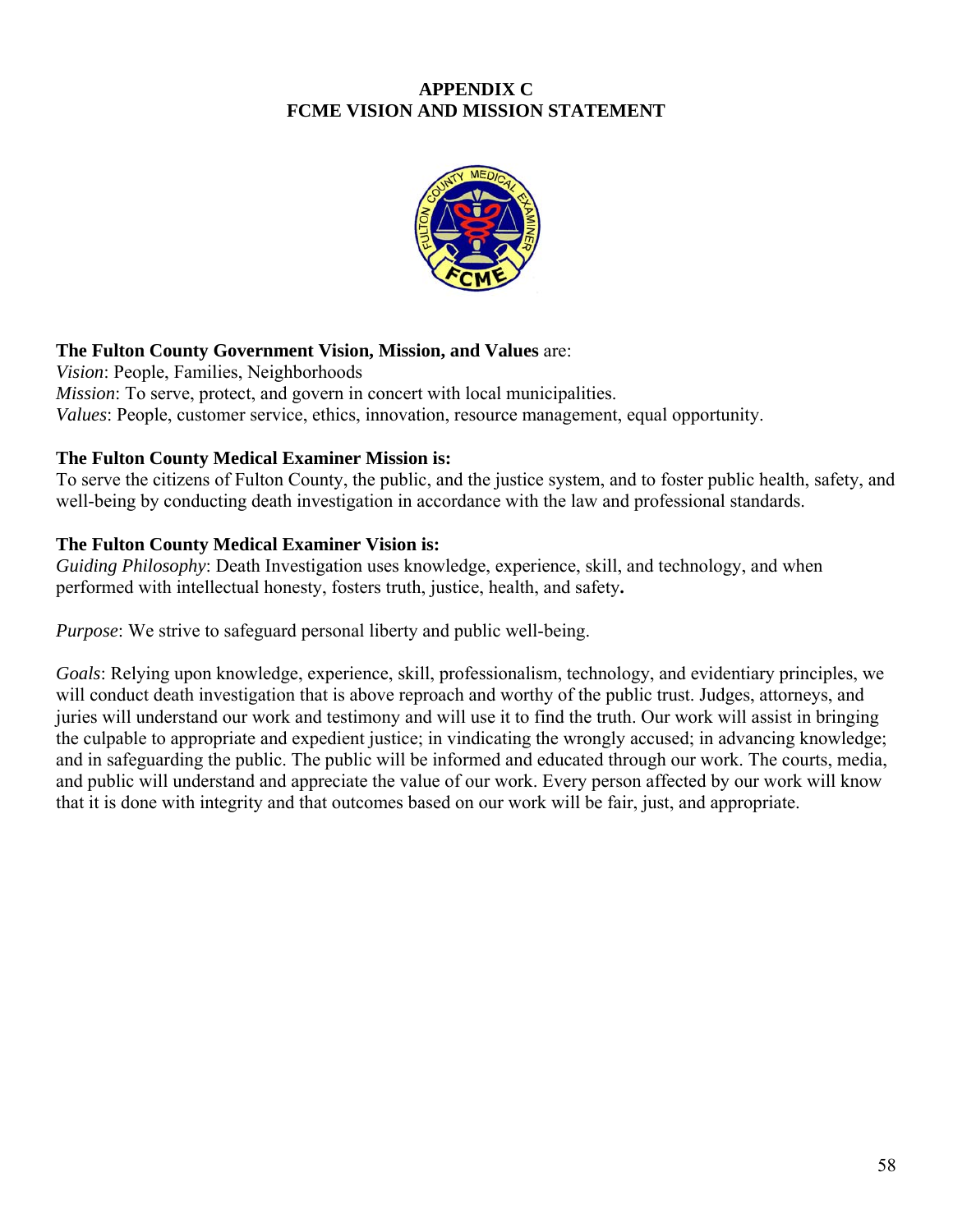#### **APPENDIX D FCMED-X**

FCMED-X is the Fulton County Medical Examiner's version of MED-X, a program developed in New Mexico and advocated by the CDC for use by medical examiners and coroners. MED-X is designed to track the investigation and status of deaths that may be due to potential bioterrorism agents or unusual or emerging infectious diseases that may have public health importance. In short, MED-X cases would qualify for investigation because they are "suspicious" or "unusual."

Investigators (in conjunction with pathologists) determine whether a case qualifies as a MED-X case by evaluating whether certain symptoms (abdominal pain) or signs (such as bloody diarrhea) existed, or whether a certain pathologic syndrome (such as diffuse alveolar damage) is present.

The symptoms and signs that result in a case qualifying as a MED-X case are:

- Fever of 100.4 degrees or higher without a known cause, or a subjective perception of high fever voiced by the decedent or a caretaker. Usually, high fevers such as this are caused by bacterial infectious agents.
- Acute onset of encephalopathy or new onset seizures. This involves acute mental status changes such as lethargy, confusion, disorientation, delirium, or coma that is unexplained or acute onset of tonic-clonic seizures associated with the fatal illness. Meningitis may be one explanation for these findings.
- Acute onset of flaccid paralysis or polyneuropathy. This involves loss of voluntary symmetric power in muscles or symptoms that seem to involve many nerves. Especially if the paralysis is descending (starts in upper body and works downward), this may involve unusual viral infections or botulism.
- Acute respiratory symptoms such as productive cough associated with fever. These include shortness of breath, chest pain when breathing, coughing up blood, coughing up sputum with foul odor. These may be caused by bronchitis, bronchiolitis, pneumonia, or other upper airway infections caused by bacteria, viruses, and other infectious agents.
- New onset of jaundice. This involves conditions in which the skin or whites of the eyes suddenly turn yellow or yell-green. It usually indicates liver damage, which may be caused by infectious agents such as hepatitis viruses.
- Acute watery or bloody diarrhea. This involves acute onset of watery diarrhea or grossly bloody stools without evidence of longstanding blood in the stools (melena). E coli, anthrax, clostridia, and other bacterial agents may be involved.
- New rash or soft tissue infection. This may involve any type of rash that may be flat (macular), bumpy (papular), blister like (vesicular), pimple like (pustular), hemorrhagic (pethechial or purpura-like), or unexplained soft tissue lesion that is scab-like, abscess-like, or red and inflamed and extending deep into skin or soft tissue. A variety of viral and bacterial agents can cause these findings.
- Unexplained death in person less than 50 years of age with pre-autopsy information suggestive of infectious disease.

It is **not** the goal of MED-X for FCME to investigate all deaths possibly resulting from infections, but rather, only those that meet the specific criteria designed to evaluate possible bioterrorism agents and important emerging infections (such as bird flu, perhaps). It is also **not** the intent of MED-X for FCME to conduct investigations and autopsies on cases that could and should be managed by performance of an autopsy by the hospital.

Thus, a FCMED-X case will be investigated as an "accept jurisdiction" case by FCME and be brought in as a "suspicious" or "unusual" case if: